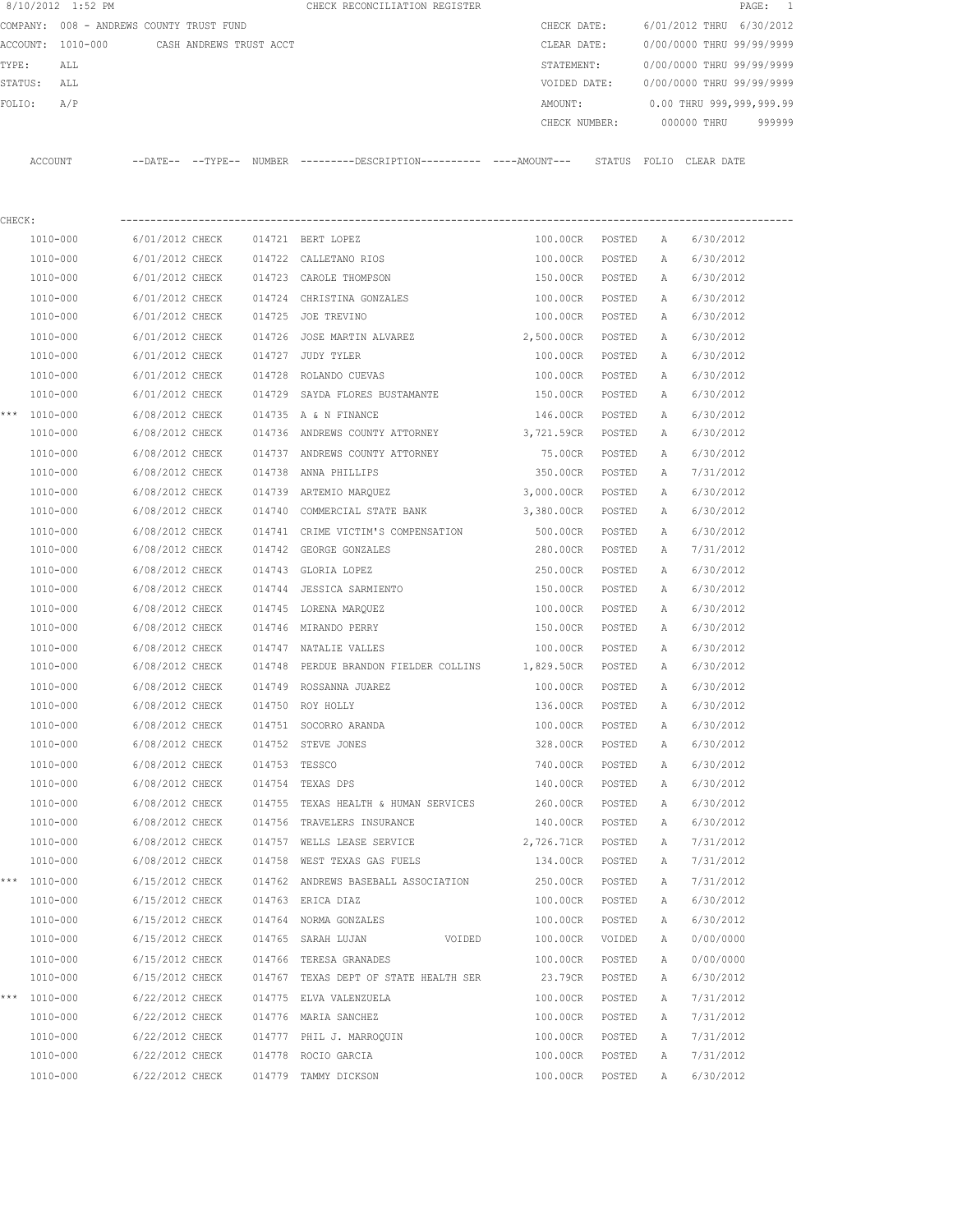|                | 8/10/2012 1:52 PM                         |                                |  | CHECK RECONCILIATION REGISTER                                                                      |        |             |                  |   |                                        | PAGE: 2 |
|----------------|-------------------------------------------|--------------------------------|--|----------------------------------------------------------------------------------------------------|--------|-------------|------------------|---|----------------------------------------|---------|
|                | COMPANY: 008 - ANDREWS COUNTY TRUST FUND  |                                |  |                                                                                                    |        |             |                  |   | CHECK DATE: 6/01/2012 THRU 6/30/2012   |         |
|                | ACCOUNT: 1010-000 CASH ANDREWS TRUST ACCT |                                |  |                                                                                                    |        |             |                  |   | CLEAR DATE: 0/00/0000 THRU 99/99/9999  |         |
| TYPE:          | ALL                                       |                                |  |                                                                                                    |        |             |                  |   | STATEMENT: 0/00/0000 THRU 99/99/9999   |         |
| STATUS: ALL    |                                           |                                |  |                                                                                                    |        |             |                  |   | VOIDED DATE: 0/00/0000 THRU 99/99/9999 |         |
| FOLIO: A/P     |                                           |                                |  |                                                                                                    |        |             |                  |   | AMOUNT: 0.00 THRU 999,999,999.99       |         |
|                |                                           |                                |  |                                                                                                    |        |             |                  |   | CHECK NUMBER: 000000 THRU 999999       |         |
|                |                                           |                                |  | ACCOUNT -DATE-- --TYPE-- NUMBER --------DESCRIPTION--------- ----AMOUNT--- STATUS FOLIO CLEAR DATE |        |             |                  |   |                                        |         |
| CHECK:         |                                           |                                |  |                                                                                                    |        |             |                  |   |                                        |         |
| *** 1010-000   |                                           |                                |  | 6/22/2012 CHECK 014782 SARAH LUNA                                                                  |        |             | 100.00CR POSTED  | A | 6/30/2012                              |         |
|                | 1010-000                                  |                                |  | 6/29/2012 CHECK 014783 ALEJANDRA M VALENZULA                                                       |        |             | 100.00CR POSTED  |   | A 7/31/2012                            |         |
|                | 1010-000                                  |                                |  | 6/29/2012 CHECK 014784 CHARLES SPOOR                                                               |        |             | 100.00CR OUTSTND |   | A 0/00/0000                            |         |
|                | 1010-000                                  |                                |  | 6/29/2012 CHECK 014785 ISMAEL CONTRERAS                                                            |        |             | 250.00CR POSTED  |   | A 7/31/2012                            |         |
|                | 1010-000                                  |                                |  | 6/29/2012 CHECK 014786 LAURA PEREZ                                                                 |        |             | 599.00CR POSTED  |   | A 7/31/2012                            |         |
|                | 1010-000                                  |                                |  | 6/29/2012 CHECK 014787 MARISELA RODRIGUEZ                                                          |        |             | 100.00CR POSTED  |   | A 7/31/2012                            |         |
|                | 1010-000                                  |                                |  | 6/29/2012 CHECK 014788 MARISSA MEDRANO                                                             |        |             |                  |   | 250.00CR POSTED A 7/31/2012            |         |
| MISCELLANEOUS: |                                           | ------------------------------ |  |                                                                                                    |        |             |                  |   |                                        |         |
|                |                                           |                                |  | 1010-000 6/15/2012 MISC. 014765 SARAH LUJAN VOIDED 100.00 VOIDED A 0/00/0000                       |        |             |                  |   |                                        |         |
|                | TOTALS FOR ACCOUNT 1010-000               |                                |  | CHECK TOTAL:                                                                                       |        | 24,909.59CR |                  |   |                                        |         |
|                |                                           |                                |  | DEPOSIT                                                                                            | TOTAL: | 0.00        |                  |   |                                        |         |
|                |                                           |                                |  | INTEREST                                                                                           | TOTAL: | 0.00        |                  |   |                                        |         |
|                |                                           |                                |  | MISCELLANEOUS TOTAL:                                                                               |        | 100.00      |                  |   |                                        |         |
|                |                                           |                                |  | SERVICE CHARGE TOTAL:                                                                              |        | 0.00        |                  |   |                                        |         |
|                |                                           |                                |  | EFT                                                                                                | TOTAL: | 0.00        |                  |   |                                        |         |
|                |                                           |                                |  | BANK-DRAFT                                                                                         | TOTAL: | 0.00        |                  |   |                                        |         |
|                | TOTALS FOR ANDREWS COUNTY TRUST FUND      |                                |  | CHECK                                                                                              | TOTAL: | 24,909.59CR |                  |   |                                        |         |
|                |                                           |                                |  | DEPOSIT                                                                                            | TOTAL: | 0.00        |                  |   |                                        |         |
|                |                                           |                                |  | INTEREST                                                                                           | TOTAL: | 0.00        |                  |   |                                        |         |
|                |                                           |                                |  | MISCELLANEOUS TOTAL:                                                                               |        | 100.00      |                  |   |                                        |         |
|                |                                           |                                |  | SERVICE CHARGE TOTAL:                                                                              |        | 0.00        |                  |   |                                        |         |
|                |                                           |                                |  | EFT                                                                                                | TOTAL: | 0.00        |                  |   |                                        |         |
|                |                                           |                                |  | BANK-DRAFT                                                                                         | TOTAL: | 0.00        |                  |   |                                        |         |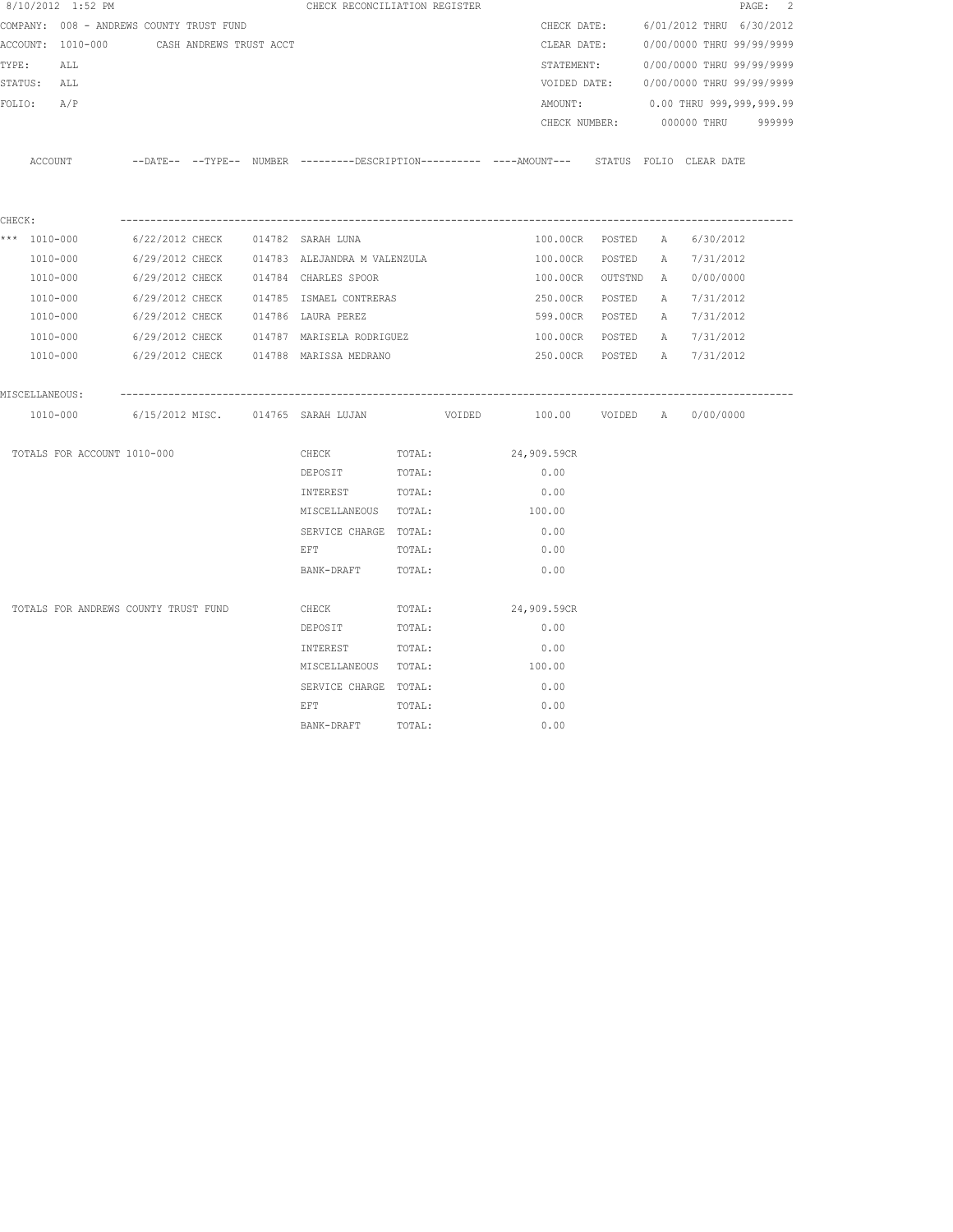| 8/10/2012 1:52 PM |                                       |                             |        | CHECK RECONCILIATION REGISTER                                                                 |                    |        |              |                           | 3<br>$\texttt{PAGE}$ : |
|-------------------|---------------------------------------|-----------------------------|--------|-----------------------------------------------------------------------------------------------|--------------------|--------|--------------|---------------------------|------------------------|
|                   | COMPANY: 018 - ANDREWS EMPLOYEE TRUST |                             |        |                                                                                               | CHECK DATE:        |        |              | 6/01/2012 THRU            | 6/30/2012              |
| ACCOUNT: 1010-000 |                                       | CASH ANDREWS EMPLOYEE TRUST |        |                                                                                               | CLEAR DATE:        |        |              | 0/00/0000 THRU 99/99/9999 |                        |
| TYPE:<br>ALL      |                                       |                             |        |                                                                                               | STATEMENT:         |        |              | 0/00/0000 THRU 99/99/9999 |                        |
| STATUS:<br>ALL    |                                       |                             |        |                                                                                               | VOIDED DATE:       |        |              | 0/00/0000 THRU 99/99/9999 |                        |
| FOLIO:<br>A/P     |                                       |                             |        |                                                                                               | AMOUNT:            |        |              | 0.00 THRU 999,999,999.99  |                        |
|                   |                                       |                             |        |                                                                                               | CHECK NUMBER:      |        |              | 000000 THRU               | 999999                 |
| ACCOUNT           |                                       |                             |        | --DATE-- --TYPE-- NUMBER ---------DESCRIPTION---------- ----AMOUNT--- STATUS FOLIO CLEAR DATE |                    |        |              |                           |                        |
| CHECK:            |                                       |                             |        |                                                                                               |                    |        |              |                           |                        |
| 1010-000          | 6/07/2012 CHECK                       |                             |        | 033767 JERRY W. WADE, DDS                                                                     | 135.00CR           | POSTED | A            | 6/30/2012                 |                        |
| 1010-000          | 6/07/2012 CHECK                       |                             | 033768 | HEALTH DIAGNOSTIC LABORATORY                                                                  | 395.17CR           | POSTED | Α            | 6/30/2012                 |                        |
| 1010-000          | 6/07/2012 CHECK                       |                             |        | 033769 HEALTH DIAGNOSTIC LABORATORY                                                           | 881.40CR           | POSTED | Α            | 6/30/2012                 |                        |
| 1010-000          | 6/07/2012 CHECK                       |                             |        | 033770 WEST TEXAS UROLOGY                                                                     | 437.97CR           | POSTED | Α            | 6/30/2012                 |                        |
| 1010-000          | 6/07/2012 CHECK                       |                             |        | 033771 WELLDYNE RX                                                                            | 24,701.18CR POSTED |        | Α            | 6/30/2012                 |                        |
| 1010-000          | 6/07/2012 CHECK                       |                             |        | 033772 E.W. HAPRER DDS                                                                        | 194.00CR           | POSTED | Α            | 6/30/2012                 |                        |
| 1010-000          | 6/07/2012 CHECK                       |                             |        | 033773 ODESSA HEART INSTITUTE                                                                 | 61.99CR            | POSTED | Α            | 6/30/2012                 |                        |
| 1010-000          | 6/07/2012 CHECK                       |                             | 033774 | ODESSA HEART INSTITUTE                                                                        | 868.27CR           | POSTED | Α            | 6/30/2012                 |                        |
| 1010-000          | 6/07/2012 CHECK                       |                             | 033775 | ODESSA HEART INSTITUTE                                                                        | 89.42CR            | POSTED | A            | 6/30/2012                 |                        |
| 1010-000          | 6/07/2012 CHECK                       |                             |        | 033776 NORTHWEST FAMILY PRACTICE                                                              | 106.46CR           | POSTED | Α            | 6/30/2012                 |                        |
| 1010-000          | 6/07/2012 CHECK                       |                             |        | 033777 TX EMERGENCY STAFFING SOLUTION                                                         | 621.90CR           | POSTED | Α            | 7/31/2012                 |                        |
| 1010-000          | 6/07/2012 CHECK                       |                             | 033778 | NORTHWEST FAMILY PRACTICE                                                                     | 280.60CR           | POSTED | Α            | 6/30/2012                 |                        |
| 1010-000          | 6/07/2012 CHECK                       |                             |        | 033779 NORTHWEST FAMILY PRACTICE                                                              | 54.09CR            | POSTED | A            | 6/30/2012                 |                        |
| 1010-000          | 6/07/2012 CHECK                       |                             | 033780 | ARTHRITIS AND OSTEOPOROSIS                                                                    | 112.06CR           | POSTED | A            | 6/30/2012                 |                        |
| 1010-000          | 6/07/2012 CHECK                       |                             |        | 033781 RAVI MEDI MD                                                                           | 45.12CR            | POSTED | A            | 6/30/2012                 |                        |
| 1010-000          | 6/07/2012 CHECK                       |                             |        | 033782 HIGH PLAINS RADIOLOGICAL ASSN                                                          | 150.30CR           | POSTED | Α            | 6/30/2012                 |                        |
| 1010-000          | 6/07/2012 CHECK                       |                             | 033783 | TX EMERGENCY STAFFING SOLUTION                                                                | 911.70CR           | POSTED | A            | 7/31/2012                 |                        |
| 1010-000          | 6/07/2012 CHECK                       |                             |        | 033784 KIDNEY CENTER OF LUBBOCK                                                               | 14,700.00CR        | POSTED | Α            | 6/30/2012                 |                        |
| 1010-000          | 6/07/2012 CHECK                       |                             | 033785 | COVENANT MEDICAL GROUP                                                                        | 14,440.80CR        | POSTED | Α            | 6/30/2012                 |                        |
| 1010-000          | 6/07/2012 CHECK                       |                             | 033786 | NORTHWEST FAMILY PRACTICE                                                                     | 62.50CR            | POSTED | Α            | 6/30/2012                 |                        |
| 1010-000          | 6/07/2012 CHECK                       |                             | 033787 | PERMIAN REGIONAL MEDICAL CTR.                                                                 | 2,579.00CR         | POSTED | A            | 6/30/2012                 |                        |
| 1010-000          | 6/07/2012 CHECK                       |                             |        | 033788 KIDNEY DISEASE ASSOCIATES                                                              | 812.31CR           | POSTED | А            | 6/30/2012                 |                        |
| 1010-000          | 6/07/2012 CHECK                       |                             |        | 033789 PREFERRED NETWORK ACCESS INC 4,116.00CR                                                |                    | POSTED | A            | 6/30/2012                 |                        |
| 1010-000          | 6/07/2012 CHECK                       |                             |        | 033790 WEST TEXAS OTHOPED                                                                     | 148.49CR           | POSTED | $\mathbb{A}$ | 6/30/2012                 |                        |
| 1010-000          | 6/07/2012 CHECK                       |                             |        | 033791 SETON HIGHLAND LAKES                                                                   | 441.40CR           | POSTED | А            | 6/30/2012                 |                        |
| 1010-000          | 6/07/2012 CHECK                       |                             |        | 033792 AUSTIN PATHOLOGY ASSOCIATES                                                            | 48.36CR            | POSTED | Α            | 6/30/2012                 |                        |
| 1010-000          | 6/07/2012 CHECK                       |                             |        | 033793 SETON HIGHLAND LAKES                                                                   | 350.21CR           | POSTED | Α            | 6/30/2012                 |                        |
| 1010-000          | 6/07/2012 CHECK                       |                             |        | 033794 AUSTIN PATHOLOGY ASSOCIATES                                                            | 42.64CR            | POSTED | Α            | 6/30/2012                 |                        |
| 1010-000          | 6/07/2012 CHECK                       |                             |        | 033795 HIGH PLAINS RADIOLOGICAL ASSN                                                          | 151.20CR           | POSTED | Α            | 6/30/2012                 |                        |
| 1010-000          | 6/07/2012 CHECK                       |                             |        | 033796 PERMIAN PHYSICIANS SERV                                                                | 370.81CR           | POSTED | Α            | 6/30/2012                 |                        |
| 1010-000          | 6/07/2012 CHECK                       |                             |        | 033797 PERMIAN REGIONAL MEDICAL CTR.                                                          | 37.30CR            | POSTED | Α            | 6/30/2012                 |                        |
| 1010-000          | 6/07/2012 CHECK                       |                             |        | 033798 ODESSA HEART INSTITUTE                                                                 | 89.42CR            | POSTED | Α            | 6/30/2012                 |                        |
| 1010-000          | 6/07/2012 CHECK                       |                             |        | 033799 ODESSA HEART INSTITUTE                                                                 | 61.99CR            | POSTED | Α            | 6/30/2012                 |                        |
| 1010-000          | 6/07/2012 CHECK                       |                             |        | 033800 ODESSA HEART INSTITUTE                                                                 | 988.73CR           | POSTED | Α            | 6/30/2012                 |                        |
| $1010 - 000$      | 6/07/2012 CHECK                       |                             |        | 033801 KALPANA PRASAD                                                                         | 108.50CR           | POSTED | Α            | 6/30/2012                 |                        |
| 1010-000          | 6/07/2012 CHECK                       |                             |        | 033802 WEST TEXAS SPINE PA 1,170.75CR                                                         |                    | POSTED | Α            | 6/30/2012                 |                        |
| 1010-000          | 6/07/2012 CHECK                       |                             |        | 033803 WEST TEXAS SPINE PA                                                                    | 292.69CR           | POSTED | Α            | 6/30/2012                 |                        |
| 1010-000          | 6/07/2012 CHECK                       |                             |        | 033804 NORTHWEST FAMILY PRACTICE                                                              | 167.50CR           | POSTED | Α            | 6/30/2012                 |                        |
| 1010-000          | 6/07/2012 CHECK                       |                             |        | 033805 CLINICAL PATHOLOGY LABS                                                                | 34.21CR            | POSTED | Α            | 6/30/2012                 |                        |
| 1010-000          | 6/07/2012 CHECK                       |                             |        | 033806 PERMIAN REGIONAL MEDICAL CTR.                                                          | 41.34CR            | POSTED | Α            | 6/30/2012                 |                        |
| 1010-000          | 6/07/2012 CHECK                       |                             |        | 033807 PERMIAN REGIONAL MEDICAL CTR.                                                          | 49.41CR            | POSTED | Α            | 6/30/2012                 |                        |
| 1010-000          | 6/07/2012 CHECK                       |                             |        | 033808 PERMIAN PHYSICIANS SERV                                                                | 107.10CR           | POSTED | Α            | 6/30/2012                 |                        |
| 1010-000          | 6/07/2012 CHECK                       |                             |        | 033809 E.W. HAPRER DDS                                                                        | 116.00CR           | POSTED | Α            | 6/30/2012                 |                        |
| 1010-000          | 6/07/2012 CHECK                       |                             |        | 033810 HIGH PLAINS RADIOLOGICAL ASSN                                                          | 35.00CR            | POSTED | Α            | 6/30/2012                 |                        |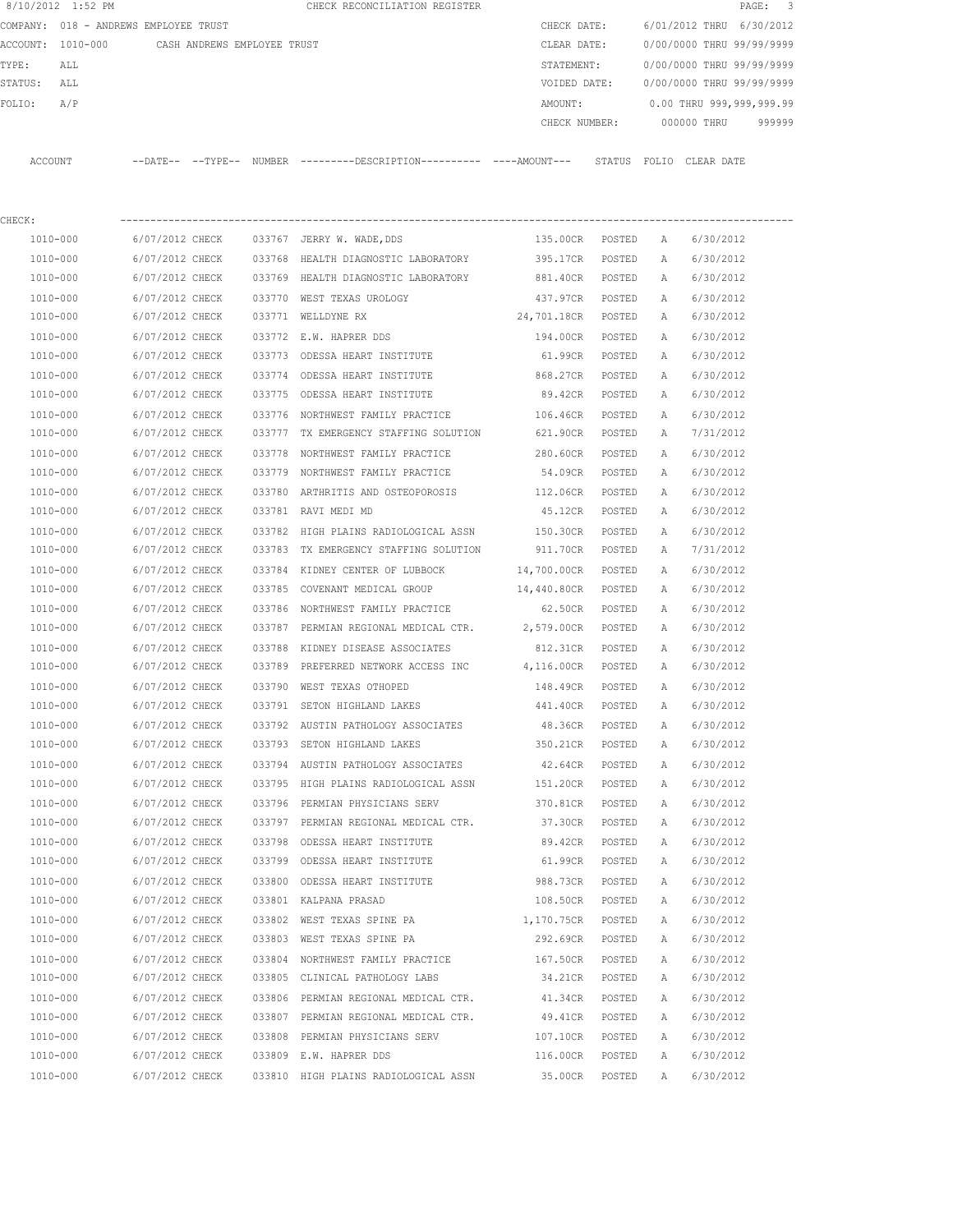|         | 8/10/2012 1:52 PM                     |                 |                             |        | CHECK RECONCILIATION REGISTER                                                              |                 |        |              | PAGE:                     | 4      |
|---------|---------------------------------------|-----------------|-----------------------------|--------|--------------------------------------------------------------------------------------------|-----------------|--------|--------------|---------------------------|--------|
|         | COMPANY: 018 - ANDREWS EMPLOYEE TRUST |                 |                             |        |                                                                                            | CHECK DATE:     |        |              | 6/01/2012 THRU 6/30/2012  |        |
|         | ACCOUNT: 1010-000                     |                 | CASH ANDREWS EMPLOYEE TRUST |        |                                                                                            | CLEAR DATE:     |        |              | 0/00/0000 THRU 99/99/9999 |        |
| TYPE:   | ALL                                   |                 |                             |        |                                                                                            | STATEMENT:      |        |              | 0/00/0000 THRU 99/99/9999 |        |
| STATUS: | ALL                                   |                 |                             |        |                                                                                            | VOIDED DATE:    |        |              | 0/00/0000 THRU 99/99/9999 |        |
| FOLIO:  | A/P                                   |                 |                             |        |                                                                                            | AMOUNT:         |        |              | 0.00 THRU 999,999,999.99  |        |
|         |                                       |                 |                             |        |                                                                                            | CHECK NUMBER:   |        |              | 000000 THRU               | 999999 |
|         | ACCOUNT                               |                 |                             |        | --DATE-- --TYPE-- NUMBER --------DESCRIPTION--------- ----AMOUNT--- STATUS FOLIO CLEARDATE |                 |        |              |                           |        |
| CHECK:  |                                       |                 |                             |        |                                                                                            |                 |        |              |                           |        |
|         | 1010-000                              | 6/07/2012 CHECK |                             |        | 033811 PERMIAN REGIONAL MEDICAL CTR. 37.30CR POSTED                                        |                 |        | $\mathbb{A}$ | 6/30/2012                 |        |
|         | 1010-000                              | 6/07/2012 CHECK |                             |        | 033812 SHYLESH GANTA MD                                                                    | 52.00CR         | POSTED | A            | 6/30/2012                 |        |
|         | 1010-000                              | 6/07/2012 CHECK |                             |        | 033813 ROBERT L CHAPPELL JR MD PA                                                          | 59.00CR         | POSTED | A            | 6/30/2012                 |        |
|         | 1010-000                              | 6/07/2012 CHECK |                             |        | 033814 PERMIAN PHYSICIANS SERV                                                             | 66.28CR POSTED  |        | Α            | 6/30/2012                 |        |
|         | 1010-000                              | 6/07/2012 CHECK |                             |        | 033815 ZACHARY ELLIS                                                                       | 240.00CR POSTED |        | A            | 6/30/2012                 |        |
|         | 1010-000                              | 6/07/2012 CHECK |                             |        | 033816 ROBERT E SEARS DDS                                                                  | 198.40CR        | POSTED | A            | 7/31/2012                 |        |
|         | 1010-000                              | 6/07/2012 CHECK |                             |        | 033817 HIGH PLAINS RADIOLOGICAL ASSN                                                       | 30.60CR         | POSTED | A            | 6/30/2012                 |        |
|         | 1010-000                              | 6/07/2012 CHECK |                             | 033818 | PERMIAN PHYSICIANS SERV                                                                    | 73.00CR         | POSTED | Α            | 6/30/2012                 |        |
|         | 1010-000                              | 6/07/2012 CHECK |                             |        | 033819 HIGH PLAINS RADIOLOGICAL ASSN                                                       | 67.50CR         | POSTED | A            | 6/30/2012                 |        |
|         | 1010-000                              | 6/07/2012 CHECK |                             |        | 033820 MIDLAND MEMORIAL HOSPITAL                                                           | 2,691.58CR      | POSTED | А            | 6/30/2012                 |        |
|         | 1010-000                              | 6/07/2012 CHECK |                             |        | 033821 TEXAS SURGICAL CENTER                                                               | 4,309.01CR      | POSTED | A            | 6/30/2012                 |        |
|         | 1010-000                              | 6/07/2012 CHECK |                             | 033822 | PERMIAN GASTROENTEROLOGY PA                                                                | 52.00CR         | POSTED | A            | 6/30/2012                 |        |
|         | 1010-000                              | 6/07/2012 CHECK |                             |        | 033823 ODESSA HEART INSTITUTE                                                              | 61.99CR         | POSTED | A            | 6/30/2012                 |        |
|         | 1010-000                              | 6/07/2012 CHECK |                             | 033824 | HYE TAE H KIM, MD                                                                          | 154.78CR        | POSTED | A            | 7/31/2012                 |        |
|         | 1010-000                              | 6/07/2012 CHECK |                             | 033825 | HYE TAE H KIM, MD                                                                          | 59.60CR         | POSTED | A            | 7/31/2012                 |        |
|         | 1010-000                              | 6/07/2012 CHECK |                             |        | 033826 ROBERT E SEARS DDS                                                                  | 75.00CR         | POSTED | Α            | 7/31/2012                 |        |
|         | 1010-000                              | 6/07/2012 CHECK |                             | 033827 | TEXAS ONCOLOGY, P.A.                                                                       | 3,091.55CR      | POSTED | A            | 6/30/2012                 |        |
|         | 1010-000                              | 6/07/2012 CHECK |                             | 033828 | TEXAS ONCOLOGY, P.A.                                                                       | 968.32CR        | POSTED | Α            | 6/30/2012                 |        |
|         | 1010-000                              | 6/07/2012 CHECK |                             | 033829 | TEXAS ONCOLOGY, P.A.                                                                       | 342.36CR        | POSTED | Α            | 6/30/2012                 |        |
|         | 1010-000                              | 6/07/2012 CHECK |                             | 033830 | TEXAS ONCOLOGY, P.A.                                                                       | 17.38CR         | POSTED | Α            | 6/30/2012                 |        |
|         | 1010-000                              | 6/07/2012 CHECK |                             |        | 033831 AFFILIATED PATHOLOGISTS PA                                                          | 97.48CR         | POSTED | A            | 6/30/2012                 |        |
|         | 1010-000                              | 6/14/2012 CHECK |                             |        | 033832 CARLOS E EZPELETA MD                                                                | 37.30CR         | POSTED | А            | 6/30/2012                 |        |
|         | 1010-000                              | 6/14/2012 CHECK |                             |        | 033833 PERMIAN REGIONAL MEDICAL CTR. 241.80CR                                              |                 | POSTED | A            | 6/30/2012                 |        |
|         | 1010-000                              | 6/14/2012 CHECK |                             |        | 033834 PERMIAN REGIONAL MEDICAL CTR.                                                       | 28.20CR         | POSTED | A            | 6/30/2012                 |        |
|         | 1010-000                              | 6/14/2012 CHECK |                             |        | 033835 PERMIAN REGIONAL MEDICAL CTR.                                                       | 198.20CR        | POSTED | А            | 6/30/2012                 |        |
|         | 1010-000                              | 6/14/2012 CHECK |                             |        | 033836 MIDLAND WOMENS CLINIC                                                               | 79.24CR         | POSTED | Α            | 6/30/2012                 |        |
|         | 1010-000                              | 6/14/2012 CHECK |                             |        | 033837 NTX ANESTHESIA CONSULTANTS                                                          | 959.56CR        | POSTED | Α            | 6/30/2012                 |        |
|         | $1010 - 000$                          | 6/14/2012 CHECK |                             |        | 033838 NORTHWEST FAMILY PRACTICE                                                           | 487.28CR        | POSTED | Α            | 6/30/2012                 |        |
|         | 1010-000                              | 6/14/2012 CHECK |                             |        | 033839 ANDREWS CHIROPRACTIC CENTER DC                                                      | 58.59CR         | POSTED | Α            | 6/30/2012                 |        |
|         | 1010-000                              | 6/14/2012 CHECK |                             |        | 033840 COMMUNITY RADIOLOGY                                                                 | 70.36CR POSTED  |        | Α            | 6/30/2012                 |        |
|         | 1010-000                              | 6/14/2012 CHECK |                             |        | 033841 PERMIAN REGIONAL MEDICAL CTR.                                                       | 108.54CR        | POSTED | Α            | 6/30/2012                 |        |
|         | 1010-000                              | 6/14/2012 CHECK |                             |        | 033842 PERMIAN REGIONAL MEDICAL CTR.                                                       | 37.30CR         | POSTED | Α            | 6/30/2012                 |        |
|         | 1010-000                              | 6/14/2012 CHECK |                             |        | 033843 TX EMERGENCY STAFFING SOLUTION 621.90CR                                             |                 | POSTED | Α            | 7/31/2012                 |        |
|         | 1010-000                              | 6/14/2012 CHECK |                             |        | 033844 J MICHAEL CALMES MD                                                                 | 85.39CR         | POSTED | Α            | 6/30/2012                 |        |
|         | 1010-000                              | 6/14/2012 CHECK |                             |        | 033845 PERMIAN REGIONAL MEDICAL CTR.                                                       | 89.80CR         | POSTED | Α            | 6/30/2012                 |        |
|         | 1010-000                              | 6/14/2012 CHECK |                             |        | 033846 PERMIAN REGIONAL MEDICAL CTR. 267.66CR                                              |                 | POSTED | Α            | 6/30/2012                 |        |
|         | 1010-000                              | 6/14/2012 CHECK |                             |        | 033847 PERMIAN REGIONAL MEDICAL CTR.                                                       | 37.30CR         | POSTED | Α            | 6/30/2012                 |        |
|         | 1010-000                              | 6/14/2012 CHECK |                             |        | 033848 UMC PHYSICIANS NETWORK                                                              | 31.14CR         | POSTED | Α            | 6/30/2012                 |        |
|         | 1010-000                              | 6/14/2012 CHECK |                             |        | 033849 LUBBOCK DIAGNOSTIC RADIOLOGY 1,096.20CR                                             |                 | POSTED | Α            | 6/30/2012                 |        |
|         | 1010-000                              | 6/14/2012 CHECK |                             |        | 033850 MEDICAL CLAIM REVIEW                                                                | 646.35CR POSTED |        | Α            | 6/30/2012                 |        |
|         | 1010-000                              | 6/14/2012 CHECK |                             |        | 033851 WEST TEXAS OTHOPED                                                                  | 164.32CR POSTED |        | Α            | 7/31/2012                 |        |
|         | 1010-000                              | 6/14/2012 CHECK |                             |        | 033852 NORTHWEST FAMILY PRACTICE                                                           | 62.50CR POSTED  |        | $\mathbb{A}$ | 6/30/2012                 |        |
|         | 1010-000                              | 6/14/2012 CHECK |                             |        | 033853 PERMIAN REGIONAL MEDICAL CTR.                                                       | 564.30CR POSTED |        | Α            | 6/30/2012                 |        |
|         | 1010-000                              | 6/14/2012 CHECK |                             |        | 033854 PERMIAN REGIONAL MEDICAL CTR.                                                       | 56.82CR         | POSTED | Α            | 6/30/2012                 |        |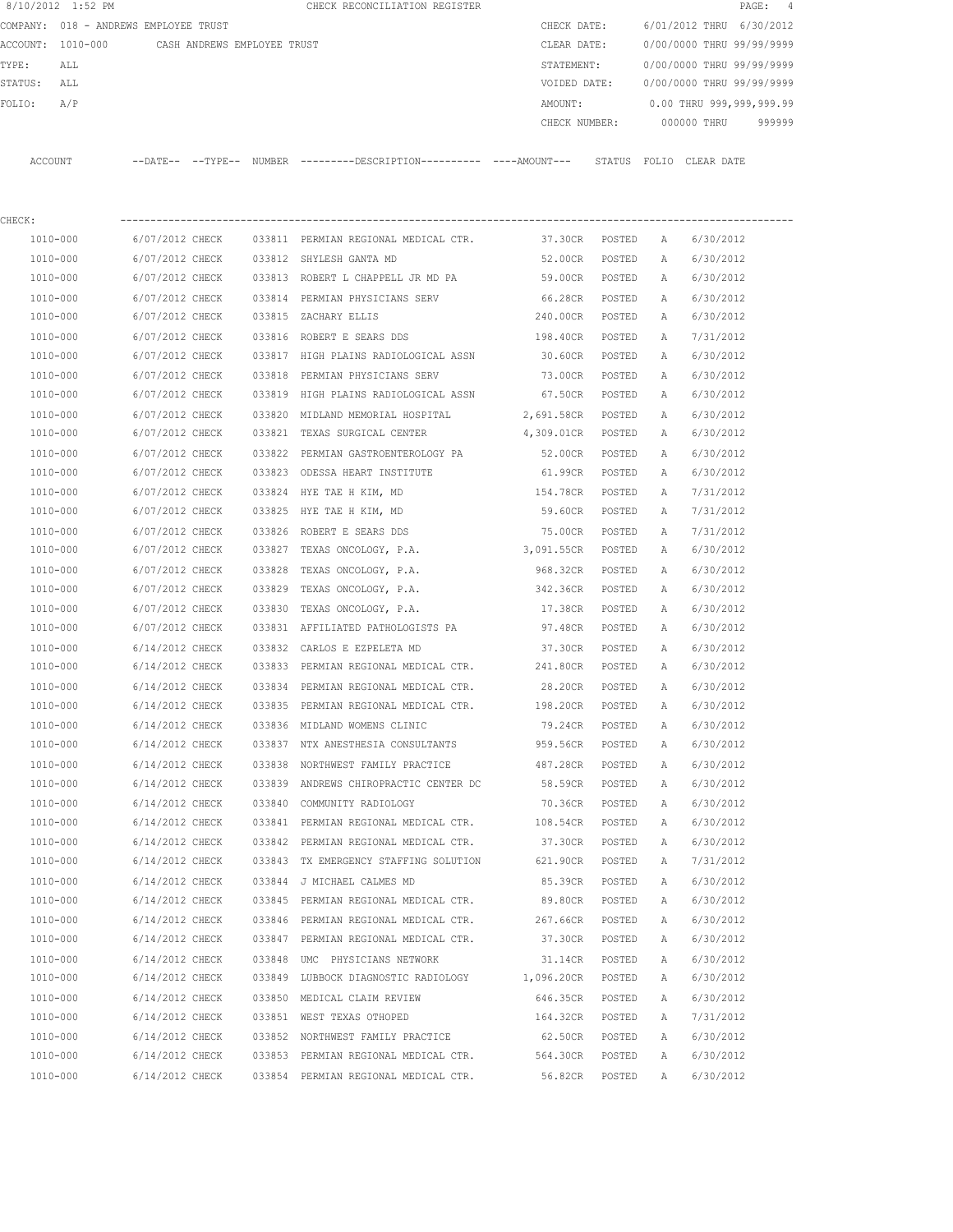|         | 8/10/2012 1:52 PM |                                       |        | CHECK RECONCILIATION REGISTER                |  |               |        |                           |             | PAGE: 5 |  |
|---------|-------------------|---------------------------------------|--------|----------------------------------------------|--|---------------|--------|---------------------------|-------------|---------|--|
|         |                   | COMPANY: 018 - ANDREWS EMPLOYEE TRUST |        |                                              |  | CHECK DATE:   |        | 6/01/2012 THRU 6/30/2012  |             |         |  |
|         | ACCOUNT: 1010-000 | CASH ANDREWS EMPLOYEE TRUST           |        |                                              |  | CLEAR DATE:   |        | 0/00/0000 THRU 99/99/9999 |             |         |  |
| TYPE:   | ALL               |                                       |        |                                              |  | STATEMENT:    |        | 0/00/0000 THRU 99/99/9999 |             |         |  |
| STATUS: | ALL               |                                       |        |                                              |  | VOIDED DATE:  |        | 0/00/0000 THRU 99/99/9999 |             |         |  |
| FOLIO:  | A/P               |                                       |        |                                              |  | AMOUNT:       |        | 0.00 THRU 999,999,999.99  |             |         |  |
|         |                   |                                       |        |                                              |  | CHECK NUMBER: |        |                           | 000000 THRU | 999999  |  |
|         |                   |                                       |        |                                              |  |               |        |                           |             |         |  |
| ACCOUNT |                   | --TYPE--<br>ーーDATEーー                  | NUMBER | ---------DESCRIPTION---------- ----AMOUNT--- |  |               | STATUS | FOLTO                     | CLEAR DATE  |         |  |

| CHECK:   |                                         |        |                                                                      |                   |         |              |           |
|----------|-----------------------------------------|--------|----------------------------------------------------------------------|-------------------|---------|--------------|-----------|
| 1010-000 | 6/14/2012 CHECK                         |        | 033855 SHERRI L GILLHAM                                              | 79.20CR POSTED    |         | <b>A</b>     | 7/31/2012 |
| 1010-000 | 6/14/2012 CHECK 033856 SW HOPITAL LLANO |        |                                                                      | 23.29CR POSTED    |         | A            | 6/30/2012 |
| 1010-000 |                                         |        | 6/14/2012 CHECK 033857 ANDREWS CHIROPRACTIC CENTER DC                | 47.25CR POSTED    |         | A            | 6/30/2012 |
| 1010-000 |                                         |        | 6/14/2012 CHECK 033858 PERMIAN INTERNAL MEDICINE ASC                 | 103.81CR POSTED   |         | A            | 6/30/2012 |
| 1010-000 |                                         |        | 6/14/2012 CHECK 033859 PERMIAN INTERNAL MEDICINE ASC                 | 63.76CR POSTED    |         | A            | 6/30/2012 |
| 1010-000 | 6/14/2012 CHECK                         |        | 033860 PERMIAN INTERNAL MEDICINE ASC 103.81CR POSTED                 |                   |         | $\mathbb{A}$ | 6/30/2012 |
| 1010-000 |                                         |        | 6/14/2012 CHECK 033861 ANDREWS CHIROPRACTIC CENTER DC                | 47.25CR POSTED    |         | A            | 6/30/2012 |
| 1010-000 |                                         |        | 6/14/2012 CHECK 033862 ANDREWS CHIROPRACTIC CENTER DC                | 47.25CR POSTED    |         | A            | 6/30/2012 |
| 1010-000 | 6/14/2012 CHECK 033863 NAM H KIM MD     |        |                                                                      | 323.79CR POSTED   |         | A            | 6/30/2012 |
| 1010-000 | 6/14/2012 CHECK 033864 NAM H KIM MD     |        |                                                                      | 149.50CR POSTED   |         | A            | 6/30/2012 |
| 1010-000 |                                         |        | 6/14/2012 CHECK 033865 ODESSA REGIONAL HOSPITAL 5,095.19CR POSTED    |                   |         | A            | 6/30/2012 |
| 1010-000 |                                         |        | 6/14/2012 CHECK 033866 WENDOVER FAMILY MEDICINE                      | 69.65CR POSTED    |         | Α            | 6/30/2012 |
| 1010-000 | 6/14/2012 CHECK                         |        | 033867 PERMIAN INTERNAL MEDICINE ASC                                 | 27.13CR POSTED    |         | $\mathbb{A}$ | 6/30/2012 |
| 1010-000 |                                         |        | 6/14/2012 CHECK 033868 JULIE R OHLMAN, MD                            | 1,592.28CR POSTED |         | A            | 6/30/2012 |
| 1010-000 |                                         |        | 6/14/2012 CHECK 033869 PERMIAN REGIONAL MEDICAL CTR.                 | 106.92CR POSTED   |         | $\mathbb{A}$ | 6/30/2012 |
| 1010-000 |                                         |        | 6/14/2012 CHECK 033870 WEST TEXAS ORTHOPEDIC                         | 176.36CR POSTED   |         | A            | 7/31/2012 |
| 1010-000 | 6/14/2012 CHECK                         |        | 033871 PERMIAN REGIONAL MEDICAL CTR.                                 | 381.78CR POSTED   |         | A            | 6/30/2012 |
| 1010-000 | 6/14/2012 CHECK                         |        | 033872 PERMIAN REGIONAL MEDICAL CTR.                                 | 381.92CR POSTED   |         | A            | 6/30/2012 |
| 1010-000 | 6/14/2012 CHECK                         |        | 033873 PERMIAN REGIONAL MEDICAL CTR.                                 | 37.30CR POSTED    |         | A            | 6/30/2012 |
| 1010-000 | 6/14/2012 CHECK                         |        | 033874 WEST TEXAS UROLOGY                                            | 174.85CR POSTED   |         | A            | 6/30/2012 |
| 1010-000 | 6/14/2012 CHECK                         |        | 033875 ACS/BIO REFERENCE LABS                                        | 276.50CR POSTED   |         | A            | 6/30/2012 |
| 1010-000 |                                         |        | 6/14/2012 CHECK 033876 NORTHWEST FAMILY PRACTICE                     | 87.50CR           | POSTED  | A            | 6/30/2012 |
| 1010-000 |                                         |        | 6/14/2012 CHECK 033877 PERMIAN REGIONAL MEDICAL CTR. 200.00CR        |                   | POSTED  | A            | 6/30/2012 |
| 1010-000 | 6/14/2012 CHECK                         |        | 033878 HIGH PLAINS RADIOLOGICAL ASSN                                 | 35.00CR           | POSTED  | Α            | 6/30/2012 |
| 1010-000 | 6/14/2012 CHECK                         |        | 033879 PERMIAN REGIONAL MEDICAL CTR.                                 | 955.62CR POSTED   |         | A            | 6/30/2012 |
| 1010-000 | 6/14/2012 CHECK                         |        | 033880 PAUL A HOLMES DC                                              | 38.08CR POSTED    |         | A            | 6/30/2012 |
| 1010-000 |                                         |        | 6/14/2012 CHECK 033881 STEVEN P WIEHLE, MD                           | 311.53CR POSTED   |         | A            | 6/30/2012 |
| 1010-000 | 6/14/2012 CHECK                         |        | 033882 STEVEN P WIEHLE, MD                                           | 961.37CR POSTED   |         | A            | 6/30/2012 |
| 1010-000 |                                         |        | 6/14/2012 CHECK 033883 ECTOR COUNTY HOSPITAL DIST                    | 7,537.42CR POSTED |         | A            | 7/31/2012 |
| 1010-000 |                                         |        | 6/14/2012 CHECK 033884 PERMIAN REGIONAL MEDICAL CTR.                 | 125.82CR POSTED   |         | A            | 6/30/2012 |
| 1010-000 |                                         |        | 6/14/2012 CHECK 033885 PERMIAN REGIONAL MEDICAL CTR. 148.20CR POSTED |                   |         | A            | 6/30/2012 |
| 1010-000 |                                         |        | 6/14/2012 CHECK 033886 CARLOS E EZPELETA MD                          | 37.30CR POSTED    |         | A            | 6/30/2012 |
| 1010-000 |                                         |        | 6/14/2012 CHECK 033887 MCGEHEE MEDICAL PA                            | 175.00CR POSTED   |         | A            | 7/31/2012 |
| 1010-000 | 6/14/2012 CHECK                         |        | 033888 MCGEHEE MEDICAL PA                                            | 129.00CR POSTED   |         | A            | 7/31/2012 |
| 1010-000 | 6/14/2012 CHECK                         |        | 033889 FRANK O MCGEHEE                                               | 26.78CR           | POSTED  | A            | 7/31/2012 |
| 1010-000 | 6/14/2012 CHECK                         |        | 033890 ARMAND WILTZ, MD                                              | 105.02CR          | POSTED  | А            | 6/30/2012 |
| 1010-000 | 6/14/2012 CHECK                         |        | 033891 PERMIAN REGIONAL MEDICAL CTR.                                 | 2,136.96CR        | POSTED  | Α            | 6/30/2012 |
| 1010-000 | 6/14/2012 CHECK                         |        | 033892 NORTHWEST FAMILY PRACTICE                                     | 34.50CR           | POSTED  | Α            | 6/30/2012 |
| 1010-000 | 6/14/2012 CHECK                         |        | 033893 E.W. HAPRER DDS                                               | 626.40CR          | POSTED  | Α            | 6/30/2012 |
| 1010-000 | 6/14/2012 CHECK                         |        | 033894 DANIEL KHOURI MD                                              | 66.43CR           | OUTSTND | Α            | 0/00/0000 |
| 1010-000 | 6/14/2012 CHECK                         |        | 033895 PERMIAN REGIONAL MEDICAL CTR.                                 | 25.36CR           | POSTED  | Α            | 6/30/2012 |
| 1010-000 | 6/14/2012 CHECK                         | 033896 | ANDREWS CHIROPRACTIC CENTER DC                                       | 31.50CR           | POSTED  | Α            | 6/30/2012 |
| 1010-000 | 6/14/2012 CHECK                         |        | 033897 DICK WEATHERLY CRNA                                           | 656.59CR          | POSTED  | Α            | 6/30/2012 |
| 1010-000 | 6/14/2012 CHECK                         |        | 033898 MIDLAND MEMORIAL HOSPITAL                                     | 2,800.00CR        | POSTED  | Α            | 6/30/2012 |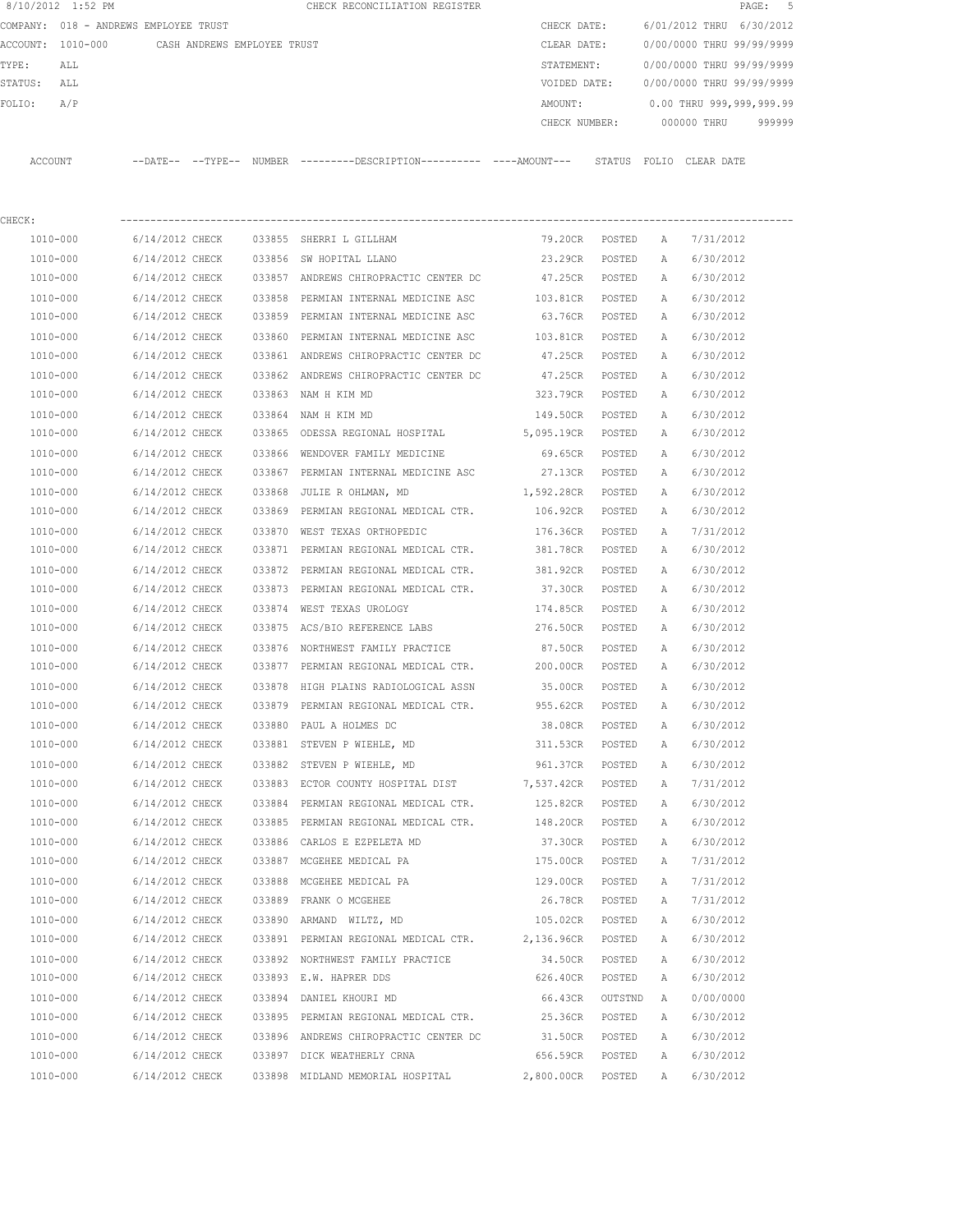|         | 8/10/2012 1:52 PM                     |                             |        | CHECK RECONCILIATION REGISTER                                                               |                 |        |              |                           | PAGE:<br>6 |
|---------|---------------------------------------|-----------------------------|--------|---------------------------------------------------------------------------------------------|-----------------|--------|--------------|---------------------------|------------|
|         | COMPANY: 018 - ANDREWS EMPLOYEE TRUST |                             |        |                                                                                             | CHECK DATE:     |        |              | 6/01/2012 THRU 6/30/2012  |            |
|         | ACCOUNT: 1010-000                     | CASH ANDREWS EMPLOYEE TRUST |        |                                                                                             | CLEAR DATE:     |        |              | 0/00/0000 THRU 99/99/9999 |            |
| TYPE:   | ALL                                   |                             |        |                                                                                             | STATEMENT:      |        |              | 0/00/0000 THRU 99/99/9999 |            |
| STATUS: | ALL                                   |                             |        |                                                                                             | VOIDED DATE:    |        |              | 0/00/0000 THRU 99/99/9999 |            |
| FOLIO:  | A/P                                   |                             |        |                                                                                             | AMOUNT:         |        |              | 0.00 THRU 999,999,999.99  |            |
|         |                                       |                             |        |                                                                                             | CHECK NUMBER:   |        |              | 000000 THRU               | 999999     |
|         | ACCOUNT                               |                             |        | --DATE-- --TYPE-- NUMBER --------DESCRIPTION--------- ----AMOUNT--- STATUS FOLIO CLEAR-DATE |                 |        |              |                           |            |
| CHECK:  |                                       |                             |        |                                                                                             |                 |        |              |                           |            |
|         | 1010-000                              | 6/14/2012 CHECK             |        | 033899 PERMIAN REGIONAL MEDICAL CTR.                                                        | 32.40CR POSTED  |        | A            | 6/30/2012                 |            |
|         | 1010-000                              | 6/14/2012 CHECK             |        | 033900 PERMIAN REGIONAL MEDICAL CTR. 110.60CR                                               |                 | POSTED | A            | 6/30/2012                 |            |
|         | 1010-000                              | 6/14/2012 CHECK             |        | 033901 PERMIAN REGIONAL MEDICAL CTR.                                                        | 91.00CR         | POSTED | Α            | 6/30/2012                 |            |
|         | 1010-000                              | 6/14/2012 CHECK             |        | 033902 PERMIAN REGIONAL MEDICAL CTR.                                                        | 436.50CR POSTED |        | Α            | 6/30/2012                 |            |
|         | 1010-000                              | 6/14/2012 CHECK             |        | 033903 PERMIAN REGIONAL MEDICAL CTR.                                                        | 312.48CR POSTED |        | Α            | 6/30/2012                 |            |
|         | 1010-000                              | 6/14/2012 CHECK             |        | 033904 PERMIAN REGIONAL MEDICAL CTR.                                                        | 37.30CR         | POSTED | A            | 6/30/2012                 |            |
|         | 1010-000                              | 6/14/2012 CHECK             |        | 033905 PERMIAN REGIONAL MEDICAL CTR. 2,310.30CR                                             |                 | POSTED | Α            | 6/30/2012                 |            |
|         | 1010-000                              | 6/14/2012 CHECK             |        | 033906 WENDELL W PARKEY MD                                                                  | 72.50CR         | POSTED | Α            | 6/30/2012                 |            |
|         | 1010-000                              | 6/14/2012 CHECK             |        | 033907 HIGH PLAINS RADIOLOGICAL AS                                                          | 46.43CR         | POSTED | Α            | 6/30/2012                 |            |
|         | 1010-000                              | 6/14/2012 CHECK             | 033908 | TEXAS TECH UNIVERSITY HEALTH S 45.00CR                                                      |                 | POSTED | Α            | 6/30/2012                 |            |
|         | 1010-000                              | 6/14/2012 CHECK             | 033909 | TEXAS ONCOLOGY, P.A.                                                                        | 340.81CR        | POSTED | А            | 6/30/2012                 |            |
|         | 1010-000                              | 6/14/2012 CHECK             | 033910 | TEXAS ONCOLOGY, P.A.                                                                        | 987.25CR        | POSTED | Α            | 6/30/2012                 |            |
|         | 1010-000                              | 6/14/2012 CHECK             |        | 033911 ACS / NURSES UNLIITED MANAGED                                                        | 327.78CR        | POSTED | Α            | 6/30/2012                 |            |
|         | 1010-000                              | 6/21/2012 CHECK             |        | 033912 JERRY W. WADE, DDS                                                                   | 135.00CR        | POSTED | Α            | 7/31/2012                 |            |
|         | 1010-000                              | 6/21/2012 CHECK             |        | 033913 JERRY W. WADE, DDS                                                                   | 125.00CR        | POSTED | Α            | 7/31/2012                 |            |
|         | 1010-000                              | 6/21/2012 CHECK             |        | 033914 JERRY W. WADE, DDS                                                                   | 125.00CR        | POSTED | Α            | 7/31/2012                 |            |
|         | 1010-000                              | 6/21/2012 CHECK             |        | 033915 JERRY W. WADE, DDS                                                                   | 135.00CR        | POSTED | Α            | 7/31/2012                 |            |
|         | 1010-000                              | 6/21/2012 CHECK             | 033916 | ANDREWS WILSON III DDS                                                                      | 175.00CR        | POSTED | Α            | 7/31/2012                 |            |
|         | 1010-000                              | 6/21/2012 CHECK             |        | 033917 ANDREWS CHIROPRACTIC CENTER DC                                                       | 40.95CR         | POSTED | Α            | 7/31/2012                 |            |
|         | 1010-000                              | 6/21/2012 CHECK             | 033918 | CARLOS E EZPELETA MD                                                                        | 37.30CR         | POSTED | Α            | 7/31/2012                 |            |
|         | 1010-000                              | 6/21/2012 CHECK             | 033919 | PERMIAN REGIONAL MEDICAL CTR. 1,396.80CR                                                    |                 | POSTED | А            | 7/31/2012                 |            |
|         | 1010-000                              | 6/21/2012 CHECK             | 033920 | CARLOS E EZPELETA MD                                                                        | 37.30CR         | POSTED | А            | 7/31/2012                 |            |
|         | 1010-000                              | 6/21/2012 CHECK             |        | 033921 PERMIAN PHYSICIANS SERV                                                              | 34.50CR         | POSTED | Α            | 7/31/2012                 |            |
|         | 1010-000                              | 6/21/2012 CHECK             |        | 033922 MEMORIAL HOSPITAL                                                                    | 116.40CR        | POSTED | $\mathbb{A}$ | 7/31/2012                 |            |
|         | 1010-000                              | 6/21/2012 CHECK             |        | 033923 JAMES R PANUSKA, MD                                                                  | 32.75CR         | POSTED | Α            | 7/31/2012                 |            |
|         | 1010-000                              | 6/21/2012 CHECK             |        | 033924 FOREST PARK MEDICAL CENTER 26,718.69CR                                               |                 | POSTED | Α            | 7/31/2012                 |            |
|         | 1010-000                              | 6/21/2012 CHECK             |        | 033925 BRIDGE ORHTOPEDIC SOLUTIONS                                                          | 395.18CR        | POSTED | Α            | 7/31/2012                 |            |
|         | $1010 - 000$                          | 6/21/2012 CHECK             |        | 033926 PERMIAN REGIONAL MEDICAL CTR.                                                        | 354.24CR        | POSTED | Α            | 7/31/2012                 |            |
|         | 1010-000                              | 6/21/2012 CHECK             |        | 033927 KENDALL WONG MD                                                                      | 430.00CR        | POSTED | Α            | 7/31/2012                 |            |
|         | 1010-000                              | 6/21/2012 CHECK             |        | 033928 PB ORAL & MAXILLOFACIAL SURGER 1,544.00CR OUTSTND                                    |                 |        | A            | 0/00/0000                 |            |
|         | 1010-000                              | 6/21/2012 CHECK             |        | 033929 BONNIE MUNCY                                                                         | 340.37CR        | POSTED | Α            | 7/31/2012                 |            |
|         | $1010 - 000$                          | 6/21/2012 CHECK             |        | 033930 SURESH GADASALLI MD                                                                  | 711.56CR        | POSTED | Α            | 7/31/2012                 |            |
|         | 1010-000                              | 6/21/2012 CHECK             |        | 033931 KIDNEY CENTER OF LUBBOCK                                                             | 1,050.00CR      | POSTED | Α            | 7/31/2012                 |            |
|         | 1010-000                              | 6/21/2012 CHECK             |        | 033932 PERMIAN REGIONAL MEDICAL CTR.                                                        | 938.48CR        | POSTED | Α            | 7/31/2012                 |            |
|         | 1010-000                              | 6/21/2012 CHECK             |        | 033933 SEMINOLE MEMORIAL HOSPITAL                                                           | 96.00CR         | POSTED | Α            | 7/31/2012                 |            |
|         | 1010-000                              | 6/21/2012 CHECK             |        | 033934 PERMIAN REGIONAL MEDICAL CTR. 37.30CR                                                |                 | POSTED | Α            | 7/31/2012                 |            |
|         | 1010-000                              | 6/21/2012 CHECK             |        | 033935 JERRY W. WADE, DDS                                                                   | 183.00CR        | POSTED | Α            | 7/31/2012                 |            |
|         | 1010-000                              | 6/21/2012 CHECK             |        | 033936 GARY W ELAM MD                                                                       | 1,079.66CR      | POSTED | Α            | 7/31/2012                 |            |
|         | 1010-000                              | 6/21/2012 CHECK             |        | 033937 SW HOSPITAL LLANO                                                                    | 882.72CR        | POSTED | Α            | 7/31/2012                 |            |
|         | 1010-000                              | 6/21/2012 CHECK             |        | 033938 SW HOSPITAL LLANO                                                                    | 982.08CR        | POSTED | Α            | 7/31/2012                 |            |
|         | 1010-000                              | 6/21/2012 CHECK             |        | 033939 LAWRENCE F BUXTON                                                                    | 95.71CR         | POSTED | Α            | 7/31/2012                 |            |
|         | 1010-000                              | 6/21/2012 CHECK             |        | 033940 LAWRENCE F BUXTON                                                                    | 40.71CR         | POSTED | Α            | 7/31/2012                 |            |
|         | 1010-000                              | 6/21/2012 CHECK             |        | 033941 AUSTIN HEART PLLC                                                                    | 155.00CR POSTED |        | Α            | 7/31/2012                 |            |
|         | 1010-000                              | 6/21/2012 CHECK             |        | 033942 WENDOVER FAMILY MEDICINE                                                             | 59.72CR         | POSTED | Α            | 7/31/2012                 |            |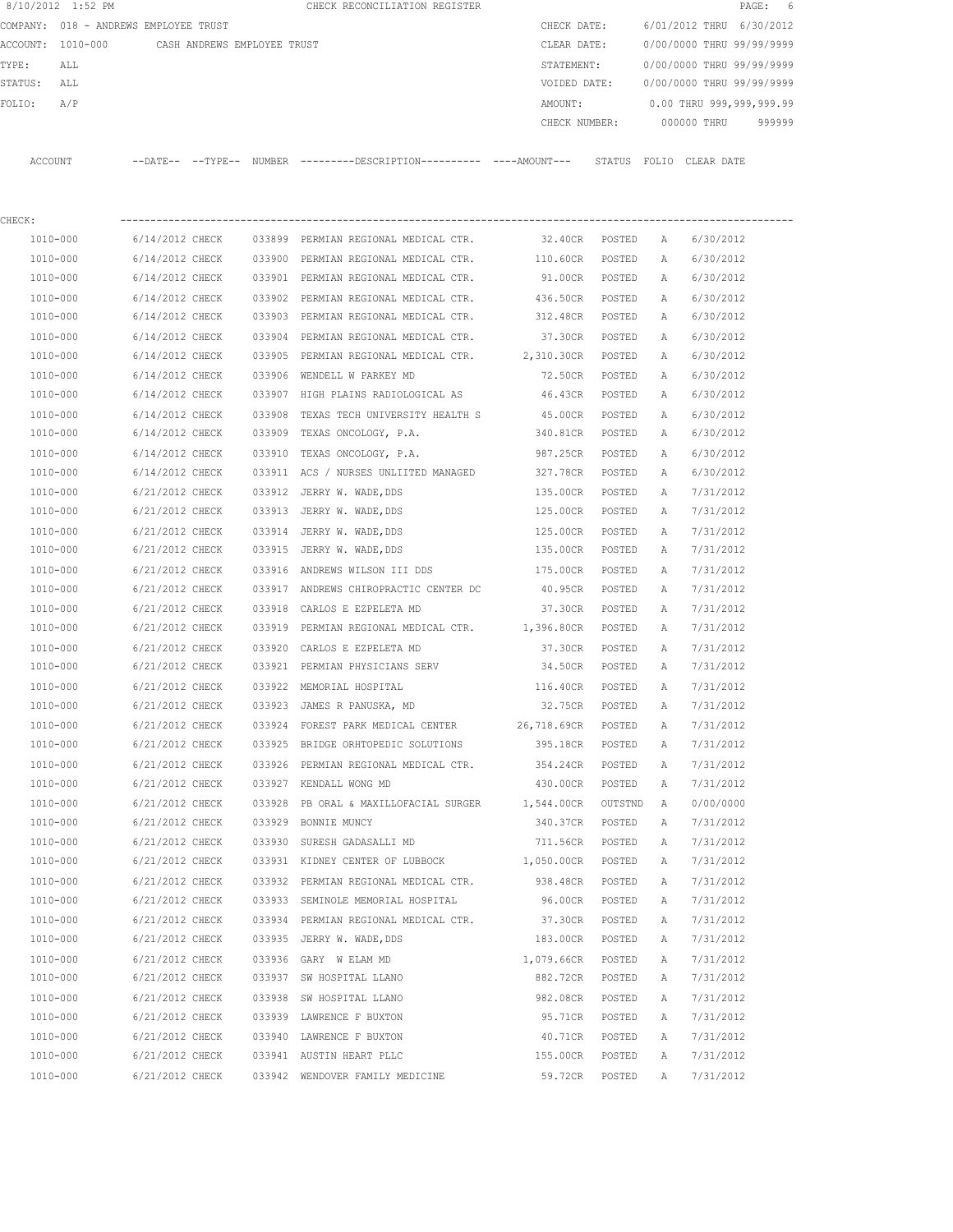|         | 8/10/2012 1:52 PM                     |                             |        |                                       | CHECK RECONCILIATION REGISTER                                                               |                |        |   |                           | $\overline{7}$<br>$\texttt{PAGE}$ : |
|---------|---------------------------------------|-----------------------------|--------|---------------------------------------|---------------------------------------------------------------------------------------------|----------------|--------|---|---------------------------|-------------------------------------|
|         | COMPANY: 018 - ANDREWS EMPLOYEE TRUST |                             |        |                                       |                                                                                             | CHECK DATE:    |        |   | 6/01/2012 THRU 6/30/2012  |                                     |
|         | ACCOUNT: 1010-000                     | CASH ANDREWS EMPLOYEE TRUST |        |                                       |                                                                                             | CLEAR DATE:    |        |   | 0/00/0000 THRU 99/99/9999 |                                     |
| TYPE:   | ALL                                   |                             |        |                                       |                                                                                             | STATEMENT:     |        |   | 0/00/0000 THRU 99/99/9999 |                                     |
| STATUS: | ALL                                   |                             |        |                                       |                                                                                             | VOIDED DATE:   |        |   | 0/00/0000 THRU 99/99/9999 |                                     |
| FOLIO:  | A/P                                   |                             |        |                                       |                                                                                             | AMOUNT:        |        |   | 0.00 THRU 999,999,999.99  |                                     |
|         |                                       |                             |        |                                       |                                                                                             | CHECK NUMBER:  |        |   | 000000 THRU               | 999999                              |
|         | ACCOUNT                               |                             |        |                                       | --DATE-- --TYPE-- NUMBER ---------DESCRIPTION--------- ----AMOUNT--- STATUS FOLIO CLEARDATE |                |        |   |                           |                                     |
| CHECK:  |                                       |                             |        |                                       |                                                                                             |                |        |   |                           |                                     |
|         | 1010-000                              | 6/21/2012 CHECK             |        | 033943 WENDOVER FAMILY MEDICINE       |                                                                                             | 87.34CR POSTED |        | Α | 7/31/2012                 |                                     |
|         | 1010-000                              | 6/21/2012 CHECK             |        | 033944 UNITED TOXICOLOGY              |                                                                                             | 198.32CR       | POSTED | Α | 7/31/2012                 |                                     |
|         | 1010-000                              | 6/21/2012 CHECK             |        | 033945 UNITED TOXICOLOGY              |                                                                                             | 285.15CR       | POSTED | Α | 7/31/2012                 |                                     |
|         | 1010-000                              | 6/21/2012 CHECK             |        | 033946 E.W. HAPRER DDS                |                                                                                             | 78.00CR        | POSTED | Α | 7/31/2012                 |                                     |
|         | 1010-000                              | 6/21/2012 CHECK             |        | 033947 E.W. HAPRER DDS                |                                                                                             | 78.00CR        | POSTED | Α | 7/31/2012                 |                                     |
|         | 1010-000                              | 6/21/2012 CHECK             |        | 033948 WEST TEXAS UROLOGY             |                                                                                             | 141.25CR       | POSTED | Α | 7/31/2012                 |                                     |
|         | 1010-000                              | 6/21/2012 CHECK             |        | 033949 JERRY W. WADE, DDS             |                                                                                             | 462.50CR       | POSTED | Α | 7/31/2012                 |                                     |
|         | 1010-000                              | 6/21/2012 CHECK             | 033950 | MCH PROCARE HOSPITAL BASED            |                                                                                             | 15.37CR        | POSTED | A | 7/31/2012                 |                                     |
|         | 1010-000                              | 6/21/2012 CHECK             |        |                                       | 033951 MCH PROCARE HOSPITAL BASED                                                           | 121.37CR       | POSTED | Α | 7/31/2012                 |                                     |
|         | 1010-000                              | 6/21/2012 CHECK             |        |                                       | 033952 MCH PROCARE HOSPITAL BASED                                                           | 581.40CR       | POSTED | Α | 7/31/2012                 |                                     |
|         | 1010-000                              | 6/21/2012 CHECK             |        | 033953 ANDREWS CHIROPRACTIC CENTER DC |                                                                                             | 52.04CR        | POSTED | Α | 7/31/2012                 |                                     |
|         | 1010-000                              | 6/21/2012 CHECK             |        | 033954 ANDREWS CHIROPRACTIC CENTER DC |                                                                                             | 64.26CR        | POSTED | Α | 7/31/2012                 |                                     |
|         | 1010-000                              | 6/21/2012 CHECK             |        |                                       | 033955 PERMIAN REGIONAL MEDICAL CTR.                                                        | 727.02CR       | POSTED | Α | 7/31/2012                 |                                     |
|         | 1010-000                              | 6/21/2012 CHECK             | 033956 | PERMIAN REGIONAL MEDICAL CTR.         |                                                                                             | 37.30CR        | POSTED | Α | 7/31/2012                 |                                     |
|         | 1010-000                              | 6/21/2012 CHECK             |        | 033957 MIDLAND MEMORIAL HOSPITAL      |                                                                                             | 560.00CR       | POSTED | Α | 7/31/2012                 |                                     |
|         | 1010-000                              | 6/21/2012 CHECK             |        | 033958 ODESSA REGIONAL HOSPITAL       |                                                                                             | 13.44CR        | POSTED | Α | 7/31/2012                 |                                     |
|         | 1010-000                              | 6/21/2012 CHECK             |        | 033959 ODESSA REGIONAL HOSPITAL       |                                                                                             | 14.56CR        | POSTED | Α | 7/31/2012                 |                                     |
|         | 1010-000                              | 6/21/2012 CHECK             | 033960 |                                       | PERMIAN REGIONAL MEDICAL CTR.                                                               | 324.00CR       | POSTED | Α | 7/31/2012                 |                                     |
|         | 1010-000                              | 6/21/2012 CHECK             |        | 033961 ANAND CHOLIA, MD               |                                                                                             | 107.62CR       | POSTED | Α | 7/31/2012                 |                                     |
|         | 1010-000                              | 6/21/2012 CHECK             |        | 033962 PERMIAN PHYSICIANS SERV        |                                                                                             | 34.50CR        | POSTED | Α | 7/31/2012                 |                                     |
|         | 1010-000                              | 6/21/2012 CHECK             |        | 033963 CLINICAL PATHOLOGY LABS        |                                                                                             | 106.69CR       | POSTED | Α | 7/31/2012                 |                                     |
|         | 1010-000                              | 6/21/2012 CHECK             |        | 033964 PERMIAN PHYSICIANS SERV        |                                                                                             | 114.89CR       | POSTED | Α | 7/31/2012                 |                                     |
|         | 1010-000                              | 6/21/2012 CHECK             |        | 033965 TEXAS ONCOLOGY, P.A.           |                                                                                             | 693.64CR       | POSTED | Α | 7/31/2012                 |                                     |
|         | 1010-000                              | 6/21/2012 CHECK             |        |                                       | 033966 TEXAS ONCOLOGY, P.A.                                                                 | 965.52CR       | POSTED | Α | 7/31/2012                 |                                     |
|         | 1010-000                              | 6/21/2012 CHECK             |        | 033967 TEXAS ONCOLOGY, P.A.           |                                                                                             | 19.40CR        | POSTED | Α | 7/31/2012                 |                                     |
|         | 1010-000                              | 6/21/2012 CHECK             |        | 033968 GREGORY D YOUNG DC             |                                                                                             | 119.70CR       | POSTED | Α | 7/31/2012                 |                                     |
|         | 1010-000                              | 6/21/2012 CHECK             |        | 033969 JERRY W. WADE, DDS             |                                                                                             | 98.00CR        | POSTED | Α | 7/31/2012                 |                                     |
|         | 1010-000                              | 6/21/2012 CHECK             |        | 033970 E.W. HAPRER DDS                |                                                                                             | 89.00CR        | POSTED | Α | 7/31/2012                 |                                     |
|         | 1010-000                              | 6/21/2012 CHECK             |        | 033971 PERMIAN PHYSCIANS SERVICES     |                                                                                             | 54.80CR POSTED |        | Α | 7/31/2012                 |                                     |
|         | 1010-000                              | 6/21/2012 CHECK             |        | 033972 PERMIAN PHYSICIANS SERV        |                                                                                             | 10.19CR POSTED |        | A | 7/31/2012                 |                                     |
|         | TOTALS FOR ACCOUNT 1010-000           |                             |        | CHECK                                 | TOTAL:                                                                                      | 166,836.68CR   |        |   |                           |                                     |
|         |                                       |                             |        | DEPOSIT                               | TOTAL:                                                                                      | 0.00           |        |   |                           |                                     |
|         |                                       |                             |        | INTEREST                              | TOTAL:                                                                                      | 0.00           |        |   |                           |                                     |
|         |                                       |                             |        | MISCELLANEOUS                         | TOTAL:                                                                                      | 0.00           |        |   |                           |                                     |
|         |                                       |                             |        | SERVICE CHARGE TOTAL:                 |                                                                                             | 0.00           |        |   |                           |                                     |
|         |                                       |                             |        | EFT                                   | TOTAL:                                                                                      | 0.00           |        |   |                           |                                     |
|         |                                       |                             |        | BANK-DRAFT                            | TOTAL:                                                                                      | 0.00           |        |   |                           |                                     |
|         | TOTALS FOR ANDREWS EMPLOYEE TRUST     |                             |        | CHECK                                 | TOTAL:                                                                                      | 166,836.68CR   |        |   |                           |                                     |
|         |                                       |                             |        | DEPOSIT                               | TOTAL:                                                                                      | 0.00           |        |   |                           |                                     |
|         |                                       |                             |        | INTEREST                              | TOTAL:                                                                                      | 0.00           |        |   |                           |                                     |
|         |                                       |                             |        | MISCELLANEOUS                         | TOTAL:                                                                                      | 0.00           |        |   |                           |                                     |
|         |                                       |                             |        | SERVICE CHARGE TOTAL:                 |                                                                                             | 0.00           |        |   |                           |                                     |
|         |                                       |                             |        | EFT                                   | TOTAL:                                                                                      | 0.00           |        |   |                           |                                     |
|         |                                       |                             |        | BANK-DRAFT                            | TOTAL:                                                                                      | 0.00           |        |   |                           |                                     |
|         |                                       |                             |        |                                       |                                                                                             |                |        |   |                           |                                     |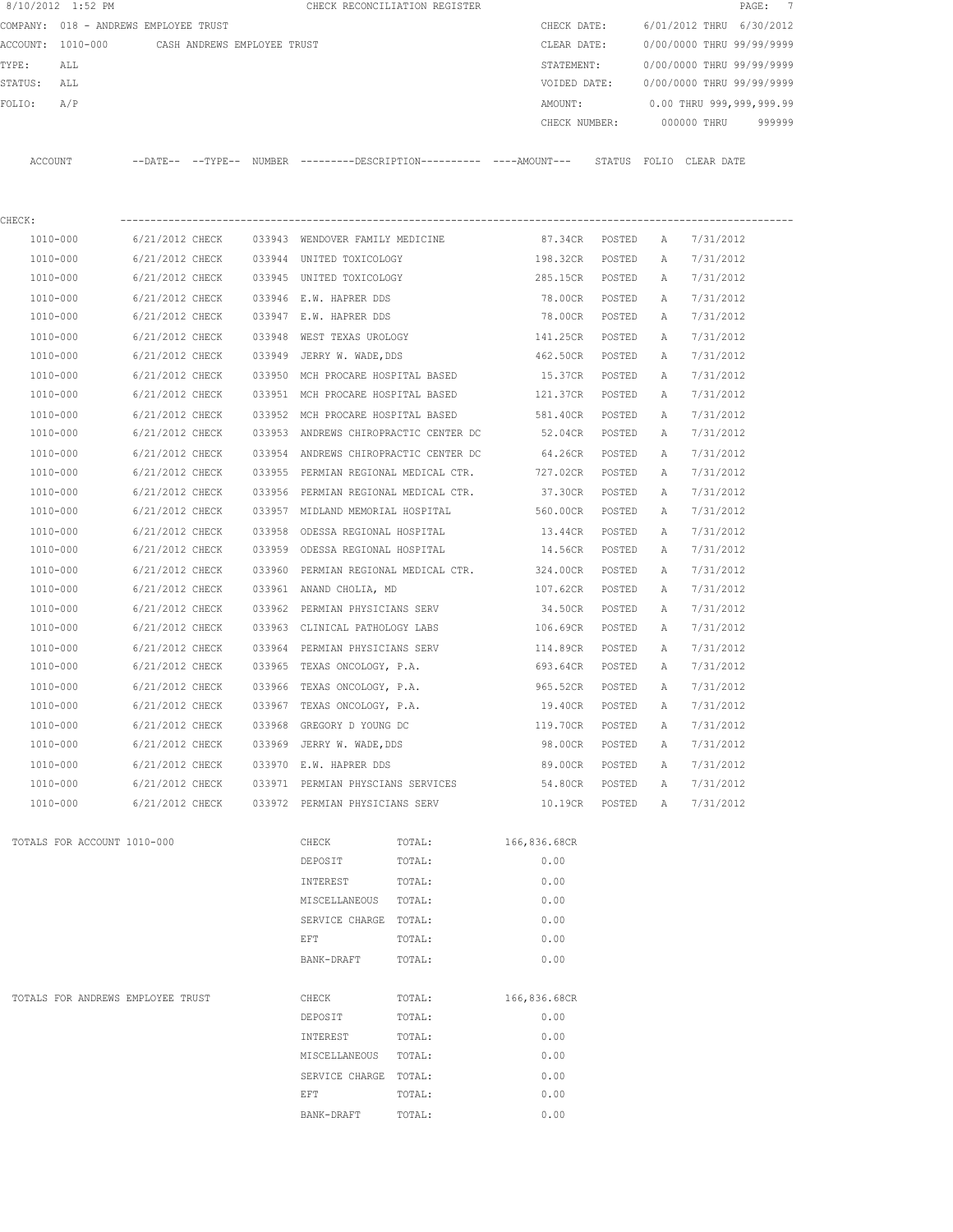|        | 8/10/2012 1:52 PM                   |                      |              |                                       | CHECK RECONCILIATION REGISTER                  |                                                                                            |        |   |                           | PAGE: 8 |
|--------|-------------------------------------|----------------------|--------------|---------------------------------------|------------------------------------------------|--------------------------------------------------------------------------------------------|--------|---|---------------------------|---------|
|        | COMPANY: 020 - PAYROLL ACCOUNT FUND |                      |              |                                       |                                                | CHECK DATE:                                                                                |        |   | 6/01/2012 THRU 6/30/2012  |         |
|        | ACCOUNT: 1001-000                   | CASH                 |              |                                       |                                                | CLEAR DATE:                                                                                |        |   | 0/00/0000 THRU 99/99/9999 |         |
| TYPE:  | ALL                                 |                      |              |                                       |                                                | STATEMENT:                                                                                 |        |   | 0/00/0000 THRU 99/99/9999 |         |
|        | STATUS:<br>ALL                      |                      |              |                                       |                                                | VOIDED DATE:                                                                               |        |   | 0/00/0000 THRU 99/99/9999 |         |
| FOLIO: | A/P                                 |                      |              |                                       |                                                | AMOUNT:                                                                                    |        |   | 0.00 THRU 999,999,999.99  |         |
|        |                                     |                      |              |                                       |                                                | CHECK NUMBER:                                                                              |        |   | 000000 THRU               | 999999  |
|        | ACCOUNT                             |                      |              |                                       |                                                | --DATE-- --TYPE-- NUMBER --------DESCRIPTION---------- ---AMOUNT--- STATUS FOLIO CLEARDATE |        |   |                           |         |
|        |                                     |                      |              |                                       |                                                |                                                                                            |        |   |                           |         |
|        | BANK DRAFT:                         |                      |              |                                       |                                                |                                                                                            |        |   |                           |         |
|        | 1001-000                            | 6/08/2012 BANK-DRAFT |              | INTERNAL REVENUE SERVICE              |                                                | 64,515.75CR POSTED                                                                         |        | A | 6/30/2012                 |         |
|        | 1001-000                            | 6/20/2012 BANK-DRAFT |              | INTERNAL REVENUE SERVICE              |                                                | 66,989.31CR POSTED                                                                         |        | A | 6/30/2012                 |         |
|        | 1001-000                            | 6/25/2012 BANK-DRAFT |              | INTERNAL REVENUE SERVICE              |                                                | 28,854.06CR POSTED                                                                         |        | A | 6/30/2012                 |         |
|        | 1001-000                            |                      |              |                                       |                                                | $6/27/2012$ BANK-DRAFT TEXAS COUNTY & DISTRICT RETIRE 136,836.46CR POSTED                  |        | A | 7/31/2012                 |         |
| CHECK: |                                     |                      |              |                                       |                                                |                                                                                            |        |   |                           |         |
|        | 1001-000                            | 6/01/2012 CHECK      |              |                                       |                                                | 096645 CAPROCK HEALTHPLANS INS 39,306.98CR POSTED                                          |        | A | 6/30/2012                 |         |
|        | *** 1001-000                        | 6/08/2012 CHECK      |              |                                       | 096817 AIG VALIC FINANCIAL ADVISORS I 250.00CR |                                                                                            | POSTED | A | 6/30/2012                 |         |
|        | 1001-000                            | 6/08/2012 CHECK      |              |                                       |                                                | 096818 C.S.B. ANDREWS COUNTY ADULT PR 1,346.11CR POSTED                                    |        | A | 6/30/2012                 |         |
|        | 1001-000                            | 6/08/2012 CHECK      | 096819       |                                       | COMPLEX COMMUNITY FEDERAL CRED                 | 75.00CR                                                                                    | POSTED | Α | 6/30/2012                 |         |
|        | 1001-000                            | 6/08/2012 CHECK      | 096820       | FIRST BASIN CREDIT UNION              |                                                | 4,403.00CR                                                                                 | POSTED | А | 6/30/2012                 |         |
|        | 1001-000                            | 6/08/2012 CHECK      |              | 096821 NACO/SOUTH CENTRAL             |                                                | 20.00CR                                                                                    | POSTED | Α | 6/30/2012                 |         |
|        | 1001-000                            | 6/08/2012 CHECK      | 096822       |                                       | SECURITY BENEFIT GROUP OF COMP                 | 557.50CR                                                                                   | POSTED | А | 6/30/2012                 |         |
|        | 1001-000                            | 6/08/2012 CHECK      |              |                                       | 096823 TEXAS CHILD SUPPORT DISBURSEME          | 1,827.37CR                                                                                 | POSTED | Α | 6/30/2012                 |         |
|        | 1001-000                            | 6/08/2012 CHECK      |              | 096824 WADDELL & REED INC             |                                                | 125.00CR                                                                                   | POSTED | Α | 6/30/2012                 |         |
|        | *** 1001-000                        | 6/20/2012 CHECK      |              | 096997 AIG VALIC FINANCIAL ADVISORS I |                                                | 250.00CR                                                                                   | POSTED | А | 6/30/2012                 |         |
|        | 1001-000                            | 6/20/2012 CHECK      | 096998       |                                       | COMPLEX COMMUNITY FEDERAL CRED                 | 75.00CR                                                                                    | POSTED | А | 6/30/2012                 |         |
|        | 1001-000                            | 6/20/2012 CHECK      | 096999       | FIRST BASIN CREDIT UNION              |                                                | 4,403.00CR                                                                                 | POSTED | А | 6/30/2012                 |         |
|        | 1001-000                            | 6/20/2012 CHECK      | 097000       | NACO/SOUTH CENTRAL                    |                                                | 20.00CR                                                                                    | POSTED | Α | 6/30/2012                 |         |
|        | $1001 - 000$                        | 6/20/2012 CHECK      | 097001       |                                       | SECURITY BENEFIT GROUP OF COMP                 | 557.50CR                                                                                   | POSTED | Α | 6/30/2012                 |         |
|        | 1001-000                            | 6/20/2012 CHECK      | 097002       |                                       | TEXAS CHILD SUPPORT DISBURSEME 1,270.07CR      |                                                                                            | POSTED | A | 6/30/2012                 |         |
|        | 1001-000                            | 6/20/2012 CHECK      |              | 097003 WADDELL & REED INC             |                                                | 125.00CR                                                                                   | POSTED | Α | 6/30/2012                 |         |
|        | *** 1001-000                        | 6/25/2012 CHECK      | 097033 AFLAC |                                       |                                                | 5,767.79CR                                                                                 | POSTED | A | 7/31/2012                 |         |
|        | 1001-000                            | 6/25/2012 CHECK      |              | 097034 AMERICAN HERITAGE              |                                                | 220.34CR                                                                                   | POSTED | Α | 7/31/2012                 |         |
|        | 1001-000                            | 6/25/2012 CHECK      |              | 097035 ANDREWS COUNTY FEXIBLE SPENDIN |                                                | 540.00CR                                                                                   | POSTED | Α | 6/30/2012                 |         |
|        | 1001-000                            | 6/25/2012 CHECK      |              | 097036 CONTINENTAL AMERICAN INSURANCE |                                                | 891.15CR                                                                                   | POSTED | Α | 7/31/2012                 |         |
|        | 1001-000                            | 6/25/2012 CHECK      |              | 097037 FIRST BASIN CREDIT UNION       |                                                | 4,150.00CR                                                                                 | POSTED | Α | 6/30/2012                 |         |
|        | 1001-000                            | 6/25/2012 CHECK      | 097038       | NEW YORK LIFE INS.                    |                                                | 1,138.69CR                                                                                 | POSTED | Α | 7/31/2012                 |         |
|        | 1001-000                            | 6/25/2012 CHECK      | 097039       | UNITED WAY                            |                                                | 278.00CR                                                                                   | POSTED | А | 7/31/2012                 |         |
|        | 1001-000                            | 6/25/2012 CHECK      | 097040       | WADDELL & REED INC                    |                                                | 200.00CR                                                                                   | POSTED | Α | 7/31/2012                 |         |
|        | $1001 - 000$                        | 6/25/2012 CHECK      |              | 097041 WASHINGTON NATIONAL INSURANCE  |                                                | 882.50CR                                                                                   | POSTED | Α | 7/31/2012                 |         |
|        | TOTALS FOR ACCOUNT 1001-000         |                      |              | CHECK                                 | TOTAL:                                         | 68,680.00CR                                                                                |        |   |                           |         |
|        |                                     |                      |              | DEPOSIT                               | TOTAL:                                         | 0.00                                                                                       |        |   |                           |         |
|        |                                     |                      |              | INTEREST                              | TOTAL:                                         | 0.00                                                                                       |        |   |                           |         |
|        |                                     |                      |              | MISCELLANEOUS                         | TOTAL:                                         | 0.00                                                                                       |        |   |                           |         |
|        |                                     |                      |              | SERVICE CHARGE TOTAL:                 |                                                | 0.00                                                                                       |        |   |                           |         |
|        |                                     |                      |              |                                       |                                                |                                                                                            |        |   |                           |         |

extermination of the extent of the extent of  $\Gamma$  to  $\Gamma$  of  $\Gamma$  . One of  $\Gamma$  or  $\Gamma$  or  $\Gamma$  or  $\Gamma$  or  $\Gamma$  or  $\Gamma$  or  $\Gamma$  or  $\Gamma$  or  $\Gamma$  or  $\Gamma$  or  $\Gamma$  or  $\Gamma$  or  $\Gamma$  or  $\Gamma$  or  $\Gamma$  or  $\Gamma$  or  $\Gamma$  or  $\Gamma$  or  $\Gamma$ BANK-DRAFT TOTAL: 297,195.58CR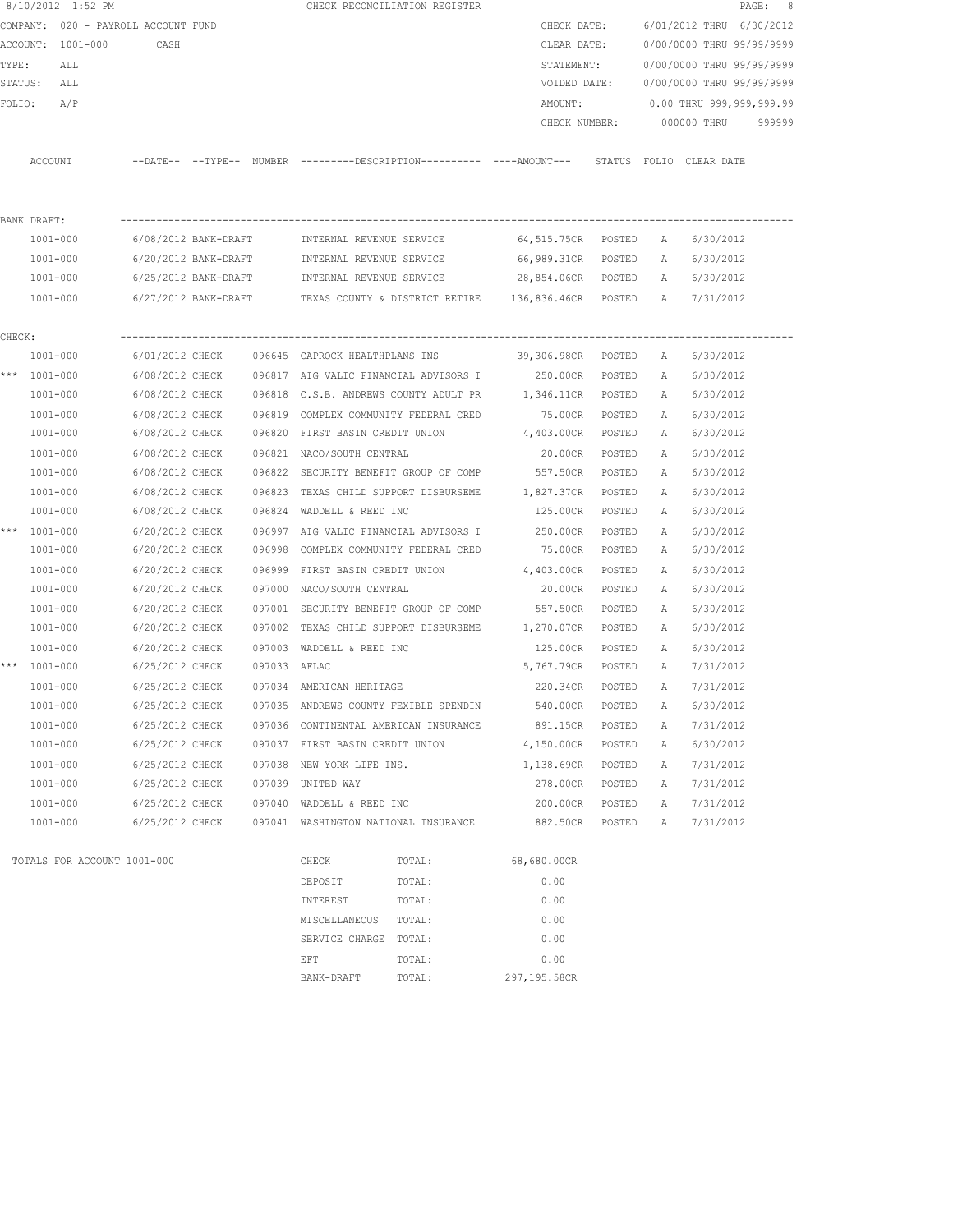| 8/10/2012 1:52 PM                   |          |                                 |                            |                | CHECK RECONCILIATION REGISTER                       |               |              |             | PAGE:                     | - 9    |
|-------------------------------------|----------|---------------------------------|----------------------------|----------------|-----------------------------------------------------|---------------|--------------|-------------|---------------------------|--------|
| COMPANY: 020 - PAYROLL ACCOUNT FUND |          |                                 |                            |                |                                                     | CHECK DATE:   |              |             | 6/01/2012 THRU 6/30/2012  |        |
| ACCOUNT:                            | 1001-000 | CASH                            |                            |                |                                                     | CLEAR DATE:   |              |             | 0/00/0000 THRU 99/99/9999 |        |
| TYPE:                               | ALL      |                                 |                            |                |                                                     | STATEMENT:    |              |             | 0/00/0000 THRU 99/99/9999 |        |
| STATUS:                             | ALL      |                                 |                            |                |                                                     | VOIDED DATE:  |              |             | 0/00/0000 THRU 99/99/9999 |        |
| FOLIO:                              | A/P      |                                 |                            |                |                                                     | AMOUNT:       |              |             | 0.00 THRU 999,999,999.99  |        |
|                                     |          |                                 |                            |                |                                                     | CHECK NUMBER: |              | 000000 THRU |                           | 999999 |
| ACCOUNT                             |          |                                 | $--$ DATE $- --$ TYPE $--$ |                | NUMBER ---------DESCRIPTION---------- ----AMOUNT--- |               | STATUS FOLIO | CLEAR DATE  |                           |        |
|                                     |          | TOTALS FOR PAYROLL ACCOUNT FUND |                            | CHECK          | TOTAL:                                              | 68,680.00CR   |              |             |                           |        |
|                                     |          |                                 |                            | DEPOSIT        | TOTAL:                                              | 0.00          |              |             |                           |        |
|                                     |          |                                 |                            | INTEREST       | TOTAL:                                              | 0.00          |              |             |                           |        |
|                                     |          |                                 |                            | MISCELLANEOUS  | TOTAL:                                              | 0.00          |              |             |                           |        |
|                                     |          |                                 |                            | SERVICE CHARGE | TOTAL:                                              | 0.00          |              |             |                           |        |
|                                     |          |                                 |                            | EFT            | TOTAL:                                              | 0.00          |              |             |                           |        |

BANK-DRAFT TOTAL: 297,195.58CR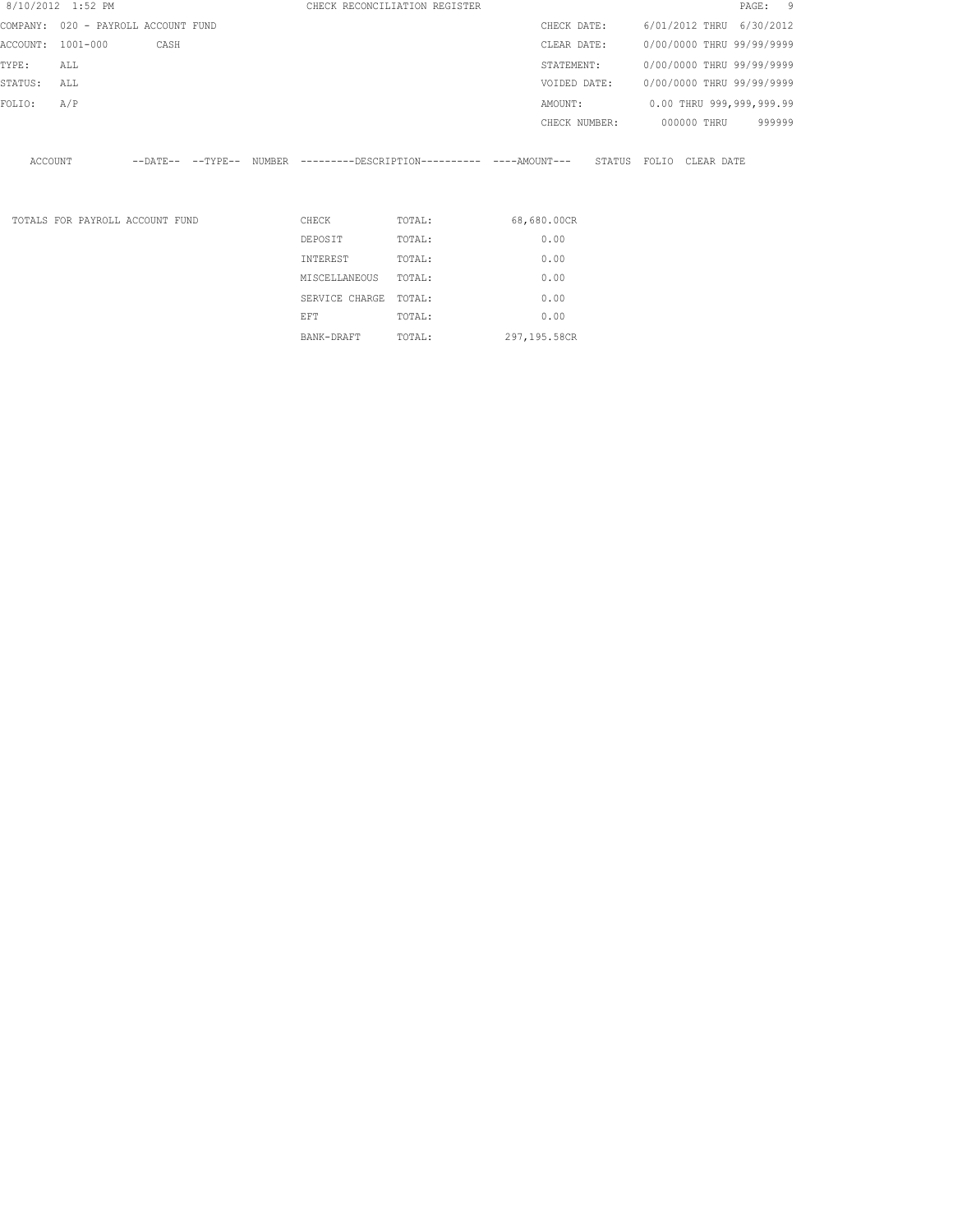|         | 8/10/2012 1:52 PM                    |                            |                              |               | CHECK RECONCILIATION REGISTER                |               |        |                           | PAGE: 10 |  |
|---------|--------------------------------------|----------------------------|------------------------------|---------------|----------------------------------------------|---------------|--------|---------------------------|----------|--|
|         | COMPANY: 979 - ANDREWS CO DESIGNATED |                            |                              |               |                                              | CHECK DATE:   |        | 6/01/2012 THRU 6/30/2012  |          |  |
|         | ACCOUNT: 1010-000                    |                            | POOLED CASH-ANDREWS CO DESIG |               |                                              | CLEAR DATE:   |        | 0/00/0000 THRU 99/99/9999 |          |  |
| TYPE:   | ALL                                  |                            |                              |               |                                              | STATEMENT:    |        | 0/00/0000 THRU 99/99/9999 |          |  |
| STATUS: | ALL                                  |                            |                              |               |                                              | VOIDED DATE:  |        | 0/00/0000 THRU 99/99/9999 |          |  |
| FOLIO:  | A/P                                  |                            |                              |               |                                              | AMOUNT:       |        | 0.00 THRU 999,999,999.99  |          |  |
|         |                                      |                            |                              |               |                                              | CHECK NUMBER: |        | 000000 THRU               | 999999   |  |
|         |                                      |                            |                              |               |                                              |               |        |                           |          |  |
| ACCOUNT |                                      | $--$ DATE $- --$ TYPE $--$ |                              | <b>NUMBER</b> | ---------DESCRIPTION---------- ----AMOUNT--- |               | STATUS | FOLIO CLEAR DATE          |          |  |
|         |                                      |                            |                              |               |                                              |               |        |                           |          |  |

| CHECK: |                                  |                 |                                |                                                                                                                |                                                                    |              |          |   |           |
|--------|----------------------------------|-----------------|--------------------------------|----------------------------------------------------------------------------------------------------------------|--------------------------------------------------------------------|--------------|----------|---|-----------|
|        | 1010-000                         | 6/01/2012 CHECK |                                | 014730 BEAR GRAPHICS INC                                                                                       |                                                                    | 590.00CR     | POSTED   | A | 6/30/2012 |
|        | 1010-000                         |                 |                                |                                                                                                                | 6/01/2012 CHECK 014731 CMC BUSINESS SYSTEMS INC 786.10CR           |              | POSTED   | A | 6/30/2012 |
|        | 1010-000                         |                 |                                |                                                                                                                | 6/01/2012 CHECK 014732 JAHNKE & SONS CONSTRUCTION INC 103,577.40CR |              | POSTED   | A | 6/30/2012 |
|        | 1010-000                         | 6/01/2012 CHECK |                                |                                                                                                                | 014733 SOUTHERN RUBBER STAMP CO INC 724.00CR                       |              | POSTED   | Α | 6/30/2012 |
|        | 1010-000                         |                 |                                |                                                                                                                | 6/01/2012 CHECK 014734 WEST TEXAS CONSULTANTS INC 430.00CR         |              | POSTED   | Α | 6/30/2012 |
|        | *** $1010 - 000$                 |                 |                                | 6/08/2012 CHECK 014759 FASTENAL COMPANY                                                                        |                                                                    | 63.48CR      | POSTED   | A | 6/30/2012 |
|        | 1010-000                         | 6/08/2012 CHECK |                                |                                                                                                                | 014760 SHAMROCK STEEL SALES, INC 178.50CR                          |              | POSTED   | Α | 6/30/2012 |
|        | 1010-000                         |                 |                                | 6/08/2012 CHECK 014761 VERIZON WIRELESS                                                                        |                                                                    | 76.02CR      | POSTED   | A | 6/30/2012 |
|        | *** $1010 - 000$                 |                 |                                |                                                                                                                | 6/15/2012 CHECK 014768 BEAR GRAPHICS INC 4,942.47CR                |              | POSTED   | Α | 6/30/2012 |
|        | 1010-000                         |                 |                                | 6/15/2012 CHECK 014769 BEN E BREWER                                                                            |                                                                    | 29.78CR      | POSTED   | A | 7/31/2012 |
|        | 1010-000                         |                 | 6/15/2012 CHECK                |                                                                                                                | 014770 ELLIOTT ELECTRIC SUPPLY 3,406.19CR                          |              | POSTED   | A | 6/30/2012 |
|        | 1010-000                         |                 |                                | 6/15/2012 CHECK 014771 VOID CHECK                                                                              |                                                                    | 0.00         | POSTED   | Α | 7/31/2012 |
|        | 1010-000                         | 6/15/2012 CHECK |                                | 014772 JERRY SCOTT                                                                                             |                                                                    | 5,076.00CR   | POSTED   | Α | 6/30/2012 |
|        | 1010-000                         | 6/15/2012 CHECK |                                |                                                                                                                | 014773 JNL STEEL COMPONENTS INC                                    | 159.35CR     | POSTED   | Α | 6/30/2012 |
|        | 1010-000                         | 6/15/2012 CHECK |                                | 014774 MUSTANG LUMBER CO                                                                                       |                                                                    | 135.41CR     | POSTED   | A | 6/30/2012 |
|        | *** $1010 - 000$                 | 6/22/2012 CHECK |                                | 014780 AMANDA LYNN VANZANT                                                                                     |                                                                    | 100.00CR     | POSTED   | Α | 6/30/2012 |
|        | 1010-000                         | 6/22/2012 CHECK |                                | 014781 GENERAL FUND                                                                                            |                                                                    | 630.77CR     | POSTED   | A | 6/30/2012 |
|        | *** $1010 - 000$                 |                 |                                | 6/29/2012 CHECK 014789 AMANDA LYNN VANZANT                                                                     |                                                                    | 45.00CR      | POSTED   | A | 7/31/2012 |
|        | 1010-000                         |                 |                                | 6/29/2012 CHECK 014790 ANDREWS COUNTY NEWS INC                                                                 |                                                                    | 35.00CR      | POSTED   | A | 7/31/2012 |
|        | 1010-000                         |                 | 6/29/2012 CHECK 014791 DIRECTV |                                                                                                                |                                                                    | 64.01CR      | POSTED A |   | 7/31/2012 |
|        | TOTALS FOR ACCOUNT 1010-000      |                 |                                | CHECK                                                                                                          | TOTAL:                                                             | 121,049.48CR |          |   |           |
|        |                                  |                 |                                | DEPOSIT                                                                                                        | TOTAL:                                                             | 0.00         |          |   |           |
|        |                                  |                 |                                | INTEREST                                                                                                       | TOTAL:                                                             | 0.00         |          |   |           |
|        |                                  |                 |                                | MISCELLANEOUS TOTAL:                                                                                           |                                                                    | 0.00         |          |   |           |
|        |                                  |                 |                                | SERVICE CHARGE TOTAL:                                                                                          |                                                                    | 0.00         |          |   |           |
|        |                                  |                 |                                | EFT FOR THE STATE OF THE STATE OF THE STATE OF THE STATE OF THE STATE OF THE STATE OF THE STATE OF THE STATE O | TOTAL:                                                             | 0.00         |          |   |           |
|        |                                  |                 |                                | BANK-DRAFT                                                                                                     | TOTAL:                                                             | 0.00         |          |   |           |
|        | TOTALS FOR ANDREWS CO DESIGNATED |                 |                                | CHECK                                                                                                          | TOTAL:                                                             | 121,049.48CR |          |   |           |
|        |                                  |                 |                                | DEPOSIT                                                                                                        | TOTAL:                                                             | 0.00         |          |   |           |
|        |                                  |                 |                                | INTEREST                                                                                                       | TOTAL:                                                             | 0.00         |          |   |           |
|        |                                  |                 |                                | MISCELLANEOUS TOTAL:                                                                                           |                                                                    | 0.00         |          |   |           |
|        |                                  |                 |                                | SERVICE CHARGE TOTAL:                                                                                          |                                                                    | 0.00         |          |   |           |
|        |                                  |                 |                                | EFT                                                                                                            | TOTAL:                                                             | 0.00         |          |   |           |
|        |                                  |                 |                                | BANK-DRAFT                                                                                                     | TOTAL:                                                             | 0.00         |          |   |           |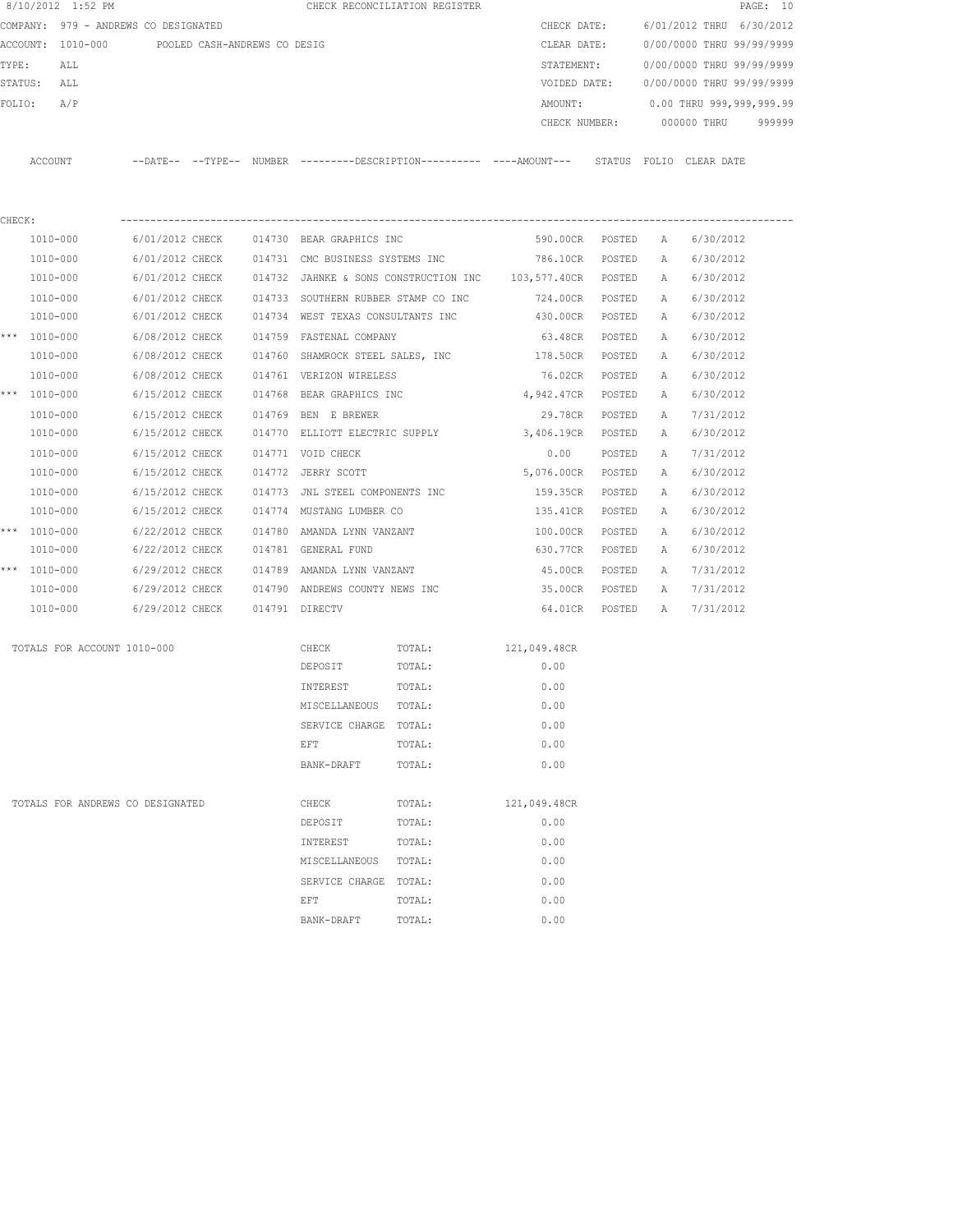|         | 8/10/2012 1:52 PM                   |                            |                    |        | CHECK RECONCILIATION REGISTER |               |        |                           |            | PAGE: 11  |        |
|---------|-------------------------------------|----------------------------|--------------------|--------|-------------------------------|---------------|--------|---------------------------|------------|-----------|--------|
|         | COMPANY: 989 - ROAD & BRIDGE POOLED |                            |                    |        |                               | CHECK DATE:   |        | 6/01/2012 THRU            |            | 6/30/2012 |        |
|         | ACCOUNT: 1010-000                   |                            | POOLED R & B FUNDS |        |                               | CLEAR DATE:   |        | 0/00/0000 THRU 99/99/9999 |            |           |        |
| TYPE:   | ALL                                 |                            |                    |        |                               | STATEMENT:    |        | 0/00/0000 THRU 99/99/9999 |            |           |        |
| STATUS: | ALL                                 |                            |                    |        |                               | VOIDED DATE:  |        | 0/00/0000 THRU 99/99/9999 |            |           |        |
| FOLIO:  | A/P                                 |                            |                    |        |                               | AMOUNT:       |        | 0.00 THRU 999,999,999.99  |            |           |        |
|         |                                     |                            |                    |        |                               | CHECK NUMBER: |        | 000000 THRU               |            |           | 999999 |
|         |                                     |                            |                    |        |                               |               |        |                           |            |           |        |
| ACCOUNT |                                     | $--$ DATE $- --$ TYPE $--$ |                    | NUMBER | ---------DESCRIPTION--        |               | STATUS | FOLTO                     | CLEAR DATE |           |        |

| CHECK:   |                 |                                                         |             |         |              |           |
|----------|-----------------|---------------------------------------------------------|-------------|---------|--------------|-----------|
| 1010-000 | 6/01/2012 CHECK | 017270 BIG COUNTRY BG                                   | 188.40CR    | POSTED  | A            | 6/30/2012 |
| 1010-000 | 6/01/2012 CHECK | 017271 C.S.B ANDREWS EMPLOYEE TRUST F 28,560.99CR       |             | POSTED  | Α            | 6/30/2012 |
| 1010-000 | 6/01/2012 CHECK | 017272 CITY OF ANDREWS WATER DEPT.                      | 139.44CR    | POSTED  | Α            | 6/30/2012 |
| 1010-000 | 6/01/2012 CHECK | 017273 COBAR SUPPLY                                     | 11.40CR     | POSTED  | Α            | 6/30/2012 |
| 1010-000 | 6/01/2012 CHECK | 017274 GENERAL FUND                                     | 4,497.48CR  | POSTED  | A            | 6/30/2012 |
| 1010-000 | 6/01/2012 CHECK | 017275 RANDY ROWE                                       | 441.20CR    | POSTED  | A            | 6/30/2012 |
| 1010-000 | 6/01/2012 CHECK | 017276 RELIANT                                          | 1,118.35CR  | POSTED  | Α            | 6/30/2012 |
| 1010-000 | 6/01/2012 CHECK | 017277 SALVADOR ESPARZA                                 | 1,192.64CR  | OUTSTND | Α            | 0/00/0000 |
| 1010-000 | 6/01/2012 CHECK | 017278 SC FUELS                                         | 11,462.08CR | POSTED  | Α            | 6/30/2012 |
| 1010-000 | 6/01/2012 CHECK | 017279 SOUTH PLAINS IMPLEMENT LTD                       | 555.65CR    | POSTED  | A            | 6/30/2012 |
| 1010-000 | 6/01/2012 CHECK | 017280 TEXAS ENGINEERING EXTENSION SE 5,020.00CR POSTED |             |         | Α            | 6/30/2012 |
| 1010-000 | 6/01/2012 CHECK | 017281 TOOLS PLUS INDUSTRIES                            | 486.44CR    | POSTED  | A            | 6/30/2012 |
| 1010-000 | 6/01/2012 CHECK | 017282 WARREN CAT                                       | 70.74CR     | POSTED  | Α            | 6/30/2012 |
| 1010-000 | 6/01/2012 CHECK | 017283 YELLOWHOUSE MACHINERY CO                         | 511.28CR    | POSTED  | Α            | 6/30/2012 |
| 1010-000 | 6/08/2012 CHECK | 017284 AMERICAN TIRE DISTRIBUTERS                       | 639.30CR    | POSTED  | Α            | 6/30/2012 |
| 1010-000 | 6/08/2012 CHECK | 017285 ANDREWS OFFICE SUPPLY                            | 18.95CR     | POSTED  | Α            | 6/30/2012 |
| 1010-000 | 6/08/2012 CHECK | 017286 ANDREWS TIRE SERVICE INC                         | 227.23CR    | POSTED  | Α            | 6/30/2012 |
| 1010-000 | 6/08/2012 CHECK | 017287 ANDREWS TRUCK MAINTENANCE INC                    | 369.58CR    | POSTED  | Α            | 6/30/2012 |
| 1010-000 | 6/08/2012 CHECK | 017288 DUCKWALL-ALCO STORES INC                         | 53.94CR     | POSTED  | Α            | 6/30/2012 |
| 1010-000 | 6/08/2012 CHECK | 017289 GCR TRUCK TIRE CENTER                            | 1,413.98CR  | POSTED  | Α            | 6/30/2012 |
| 1010-000 | 6/08/2012 CHECK | 017290 GENERAL FUND                                     | 42,679.20CR | POSTED  | Α            | 6/30/2012 |
| 1010-000 | 6/08/2012 CHECK | 017291 IRWIN-RAMSEY RANCH                               | 20,328.00CR | POSTED  | Α            | 6/30/2012 |
| 1010-000 | 6/08/2012 CHECK | 017292 J & J STEEL & SUPPLY CO                          | 804.01CR    | POSTED  | Α            | 6/30/2012 |
| 1010-000 | 6/08/2012 CHECK | 017293 MUELLER INC                                      | 174.40CR    | POSTED  | A            | 6/30/2012 |
| 1010-000 | 6/08/2012 CHECK | 017294 MUSTANG PRINTERS & ENGRAVERS I 155.96CR          |             | POSTED  | Α            | 6/30/2012 |
| 1010-000 | 6/08/2012 CHECK | 017295 SOUTHERN TIRE MART, LLC 2,070.00CR               |             | POSTED  | Α            | 6/30/2012 |
| 1010-000 | 6/08/2012 CHECK | 017296 STANLEY FORD - ANDREWS                           | 246.83CR    | POSTED  | Α            | 6/30/2012 |
| 1010-000 | 6/08/2012 CHECK | 017297 UM AUTO PARTS                                    | 360.68CR    | POSTED  | Α            | 6/30/2012 |
| 1010-000 | 6/08/2012 CHECK | 017298 WARREN CAT                                       | 3,194.91CR  | POSTED  | Α            | 6/30/2012 |
| 1010-000 | 6/15/2012 CHECK | 017299 ANDREWS BUILDERS SUPPLY INC                      | 88.46CR     | POSTED  | A            | 6/30/2012 |
| 1010-000 | 6/15/2012 CHECK | 017300 ANDREWS TIRE SERVICE INC                         | 281.29CR    | POSTED  | Α            | 6/30/2012 |
| 1010-000 | 6/15/2012 CHECK | 017301 ANDREWS TRUCK MAINTENANCE INC                    | 253.06CR    | POSTED  | Α            | 7/31/2012 |
| 1010-000 | 6/15/2012 CHECK | 017302 CISCO EQUIPMENT                                  | 40.12CR     | POSTED  | A            | 6/30/2012 |
| 1010-000 | 6/15/2012 CHECK | 017303 DON WISE TRANSPORTATION SERV I 2,670.93CR        |             | POSTED  | A            | 6/30/2012 |
| 1010-000 | 6/15/2012 CHECK | 017304 EAN HOLDINGS LLC                                 | 129.50CR    | POSTED  | $\mathbb{A}$ | 7/31/2012 |
| 1010-000 | 6/15/2012 CHECK | 017305 GEBO CREDIT CORPORATION                          | 576.40CR    | POSTED  | Α            | 6/30/2012 |
| 1010-000 | 6/15/2012 CHECK | 017306 INTERSTATE BILLING SERVICE INC                   | 14.50CR     | POSTED  | Α            | 6/30/2012 |
| 1010-000 | 6/15/2012 CHECK | 017307 MUSTANG LUMBER CO                                | 747.93CR    | POSTED  | Α            | 6/30/2012 |
| 1010-000 | 6/15/2012 CHECK | 017308 SALVADOR ESPARZA                                 | 225.15CR    | OUTSTND | Α            | 0/00/0000 |
| 1010-000 | 6/15/2012 CHECK | 017309 SOUTH PLAINS IMPLEMENT LTD                       | 866.81CR    | POSTED  | Α            | 6/30/2012 |
| 1010-000 | 6/15/2012 CHECK | 017310 TEXAS GAS SERVICE CORP                           | 30.50CR     | POSTED  | Α            | 6/30/2012 |
| 1010-000 | 6/15/2012 CHECK | 017311 UM AUTO PARTS                                    | 221.39CR    | POSTED  | Α            | 6/30/2012 |
| 1010-000 | 6/15/2012 CHECK | 017312 WARREN CAT                                       | 77.82CR     | POSTED  | Α            | 6/30/2012 |
| 1010-000 | 6/22/2012 CHECK | 017313 ANDREWS IRON & SUPPLY                            | 375.40CR    | POSTED  | Α            | 6/30/2012 |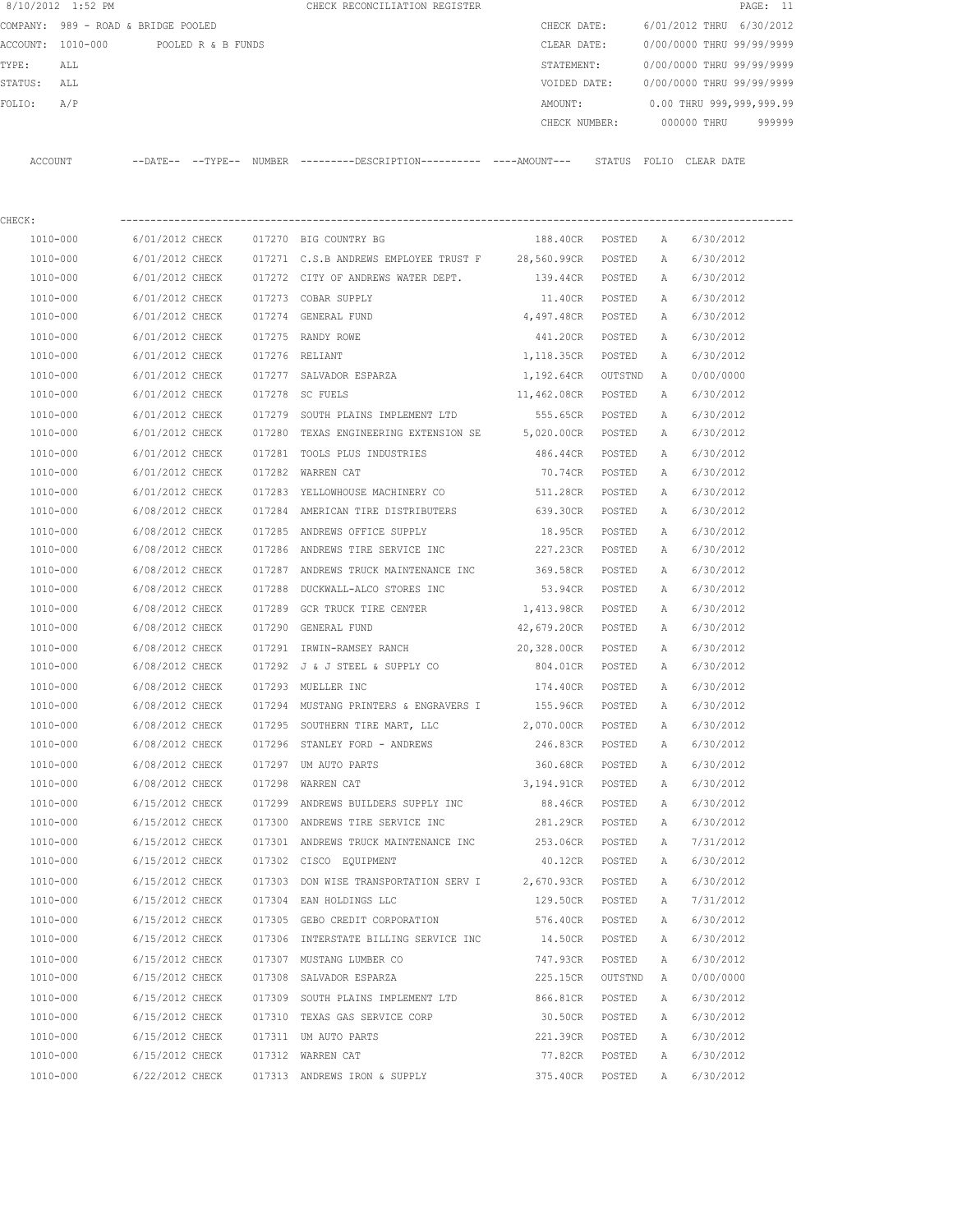|         | 8/10/2012 1:52 PM                   |                 |                    |        |                                       | CHECK RECONCILIATION REGISTER |                                                                                            |        |   |                           | PAGE: 12 |
|---------|-------------------------------------|-----------------|--------------------|--------|---------------------------------------|-------------------------------|--------------------------------------------------------------------------------------------|--------|---|---------------------------|----------|
|         | COMPANY: 989 - ROAD & BRIDGE POOLED |                 |                    |        |                                       |                               | CHECK DATE:                                                                                |        |   | 6/01/2012 THRU 6/30/2012  |          |
|         | ACCOUNT: 1010-000                   |                 | POOLED R & B FUNDS |        |                                       |                               | CLEAR DATE:                                                                                |        |   | 0/00/0000 THRU 99/99/9999 |          |
| TYPE:   | ALL                                 |                 |                    |        |                                       |                               | STATEMENT:                                                                                 |        |   | 0/00/0000 THRU 99/99/9999 |          |
| STATUS: | ALL                                 |                 |                    |        |                                       |                               | VOIDED DATE:                                                                               |        |   | 0/00/0000 THRU 99/99/9999 |          |
| FOLIO:  | A/P                                 |                 |                    |        |                                       |                               | AMOUNT:                                                                                    |        |   | 0.00 THRU 999,999,999.99  |          |
|         |                                     |                 |                    |        |                                       |                               | CHECK NUMBER:                                                                              |        |   | 000000 THRU               | 999999   |
|         | ACCOUNT                             |                 |                    |        |                                       |                               | --DATE-- --TYPE-- NUMBER --------DESCRIPTION--------- ----AMOUNT--- STATUS FOLIO CLEARDATE |        |   |                           |          |
| CHECK:  |                                     |                 |                    |        |                                       |                               |                                                                                            |        |   |                           |          |
|         | 1010-000                            | 6/22/2012 CHECK |                    |        | 017314 ANDREWS TIRE SERVICE INC       |                               | 56.00CR POSTED                                                                             |        | A | 6/30/2012                 |          |
|         | 1010-000                            | 6/22/2012 CHECK |                    |        |                                       |                               | 017315 ANDREWS TRUCK MAINTENANCE INC 562.01CR                                              | POSTED | Α | 6/30/2012                 |          |
|         | 1010-000                            | 6/22/2012 CHECK |                    |        | 017316 AUTOZONE COMMERCIAL            |                               | 962.50CR POSTED                                                                            |        | A | 6/30/2012                 |          |
|         | 1010-000                            | 6/22/2012 CHECK |                    |        | 017317 ECONO SIGNS LLC                |                               | 368.60CR POSTED                                                                            |        | Α | 7/31/2012                 |          |
|         | $1010 - 000$                        | 6/22/2012 CHECK |                    |        | 017318 GENERAL FUND                   |                               | 1,131.51CR POSTED                                                                          |        | A | 6/30/2012                 |          |
|         | 1010-000                            | 6/22/2012 CHECK |                    |        | 017319 GENERAL FUND                   |                               | 72,694.07CR POSTED                                                                         |        | A | 6/30/2012                 |          |
|         | 1010-000                            | 6/22/2012 CHECK |                    |        | 017320 SC FUELS                       |                               | 7,817.47CR POSTED                                                                          |        | A | 6/30/2012                 |          |
|         | 1010-000                            | 6/22/2012 CHECK |                    |        | 017321 STANDARD COFFEE SERVICE CO     |                               | 51.67CR                                                                                    | POSTED | Α | 7/31/2012                 |          |
|         | 1010-000                            | 6/22/2012 CHECK |                    |        |                                       |                               | 017322 TEXAS ASSOCIATION OF COUNTIES 5,125.56CR POSTED                                     |        | A | 7/31/2012                 |          |
|         | 1010-000                            | 6/22/2012 CHECK |                    |        | 017323 UM AUTO PARTS                  |                               | 369.24CR                                                                                   | POSTED | Α | 7/31/2012                 |          |
|         | 1010-000                            | 6/22/2012 CHECK |                    |        | 017324 VERIZON WIRELESS               |                               | 38.01CR                                                                                    | POSTED | А | 6/30/2012                 |          |
|         | 1010-000                            | 6/29/2012 CHECK |                    |        | 017325 ANDREWS TIRE SERVICE INC       |                               | 438.78CR                                                                                   | POSTED | Α | 7/31/2012                 |          |
|         | 1010-000                            | 6/29/2012 CHECK |                    |        | 017326 BIG COUNTRY BG                 |                               | 79.80CR POSTED                                                                             |        | Α | 7/31/2012                 |          |
|         | 1010-000                            | 6/29/2012 CHECK |                    |        | 017327 CISCO EQUIPMENT                |                               | 1,414.24CR POSTED                                                                          |        | Α | 7/31/2012                 |          |
|         | 1010-000                            | 6/29/2012 CHECK |                    | 017328 | FAR WEST TEXAS COUNTY JUDGES'         |                               | 100.00CR POSTED                                                                            |        | Α | 7/31/2012                 |          |
|         | 1010-000                            | 6/29/2012 CHECK |                    |        | 017329 GCR TRUCK TIRE CENTER          |                               | 1,043.60CR POSTED                                                                          |        | Α | 7/31/2012                 |          |
|         | 1010-000                            | 6/29/2012 CHECK |                    |        | 017330 INTERSTATE BATTERIES OF WEST T |                               | 362.85CR                                                                                   | POSTED | Α | 7/31/2012                 |          |
|         | 1010-000                            | 6/29/2012 CHECK |                    |        | 017331 JOSE L LUNA                    |                               | 694.50CR                                                                                   | POSTED | Α | 7/31/2012                 |          |
|         | 1010-000                            | 6/29/2012 CHECK |                    |        | 017332 RELIANT                        |                               | 946.51CR                                                                                   | POSTED | Α | 7/31/2012                 |          |
|         | 1010-000                            | 6/29/2012 CHECK |                    |        | 017333 SC FUELS                       |                               | 7,705.28CR                                                                                 | POSTED | Α | 7/31/2012                 |          |
|         | 1010-000                            | 6/29/2012 CHECK |                    |        | 017334 SOUTH PLAINS IMPLEMENT LTD     |                               | 231.12CR                                                                                   | POSTED | Α | 7/31/2012                 |          |
|         | 1010-000                            | 6/29/2012 CHECK |                    |        | 017335 STANLEY FORD - ANDREWS         |                               | 43.50CR                                                                                    | POSTED | Α | 7/31/2012                 |          |
|         | 1010-000                            | 6/29/2012 CHECK |                    |        |                                       |                               | 017336 TEXAS ASSOCIATION OF COUNTIES 99.54CR                                               | POSTED | A | 7/31/2012                 |          |
|         | $1010 - 000$                        | 6/29/2012 CHECK |                    |        | 017337 TEXAS GAS SERVICE CORP         |                               | 25.59CR                                                                                    | POSTED | A | 7/31/2012                 |          |
|         | 1010-000                            | 6/29/2012 CHECK |                    |        | 017338 WARREN CAT                     |                               | 228,908.63CR POSTED                                                                        |        | A | 7/31/2012                 |          |
|         | 1010-000                            | 6/29/2012 CHECK |                    |        | 017339 WESTAIR-PRAXAIR DIST. I        |                               | 13.36CR POSTED                                                                             |        | Α | 7/31/2012                 |          |
|         | TOTALS FOR ACCOUNT 1010-000         |                 |                    |        | CHECK                                 | TOTAL:                        | 464,876.26CR                                                                               |        |   |                           |          |
|         |                                     |                 |                    |        | DEPOSIT                               | TOTAL:                        | 0.00                                                                                       |        |   |                           |          |
|         |                                     |                 |                    |        | INTEREST                              | TOTAL:                        | 0.00                                                                                       |        |   |                           |          |
|         |                                     |                 |                    |        | MISCELLANEOUS TOTAL:                  |                               | 0.00                                                                                       |        |   |                           |          |
|         |                                     |                 |                    |        | SERVICE CHARGE TOTAL:                 |                               | 0.00                                                                                       |        |   |                           |          |
|         |                                     |                 |                    |        | EFT                                   | TOTAL:                        | 0.00                                                                                       |        |   |                           |          |
|         |                                     |                 |                    |        | BANK-DRAFT                            | TOTAL:                        | 0.00                                                                                       |        |   |                           |          |
|         | TOTALS FOR ROAD & BRIDGE POOLED     |                 |                    |        | CHECK                                 | TOTAL:                        | 464,876.26CR                                                                               |        |   |                           |          |
|         |                                     |                 |                    |        | DEPOSIT                               | TOTAL:                        | 0.00                                                                                       |        |   |                           |          |
|         |                                     |                 |                    |        | INTEREST                              | TOTAL:                        | 0.00                                                                                       |        |   |                           |          |
|         |                                     |                 |                    |        | MISCELLANEOUS                         | TOTAL:                        | 0.00                                                                                       |        |   |                           |          |
|         |                                     |                 |                    |        | SERVICE CHARGE TOTAL:                 |                               | 0.00                                                                                       |        |   |                           |          |
|         |                                     |                 |                    |        | EFT                                   | TOTAL:                        | 0.00                                                                                       |        |   |                           |          |
|         |                                     |                 |                    |        | BANK-DRAFT                            | TOTAL:                        | 0.00                                                                                       |        |   |                           |          |
|         |                                     |                 |                    |        |                                       |                               |                                                                                            |        |   |                           |          |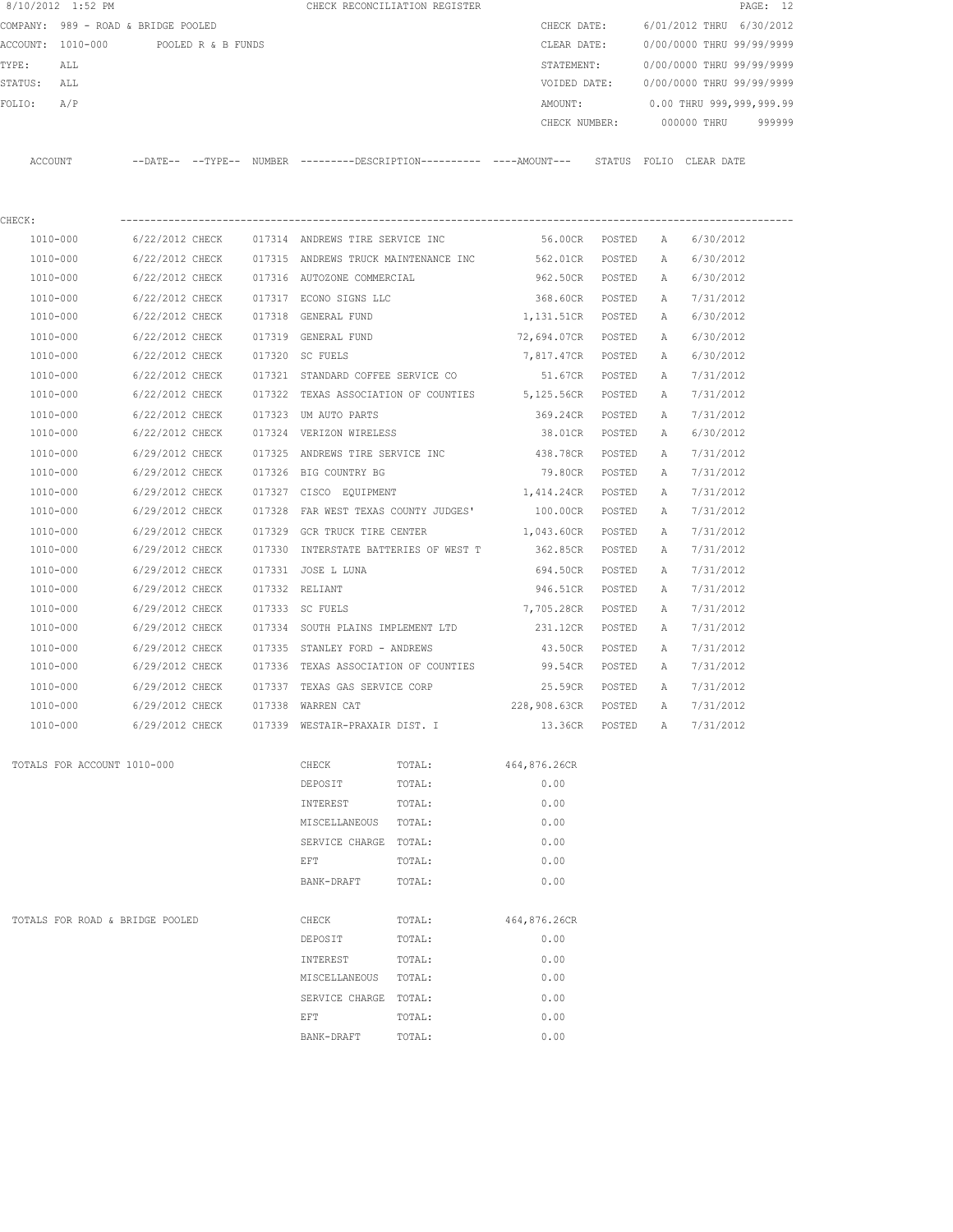|             | 8/10/2012 1:52 PM                       |                          |             | CHECK RECONCILIATION REGISTER                                                              |                                |        |              |                           | PAGE: 13 |
|-------------|-----------------------------------------|--------------------------|-------------|--------------------------------------------------------------------------------------------|--------------------------------|--------|--------------|---------------------------|----------|
|             | COMPANY: 999 - GENERAL FUND CASH POOLED |                          |             |                                                                                            | CHECK DATE:                    |        |              | 6/01/2012 THRU 6/30/2012  |          |
|             | ACCOUNT: 1010-000                       | GENERAL FUND POOLED CASH |             |                                                                                            | CLEAR DATE:                    |        |              | 0/00/0000 THRU 99/99/9999 |          |
| TYPE:       | ALL                                     |                          |             |                                                                                            | STATEMENT:                     |        |              | 0/00/0000 THRU 99/99/9999 |          |
| STATUS:     | ALL                                     |                          |             |                                                                                            | VOIDED DATE:                   |        |              | 0/00/0000 THRU 99/99/9999 |          |
| FOLIO:      | A/P                                     |                          |             |                                                                                            | AMOUNT:                        |        |              | 0.00 THRU 999,999,999.99  |          |
|             |                                         |                          |             |                                                                                            | CHECK NUMBER:                  |        |              | 000000 THRU               | 999999   |
|             | ACCOUNT                                 |                          |             | --DATE-- --TYPE-- NUMBER --------DESCRIPTION--------- ----AMOUNT--- STATUS FOLIO CLEARDATE |                                |        |              |                           |          |
|             |                                         |                          |             |                                                                                            |                                |        |              |                           |          |
| BANK DRAFT: | 1010-000                                |                          |             | 6/20/2012 BANK-DRAFT062012 JPMORGAN CHASE BANK                                             | 17,733.38CR POSTED A           |        |              |                           |          |
|             | 1010-000                                |                          |             | 6/22/2012 BANK-DRAFT062212 JPMORGAN CHASE BANK                                             | 15,372.13CR POSTED A 6/30/2012 |        |              | 7/31/2012                 |          |
|             |                                         |                          |             |                                                                                            |                                |        |              |                           |          |
| CHECK:      | 1010-000                                | 6/01/2012 CHECK          |             | 102145 VOID CHECK                                                                          | 0.00                           | POSTED | A            | 6/30/2012                 |          |
|             | 1010-000                                | 6/01/2012 CHECK          |             | 102146 VOID CHECK                                                                          | 0.00                           | POSTED | A            | 6/30/2012                 |          |
|             | 1010-000                                | 6/01/2012 CHECK          |             | 102147 VOID CHECK                                                                          | 0.00                           | POSTED | A            | 6/30/2012                 |          |
|             | 1010-000                                | 6/01/2012 CHECK          |             | 102148 VOID CHECK                                                                          | 0.00                           | POSTED | Α            | 6/30/2012                 |          |
|             | 1010-000                                | 6/01/2012 CHECK          |             | 102149 VOID CHECK                                                                          | 0.00                           | POSTED | Α            | 6/30/2012                 |          |
|             |                                         |                          |             |                                                                                            |                                |        |              |                           |          |
|             | 1010-000<br>1010-000                    | 6/01/2012 CHECK          |             | 102150 VOID CHECK                                                                          | 0.00                           | POSTED | Α            | 6/30/2012                 |          |
|             |                                         | 6/01/2012 CHECK          |             | 102151 VOID CHECK                                                                          | 0.00                           | POSTED | Α            | 6/30/2012                 |          |
|             | 1010-000                                | 6/01/2012 CHECK          |             | 102152 VOID CHECK                                                                          | 0.00                           | POSTED | Α            | 6/30/2012                 |          |
|             | 1010-000                                | 6/01/2012 CHECK          |             | 102153 VOID CHECK                                                                          | 0.00                           | POSTED | Α            | 6/30/2012                 |          |
|             | 1010-000                                | 6/01/2012 CHECK          |             | 102154 VOID CHECK                                                                          | 0.00                           | POSTED | А            | 6/30/2012                 |          |
|             | 1010-000                                | 6/01/2012 CHECK          |             | 102155 VOID CHECK                                                                          | 0.00                           | POSTED | А            | 6/30/2012                 |          |
|             | 1010-000                                | 6/01/2012 CHECK          |             | 102156 VOID CHECK                                                                          | 0.00                           | POSTED | Α            | 6/30/2012                 |          |
|             | 1010-000                                | 6/01/2012 CHECK          |             | 102157 VOID CHECK                                                                          | 0.00                           | POSTED | А            | 6/30/2012                 |          |
|             | 1010-000                                | 6/01/2012 CHECK          | 102158      | VOID CHECK                                                                                 | 0.00                           | POSTED | Α            | 6/30/2012                 |          |
|             | 1010-000                                | 6/01/2012 CHECK          |             | 102159 VOID CHECK                                                                          | 0.00                           | POSTED | Α            | 6/30/2012                 |          |
|             | 1010-000                                | 6/01/2012 CHECK          |             | 102160 VOID CHECK                                                                          | 0.00                           | POSTED | А            | 6/30/2012                 |          |
|             | 1010-000                                | 6/01/2012 CHECK          |             | 102161 VOID CHECK                                                                          | 0.00                           | POSTED | А            | 6/30/2012                 |          |
|             | 1010-000                                | 6/01/2012 CHECK          |             | 102162 VOID CHECK                                                                          | 0.00                           | POSTED | Α            | 6/30/2012                 |          |
|             | 1010-000                                | 6/01/2012 CHECK          |             | 102163 VOID CHECK                                                                          | 0.00                           | POSTED | Α            | 6/30/2012                 |          |
|             | 1010-000                                | 6/01/2012 CHECK          |             | 102164 VOID CHECK                                                                          | 0.00                           | POSTED | $\mathbb{A}$ | 6/30/2012                 |          |
|             | 1010-000                                | 6/01/2012 CHECK          |             | 102165 VOID CHECK                                                                          | 0.00                           | POSTED | Α            | 6/30/2012                 |          |
|             | $1010 - 000$                            | 6/01/2012 CHECK          |             | 102166 VOID CHECK                                                                          | 0.00                           | POSTED | Α            | 6/30/2012                 |          |
|             | 1010-000                                | 6/01/2012 CHECK          |             | 102167 VOID CHECK                                                                          | 0.00                           | POSTED | Α            | 6/30/2012                 |          |
|             | 1010-000                                | 6/01/2012 CHECK          | 102168      | VOID CHECK                                                                                 | 0.00                           | POSTED | Α            | 6/30/2012                 |          |
|             | 1010-000                                | 6/01/2012 CHECK          |             | 102169 ANDREWS INDUSTRIAL FOUNDATION                                                       | 10,000.00CR                    | POSTED | Α            | 6/30/2012                 |          |
|             | 1010-000                                | 6/01/2012 CHECK          |             | 102170 C.S.B ANDREWS EMPLOYEE TRUST F                                                      | 179,851.83CR                   | POSTED | Α            | 6/30/2012                 |          |
|             | 1010-000                                | 6/01/2012 CHECK          |             | 102171 CHEVRON AND TEXACO CARD SERVIC                                                      | 59.54CR                        | POSTED | Α            | 6/30/2012                 |          |
|             | 1010-000                                | 6/01/2012 CHECK          |             | 102172 CITY OF ANDREWS WATER DEPT.                                                         | 10,984.94CR                    | POSTED | Α            | 6/30/2012                 |          |
|             | 1010-000                                | 6/01/2012 CHECK          |             | 102173 CMC BUSINESS SYSTEMS INC                                                            | 334.27CR                       | POSTED | Α            | 6/30/2012                 |          |
|             | 1010-000                                | 6/01/2012 CHECK          |             | 102174 CONCEPT REFRIGERATION COMPANY                                                       | 75.00CR                        | POSTED | Α            | 6/30/2012                 |          |
|             | 1010-000                                | 6/01/2012 CHECK          |             | 102175 CRS DIAGNOSTIC SERVICE LLC                                                          | 290.00CR                       | POSTED | Α            | 6/30/2012                 |          |
|             | 1010-000                                | 6/01/2012 CHECK          |             | 102176 D-2 TCAAA                                                                           | 200.00CR                       | POSTED | Α            | 7/31/2012                 |          |
|             | 1010-000                                | 6/01/2012 CHECK          |             | 102177 DAVID PACE                                                                          | 36.07CR                        | POSTED | Α            | 6/30/2012                 |          |
|             | 1010-000                                | 6/01/2012 CHECK          | 102178 GALE |                                                                                            | 183.09CR                       | POSTED | Α            | 6/30/2012                 |          |
|             | 1010-000                                | 6/01/2012 CHECK          |             | 102179 GAYLORD BROS INC                                                                    | 57.49CR                        | POSTED | Α            | 6/30/2012                 |          |
|             | 1010-000                                | 6/01/2012 CHECK          |             | 102180 GENERAL FUND                                                                        | 14,028.30CR                    | POSTED | Α            | 6/30/2012                 |          |
|             | 1010-000                                | 6/01/2012 CHECK          |             | 102181 GEORGE F GOMEZ                                                                      | 1,445.00CR                     | POSTED | Α            | 6/30/2012                 |          |
|             | 1010-000                                | 6/01/2012 CHECK          |             | 102182 GTG AUTOMATION, INC.                                                                | 3,287.15CR                     | POSTED | Α            | 6/30/2012                 |          |
|             | 1010-000                                | 6/01/2012 CHECK          |             | 102183 JUSTIN CHEYNE                                                                       | 135.42CR                       | POSTED | Α            | 6/30/2012                 |          |
|             | 1010-000                                | 6/01/2012 CHECK          |             | 102184 KENDA HECKLER                                                                       | 244.99CR                       | POSTED | Α            | 6/30/2012                 |          |
|             |                                         |                          |             |                                                                                            |                                |        |              |                           |          |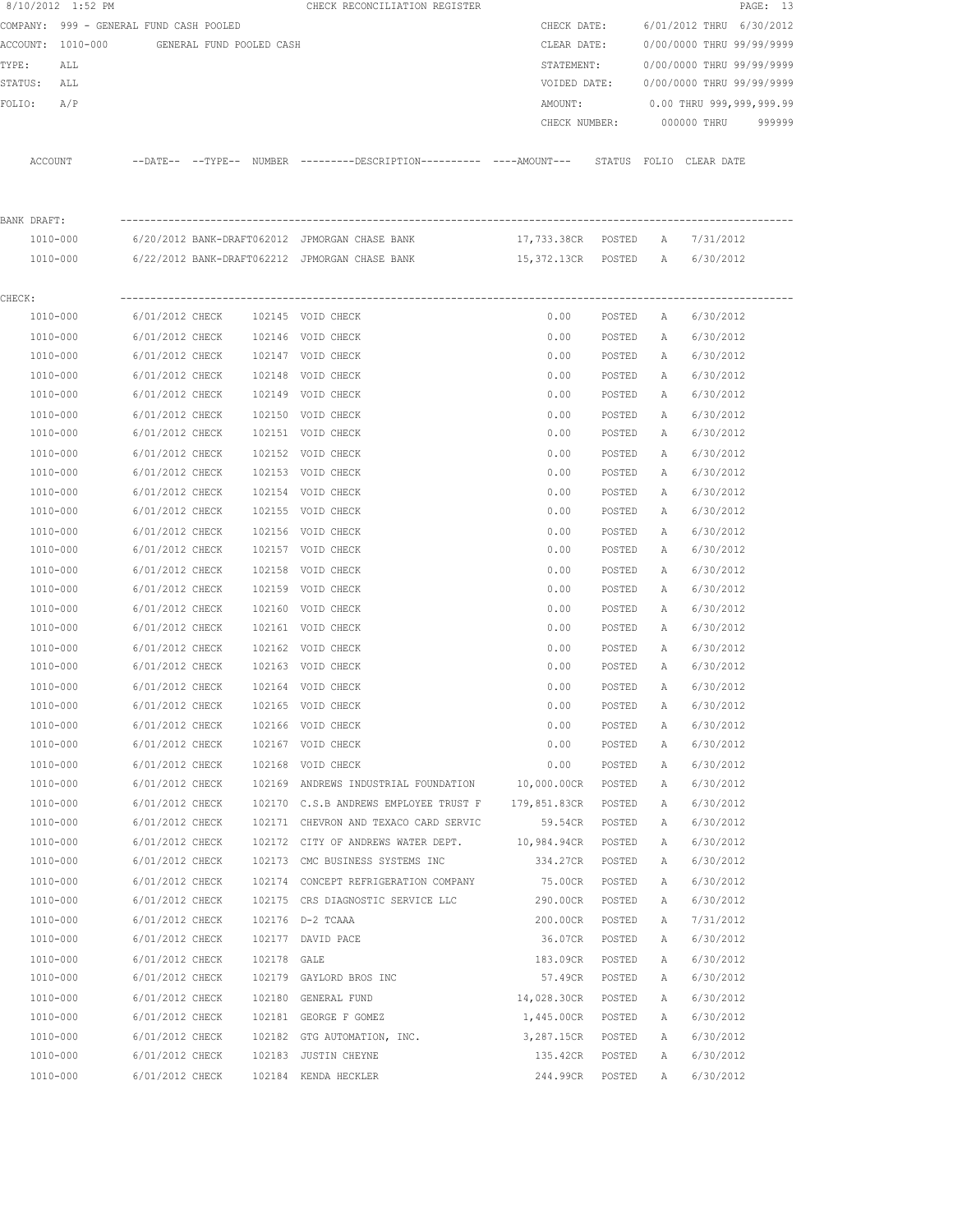| 8/10/2012 1:52 PM |                                         |            | CHECK RECONCILIATION REGISTER                                                                 |                               |        |              | PAGE: 14                               |  |
|-------------------|-----------------------------------------|------------|-----------------------------------------------------------------------------------------------|-------------------------------|--------|--------------|----------------------------------------|--|
|                   | COMPANY: 999 - GENERAL FUND CASH POOLED |            |                                                                                               | CHECK DATE:                   |        |              | 6/01/2012 THRU 6/30/2012               |  |
|                   |                                         |            |                                                                                               |                               |        |              | CLEAR DATE: 0/00/0000 THRU 99/99/9999  |  |
| TYPE:<br>ALL      |                                         |            |                                                                                               |                               |        |              | STATEMENT: 0/00/0000 THRU 99/99/9999   |  |
| STATUS: ALL       |                                         |            |                                                                                               |                               |        |              | VOIDED DATE: 0/00/0000 THRU 99/99/9999 |  |
| FOLIO: A/P        |                                         |            |                                                                                               |                               |        |              | AMOUNT: 0.00 THRU 999,999,999.99       |  |
|                   |                                         |            |                                                                                               |                               |        |              | CHECK NUMBER: 000000 THRU 999999       |  |
| ACCOUNT           |                                         |            | --DATE-- --TYPE-- NUMBER ---------DESCRIPTION---------- ----AMOUNT--- STATUS FOLIO CLEAR DATE |                               |        |              |                                        |  |
| CHECK:            |                                         |            |                                                                                               |                               |        |              |                                        |  |
| 1010-000          |                                         |            | 6/01/2012 CHECK 102185 MARK HOOPER ATTORNEY AT LAW                                            | 2,550.00CR POSTED A 6/30/2012 |        |              |                                        |  |
| 1010-000          |                                         |            |                                                                                               | 297.00CR POSTED A             |        |              | 6/30/2012                              |  |
| 1010-000          |                                         |            | 6/01/2012 CHECK 102186 MIDLAND LOCK & SAFE INC<br>6/01/2012 CHECK 102187 NERI FLORES          |                               |        |              | 179.23CR POSTED A 6/30/2012            |  |
|                   |                                         |            |                                                                                               |                               |        |              |                                        |  |
| 1010-000          |                                         |            | 6/01/2012 CHECK 102188 OFFICE DEPOT                                                           | 198.60CR POSTED               |        | A            | 6/30/2012                              |  |
| 1010-000          |                                         |            | 6/01/2012 CHECK 102189 QUILL CORPORATION                                                      | 614.53CR POSTED               |        | A            | 6/30/2012                              |  |
| 1010-000          |                                         |            | 6/01/2012 CHECK 102190 RECORDED BOOKS, LLC                                                    | 335.14CR POSTED               |        | A            | 6/30/2012                              |  |
| 1010-000          | 6/01/2012 CHECK 102191 RELIANT          |            |                                                                                               | 33,093.50CR POSTED            |        | A            | 6/30/2012                              |  |
| 1010-000          |                                         |            | 6/01/2012 CHECK 102192 ROGER C EPPS                                                           | 346.00CR POSTED               |        | A            | 6/30/2012                              |  |
| 1010-000          |                                         |            | 6/01/2012 CHECK 102193 SC FUELS                                                               | 6,303.10CR POSTED             |        | A            | 6/30/2012                              |  |
| 1010-000          |                                         |            | 6/01/2012 CHECK 102194 SONYA TORBERT MA, LPC, NCC, LS                                         | 1,722.00CR POSTED             |        | A            | 6/30/2012                              |  |
| 1010-000          |                                         |            | 6/01/2012 CHECK 102195 STATE INDUSTRIAL PRODUCTS                                              | 229.38CR POSTED               |        | A            | 6/30/2012                              |  |
| 1010-000          |                                         |            | 6/01/2012 CHECK 102196 STONEY TURNER                                                          | 17.50CR POSTED                |        | A            | 6/30/2012                              |  |
| 1010-000          | 6/01/2012 CHECK                         |            | 102197 TEXAS 4-H FOUNDATION                                                                   | 25.00CR POSTED                |        | A            | 6/30/2012                              |  |
| 1010-000          | 6/01/2012 CHECK                         |            | 102198 TEXAS GAS SERVICE CORP                                                                 | 724.90CR POSTED               |        | A            | 6/30/2012                              |  |
| 1010-000          |                                         |            | 6/01/2012 CHECK 102199 WEST TEXAS CONSULTANTS INC 4,637.50CR POSTED                           |                               |        | A            | 6/30/2012                              |  |
| 1010-000          |                                         |            | 6/01/2012 CHECK 102200 WINDSTREAM COMMUNICATIONS 2,290.44CR POSTED                            |                               |        | A            | 6/30/2012                              |  |
| 1010-000          |                                         |            | 6/05/2012 CHECK 102201 CAROLYN JONES                                                          | 10.00CR POSTED                |        | A            | 6/30/2012                              |  |
| 1010-000          |                                         |            | 6/05/2012 CHECK 102202 EDDIE GRADY                                                            | 10.00CR POSTED                |        | A            | 6/30/2012                              |  |
| 1010-000          |                                         |            | 6/05/2012 CHECK 102203 JOHNIE ROLLWITZ                                                        | 10.00CR POSTED                |        | A            | 6/30/2012                              |  |
| 1010-000          |                                         |            | 6/05/2012 CHECK 102204 PATSY CLARK                                                            | 10.00CR POSTED                |        | A            | 6/30/2012                              |  |
| 1010-000          |                                         |            | 6/08/2012 CHECK 102205 ABBOTT SUPPLY COMPANY 2,588.12CR POSTED                                |                               |        | A            | 6/30/2012                              |  |
| 1010-000          |                                         |            | 6/08/2012 CHECK 102206 ABSOLUTE FIRE PROTECTION INC                                           | 710.00CR POSTED               |        | A            | 6/30/2012                              |  |
| 1010-000          |                                         |            | 6/08/2012 CHECK 102207 AFFIRMED FIRST AID & SAFETY                                            |                               |        |              | 64.78CR POSTED A 6/30/2012             |  |
| 1010-000          | 6/08/2012 CHECK                         |            | 102208 ANDREWS COUNTY NEWS INC                                                                | 324.00CR POSTED A             |        |              | 6/30/2012                              |  |
| 1010-000          | 6/08/2012 CHECK                         |            | 102209 ANDREWS OFFICE SUPPLY                                                                  | 347.16CR                      | POSTED | Α            | 6/30/2012                              |  |
| 1010-000          | 6/08/2012 CHECK                         |            | 102210 ANDREWS PEST CONTROL                                                                   | 260.00CR                      | POSTED | Α            | 6/30/2012                              |  |
| 1010-000          | 6/08/2012 CHECK                         |            | 102211 ANDREWS PRESCRIPTION SHOP LLC 2,703.01CR                                               |                               | POSTED | Α            | 6/30/2012                              |  |
| 1010-000          | 6/08/2012 CHECK                         |            | 102212 ANDREWS VISION CENTER                                                                  | 420.00CR                      | POSTED | Α            | 6/30/2012                              |  |
| 1010-000          | 6/08/2012 CHECK                         |            | 102213 B-P SUPPLY INC                                                                         | 88.90CR                       | POSTED | Α            | 6/30/2012                              |  |
|                   |                                         |            |                                                                                               |                               |        |              |                                        |  |
| 1010-000          | 6/08/2012 CHECK                         |            | 102214 BEN E. KEITH                                                                           | 3,878.88CR                    | POSTED | Α            | 6/30/2012                              |  |
| $1010 - 000$      | 6/08/2012 CHECK                         |            | 102215 BLAINE INDUSTRIAL SUPPLY                                                               | 992.94CR                      | POSTED | Α            | 6/30/2012                              |  |
| 1010-000          | 6/08/2012 CHECK                         |            | 102216 BORDER STATES ELECTRIC SUPPLY                                                          | 3,010.38CR                    | POSTED | Α            | 6/30/2012                              |  |
| 1010-000          | 6/08/2012 CHECK                         | 102217 BWI |                                                                                               | 58.30CR                       | POSTED | Α            | 6/30/2012                              |  |
| $1010 - 000$      | 6/08/2012 CHECK                         |            | 102218 CHEMSEARCH                                                                             | 200.00CR                      | POSTED | Α            | 6/30/2012                              |  |
| 1010-000          | 6/08/2012 CHECK                         |            | 102219 CITY OF ODESSA                                                                         | 12.00CR                       | POSTED | Α            | 6/30/2012                              |  |
| 1010-000          | 6/08/2012 CHECK                         |            | 102220 COCA-COLA REFRESHMENTS                                                                 | 180.32CR                      | POSTED | Α            | 6/30/2012                              |  |
| 1010-000          | 6/08/2012 CHECK                         |            | 102221 CRS DIAGNOSTIC SERVICE LLC                                                             | 20.00CR                       | POSTED | Α            | 6/30/2012                              |  |
| 1010-000          | 6/08/2012 CHECK                         |            | 102222 CUSTOM WHOLESALE SUPPLY CO INC                                                         | 600.87CR                      | POSTED | Α            | 6/30/2012                              |  |
| 1010-000          | 6/08/2012 CHECK                         |            | 102223 DAVID B BROOKS                                                                         | 100.00CR                      | POSTED | Α            | 6/30/2012                              |  |
| 1010-000          | 6/08/2012 CHECK                         |            | 102224 DECOTY COFFEE CO                                                                       | 192.00CR                      | POSTED | Α            | 6/30/2012                              |  |
| 1010-000          | 6/08/2012 CHECK                         |            | 102225 DELTA PACKAGE COUNTER                                                                  | 11.30CR                       | POSTED | Α            | 6/30/2012                              |  |
| 1010-000          | 6/08/2012 CHECK                         |            | 102226 DONNA WRIGHT COUNTY CLERK                                                              | 531.00CR                      | POSTED | Α            | 6/30/2012                              |  |
| 1010-000          | 6/08/2012 CHECK                         |            | 102227 DR. WRIGHT'S VISION SOURCE                                                             | 70.00CR                       | POSTED | $\mathbb{A}$ | 6/30/2012                              |  |

1010-000 6/08/2012 CHECK 102228 ECLINICAL WEB LLC 33.00CR POSTED A 6/30/2012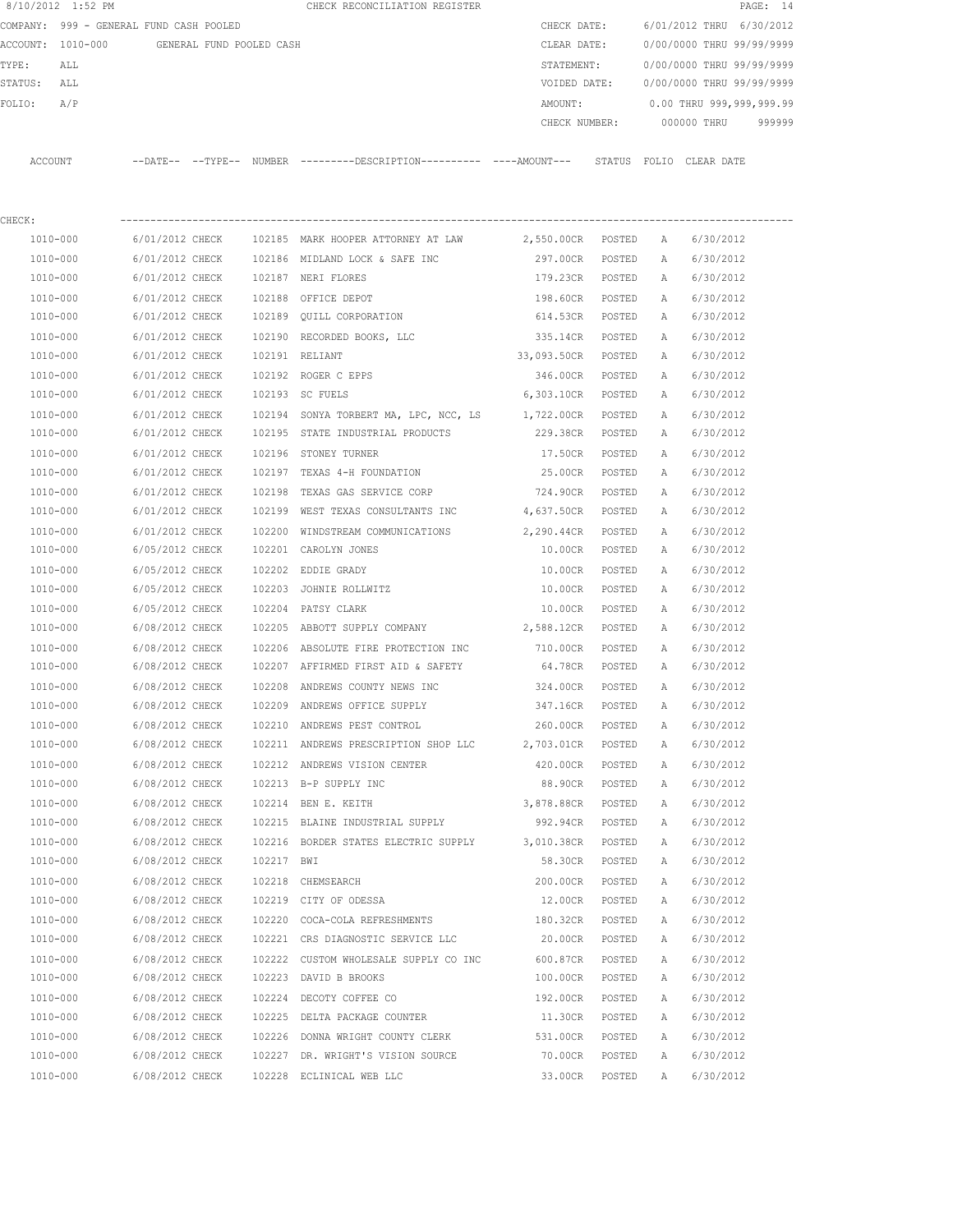|             | 8/10/2012 1:52 PM                       |                 |                          | CHECK RECONCILIATION REGISTER                                                                |                   |        |              |                           | PAGE: 15 |
|-------------|-----------------------------------------|-----------------|--------------------------|----------------------------------------------------------------------------------------------|-------------------|--------|--------------|---------------------------|----------|
|             | COMPANY: 999 - GENERAL FUND CASH POOLED |                 |                          |                                                                                              | CHECK DATE:       |        |              | 6/01/2012 THRU 6/30/2012  |          |
|             | ACCOUNT: 1010-000                       |                 | GENERAL FUND POOLED CASH |                                                                                              | CLEAR DATE:       |        |              | 0/00/0000 THRU 99/99/9999 |          |
| TYPE:       | ALL                                     |                 |                          |                                                                                              | STATEMENT:        |        |              | 0/00/0000 THRU 99/99/9999 |          |
| STATUS: ALL |                                         |                 |                          |                                                                                              | VOIDED DATE:      |        |              | 0/00/0000 THRU 99/99/9999 |          |
| FOLIO:      | A/P                                     |                 |                          |                                                                                              | AMOUNT:           |        |              | 0.00 THRU 999,999,999.99  |          |
|             |                                         |                 |                          |                                                                                              | CHECK NUMBER:     |        |              | 000000 THRU               | 999999   |
|             |                                         |                 |                          |                                                                                              |                   |        |              |                           |          |
| ACCOUNT     |                                         |                 |                          | --DATE-- --TYPE-- NUMBER --------DESCRIPTION---------- ----AMOUNT--- STATUS FOLIO CLEAR DATE |                   |        |              |                           |          |
|             |                                         |                 |                          |                                                                                              |                   |        |              |                           |          |
|             |                                         |                 |                          |                                                                                              |                   |        |              |                           |          |
| CHECK:      |                                         |                 |                          |                                                                                              |                   |        |              |                           |          |
|             | 1010-000                                | 6/08/2012 CHECK |                          | 102229 ECTOR COUNTY SHERIFF                                                                  | 55.00CR POSTED    |        | A            | 7/31/2012                 |          |
|             | 1010-000                                | 6/08/2012 CHECK |                          | 102230 EUSTOLIA GRAHAM                                                                       | 230.39CR          | POSTED | A            | 6/30/2012                 |          |
|             | 1010-000                                | 6/08/2012 CHECK |                          | 102231 GALLS, AN ARAMARK COMPANY                                                             | 132.17CR POSTED   |        | $\mathbb{A}$ | 6/30/2012                 |          |
|             | 1010-000                                | 6/08/2012 CHECK |                          | 102232 GEORGE F GOMEZ                                                                        | 1,515.00CR POSTED |        | A            | 6/30/2012                 |          |
|             | 1010-000                                | 6/08/2012 CHECK |                          | 102233 GLOBAL GOV/ED SOLUTIONS INC. 1,388.04CR POSTED                                        |                   |        | A            | 6/30/2012                 |          |
|             | 1010-000                                | 6/08/2012 CHECK |                          | 102234 GRAINGER INC                                                                          | 1,106.41CR POSTED |        | $\mathbb{A}$ | 6/30/2012                 |          |
|             | 1010-000                                | 6/08/2012 CHECK |                          | 102235 HUNTER EMFINGER DBA                                                                   | 85.00CR           | POSTED | $\mathbb{A}$ | 6/30/2012                 |          |
|             | 1010-000                                | 6/08/2012 CHECK |                          | 102236 J WATSON GOLF SALES                                                                   | 45.20CR           | POSTED | A            | 6/30/2012                 |          |
|             | 1010-000                                | 6/08/2012 CHECK |                          | 102237 JAY GIBSON                                                                            | 46.46CR           | POSTED | Α            | 6/30/2012                 |          |
|             | 1010-000                                | 6/08/2012 CHECK |                          | 102238 JERRY W. WADE, D.D.S.                                                                 | 142.10CR          | POSTED | A            | 6/30/2012                 |          |
|             | 1010-000                                | 6/08/2012 CHECK |                          | 102239 JOYCE MILLER                                                                          | 116.55CR POSTED   |        | A            | 7/31/2012                 |          |
|             | 1010-000                                | 6/08/2012 CHECK |                          | 102240 K B ELECTRICAL CONSTRUCTION CO                                                        | 31.20CR POSTED    |        | $\mathbb{A}$ | 6/30/2012                 |          |
|             | 1010-000                                | 6/08/2012 CHECK |                          | 102241 LAMICHA HOGAN                                                                         | 244.20CR          | POSTED | $\mathbb{A}$ | 7/31/2012                 |          |
|             | 1010-000                                | 6/08/2012 CHECK |                          | 102242 LAWSON PRODUCTS, INC.                                                                 | 976.68CR          | POSTED | A            | 6/30/2012                 |          |
|             | 1010-000                                | 6/08/2012 CHECK |                          | 102243 LORENA MARQUEZ                                                                        | 50.00CR           | POSTED | A            | 6/30/2012                 |          |
|             | 1010-000                                | 6/08/2012 CHECK |                          | 102244 MARK HOOPER ATTORNEY AT LAW 2,400.00CR                                                |                   | POSTED | A            | 6/30/2012                 |          |
|             | 1010-000                                | 6/08/2012 CHECK |                          | 102245 MARY LOU CORNEJO                                                                      | 56.98CR POSTED    |        | $\mathbb{A}$ | 6/30/2012                 |          |
|             | 1010-000                                | 6/08/2012 CHECK |                          | 102246 NATIONAL 4-H COUNCIL                                                                  | 98.25CR           | POSTED | $\mathbb{A}$ | 6/30/2012                 |          |
|             | 1010-000                                | 6/08/2012 CHECK |                          | 102247 NEW DAY COUNSELING                                                                    | 988.00CR POSTED   |        | $\mathbb{A}$ | 6/30/2012                 |          |
|             | 1010-000                                | 6/08/2012 CHECK |                          | 102248 PALMER OF TEXAS                                                                       | 5,160.00CR POSTED |        | A            | 6/30/2012                 |          |
|             | 1010-000                                | 6/08/2012 CHECK |                          | 102249 PERMIAN PHYSCIANS SERVICES                                                            | 67.90CR POSTED    |        | A            | 6/30/2012                 |          |
|             | 1010-000                                | 6/08/2012 CHECK |                          | 102250 PIPER MCKINLEY FISHER MORGAN 400.00CR                                                 |                   | POSTED | A            | 6/30/2012                 |          |
|             | $1010 - 000$                            | 6/08/2012 CHECK |                          | 102251 PORTERS THRIFTWAY                                                                     | 557.07CR          | POSTED | Α            | 6/30/2012                 |          |

 1010-000 6/08/2012 CHECK 102252 VOID CHECK 0.00 POSTED A 6/30/2012 1010-000 6/08/2012 CHECK 102253 PRMC RETAIL PHARMACY 17.93CR POSTED A 7/31/2012 1010-000 6/08/2012 CHECK 102254 QUALITY BODY WORKS 3,751.13CR POSTED A 6/30/2012 1010-000 6/08/2012 CHECK 102255 ROBBIE'S INDUSTRIAL SALES 193.90CR POSTED A 6/30/2012 1010-000 6/08/2012 CHECK 102256 ROBERT W GARCIA MD 2,687.50CR POSTED A 6/30/2012 1010-000 6/08/2012 CHECK 102257 RODNEY NOBLE 409.93CR POSTED A 6/30/2012 1010-000 6/08/2012 CHECK 102258 SANDRA REYES 225.00CR POSTED A 7/31/2012 1010-000 6/08/2012 CHECK 102259 SOUTH PLAINS IMPLEMENT LTD 142.84CR POSTED A 6/30/2012 1010-000 6/08/2012 CHECK 102260 SOUTHERN RUBBER STAMP CO INC 198.40CR POSTED A 6/30/2012 1010-000 6/08/2012 CHECK 102261 SPORT SUPPLY GROUP INC 1,123.08CR POSTED A 6/30/2012 1010-000 6/08/2012 CHECK 102262 SPRINT 530.30CR POSTED A 6/30/2012 1010-000 6/08/2012 CHECK 102263 STANDARD COFFEE SERVICE CO 111.19CR POSTED A 6/30/2012 1010-000 6/08/2012 CHECK 102264 STANLEY FORD - ANDREWS 37,355.40CR POSTED A 6/30/2012 1010-000 6/08/2012 CHECK 102265 SYNETRA INC 1,349.00CR POSTED A 6/30/2012 1010-000 6/08/2012 CHECK 102266 SYSCO WEST TEXAS INC 3,057.98CR POSTED A 6/30/2012 1010-000 6/08/2012 CHECK 102267 TEXAS 4-H & YOUTH DEVELOPMENT 10.00CR POSTED A 6/30/2012 1010-000 6/08/2012 CHECK 102268 TEXAS DEPARTMENT OF CRIMINAL J 550.00CR POSTED A 6/30/2012 1010-000 6/08/2012 CHECK 102269 TEXAS DEPARTMENT OF TRANSPORTA 2,092.00CR POSTED A 6/30/2012 1010-000 6/08/2012 CHECK 102270 THOMAS DUCKWORTH JR 400.00CR POSTED A 6/30/2012 1010-000 6/08/2012 CHECK 102271 UM AUTO PARTS 216.61CR POSTED A 6/30/2012 1010-000 6/08/2012 CHECK 102272 VERIZON WIRELESS 151.96CR POSTED A 6/30/2012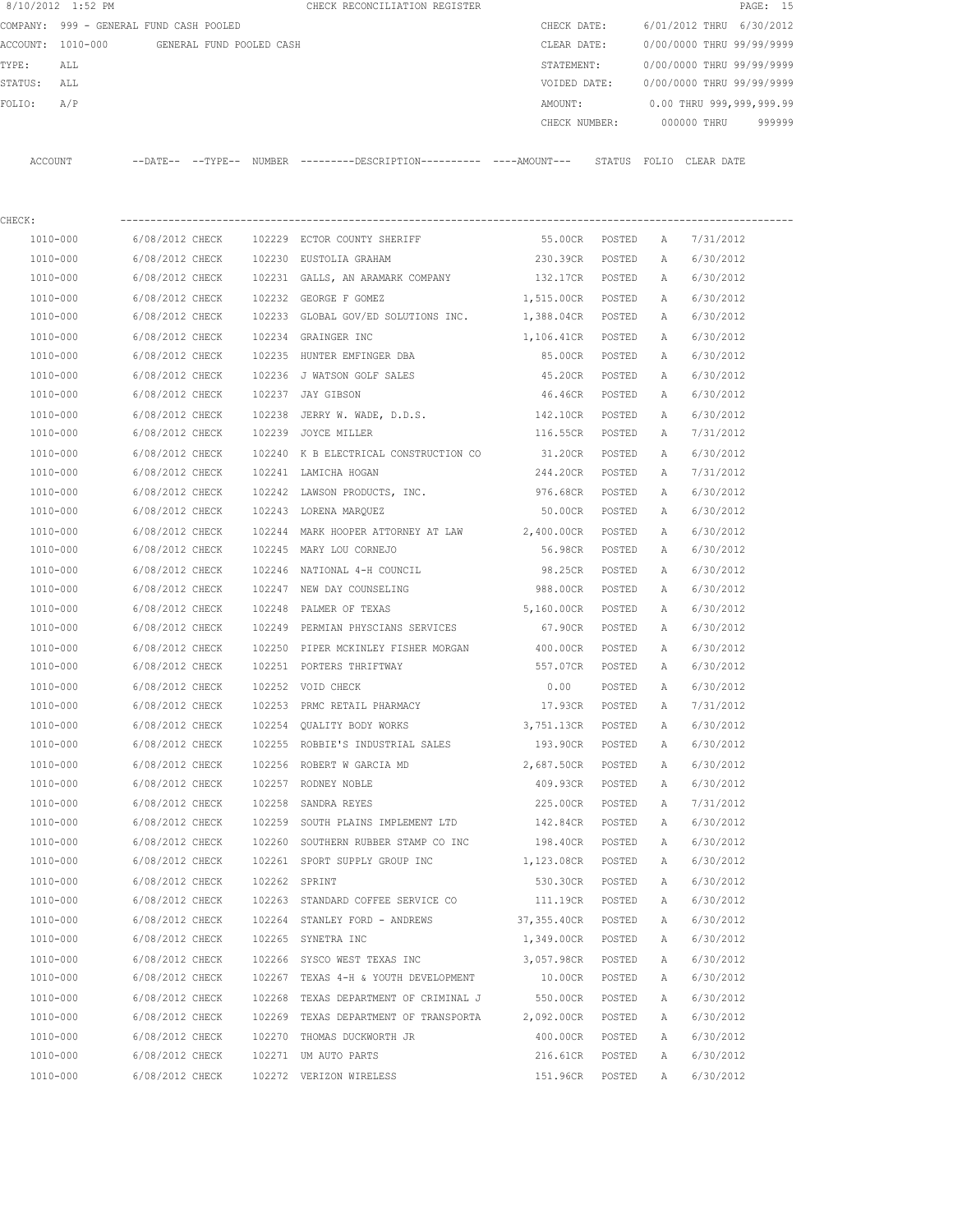|         | 8/10/2012 1:52 PM                       |                 |                          |            | CHECK RECONCILIATION REGISTER                                                                |                   |        |              |                           | PAGE: 16 |
|---------|-----------------------------------------|-----------------|--------------------------|------------|----------------------------------------------------------------------------------------------|-------------------|--------|--------------|---------------------------|----------|
|         | COMPANY: 999 - GENERAL FUND CASH POOLED |                 |                          |            |                                                                                              | CHECK DATE:       |        |              | 6/01/2012 THRU 6/30/2012  |          |
|         | ACCOUNT: 1010-000                       |                 | GENERAL FUND POOLED CASH |            |                                                                                              | CLEAR DATE:       |        |              | 0/00/0000 THRU 99/99/9999 |          |
| TYPE:   | ALL                                     |                 |                          |            |                                                                                              | STATEMENT:        |        |              | 0/00/0000 THRU 99/99/9999 |          |
| STATUS: | ALL                                     |                 |                          |            |                                                                                              | VOIDED DATE:      |        |              | 0/00/0000 THRU 99/99/9999 |          |
| FOLIO:  | A/P                                     |                 |                          |            |                                                                                              | AMOUNT:           |        |              | 0.00 THRU 999,999,999.99  |          |
|         |                                         |                 |                          |            |                                                                                              | CHECK NUMBER:     |        |              | 000000 THRU               | 999999   |
|         | ACCOUNT                                 |                 |                          |            | --DATE-- --TYPE-- NUMBER ---------DESCRIPTION---------- ----AMOUNT--- STATUS FOLIO CLEARDATE |                   |        |              |                           |          |
| CHECK:  |                                         |                 |                          |            |                                                                                              |                   |        |              |                           |          |
|         | 1010-000                                | 6/08/2012 CHECK |                          |            | 102273 WINDSTREAM COMMUNICATIONS                                                             | 774.42CR POSTED   |        | A            | 6/30/2012                 |          |
|         | 1010-000                                | 6/08/2012 CHECK |                          |            | 102274 ZULEMA PRIETO                                                                         | 75.73CR           | POSTED | A            | 6/30/2012                 |          |
|         | 1010-000                                | 6/15/2012 CHECK |                          |            | 102275 AMERICAN EXPRESS                                                                      | 250.00CR          | POSTED | А            | 6/30/2012                 |          |
|         | 1010-000                                | 6/15/2012 CHECK |                          |            | 102276 ANA MATA                                                                              | 27.80CR           | POSTED | Α            | 6/30/2012                 |          |
|         | 1010-000                                | 6/15/2012 CHECK |                          |            | 102277 ANDREWS BUILDERS SUPPLY INC                                                           | 880.32CR POSTED   |        | Α            | 6/30/2012                 |          |
|         | 1010-000                                | 6/15/2012 CHECK |                          |            | 102278 VOID CHECK                                                                            | 0.00              | POSTED | $\mathbb{A}$ | 6/30/2012                 |          |
|         | 1010-000                                | 6/15/2012 CHECK |                          |            | 102279 VOID CHECK                                                                            | 0.00              | POSTED | Α            | 6/30/2012                 |          |
|         | 1010-000                                | 6/15/2012 CHECK |                          |            | 102280 ANDREWS COUNTY NEWS INC                                                               | 96.00CR           | POSTED | А            | 6/30/2012                 |          |
|         | 1010-000                                | 6/15/2012 CHECK |                          |            | 102281 ANDREWS DOWNTOWN LIONS CLUB                                                           | 246.00CR          | POSTED | A            | 6/30/2012                 |          |
|         | 1010-000                                | 6/15/2012 CHECK |                          |            | 102282 ANDREWS FAMILY MEDICINE                                                               | 130.00CR          | POSTED | А            | 6/30/2012                 |          |
|         | 1010-000                                | 6/15/2012 CHECK |                          |            | 102283 AUDIO ELECTRONICS, INC.                                                               | 35.00CR           | POSTED | A            | 6/30/2012                 |          |
|         | 1010-000                                | 6/15/2012 CHECK |                          |            | 102284 AUSTIN TURF & TRACTOR                                                                 | 455.63CR          | POSTED | Α            | 6/30/2012                 |          |
|         | 1010-000                                | 6/15/2012 CHECK |                          |            | 102285 AUTO-CHLOR SYSTEM OF GOLDEN LI 146.00CR                                               |                   | POSTED | A            | 6/30/2012                 |          |
|         | 1010-000                                | 6/15/2012 CHECK |                          |            | 102286 AUTREY LEGAL SOLUTIONS                                                                | 363.85CR          | POSTED | A            | 6/30/2012                 |          |
|         | 1010-000                                | 6/15/2012 CHECK |                          |            | 102287 BEHAVIORAL INTERVENTION                                                               | 148.83CR          | POSTED | A            | 6/30/2012                 |          |
|         | 1010-000                                | 6/15/2012 CHECK |                          |            | 102288 BOLER EQUIPMENT SERVICE INC                                                           | 5,762.97CR POSTED |        | Α            | 7/31/2012                 |          |
|         | 1010-000                                | 6/15/2012 CHECK |                          |            | 102289 BORDER STATES ELECTRIC SUPPLY                                                         | 665.53CR POSTED   |        | Α            | 6/30/2012                 |          |
|         | 1010-000                                | 6/15/2012 CHECK |                          | 102290 BWI |                                                                                              | 192.40CR POSTED   |        | Α            | 6/30/2012                 |          |
|         | 1010-000                                | 6/15/2012 CHECK |                          |            | 102291 BWI COMPANIES INC                                                                     | 570.98CR          | POSTED | A            | 6/30/2012                 |          |
|         | 1010-000                                | 6/15/2012 CHECK |                          |            | 102292 CHEVRON AND TEXACO CARD SERVIC                                                        | 158.24CR          | POSTED | А            | 6/30/2012                 |          |
|         | 1010-000                                | 6/15/2012 CHECK |                          |            | 102293 CINDY JONES                                                                           | 245.95CR          | POSTED | А            | 6/30/2012                 |          |
|         | 1010-000                                | 6/15/2012 CHECK |                          |            | 102294 CP SUPPORT LLC                                                                        | 4,179.00CR        | POSTED | Α            | 6/30/2012                 |          |
|         | 1010-000                                | 6/15/2012 CHECK |                          |            | 102295 CRS DIAGNOSTIC SERVICE LLC                                                            | 140.00CR          | POSTED | A            | 6/30/2012                 |          |
|         | 1010-000                                | 6/15/2012 CHECK |                          |            | 102296 DELTA PACKAGE COUNTER                                                                 | 11.44CR           | POSTED | A            | 6/30/2012                 |          |
|         | 1010-000                                | 6/15/2012 CHECK |                          |            | 102297 DIRECTV                                                                               | 53.99CR           | POSTED | А            | 6/30/2012                 |          |
|         | 1010-000                                | 6/15/2012 CHECK |                          |            | 102298 E.W. HARPER, D.D.S.                                                                   | 1,909.00CR        | POSTED | Α            | 6/30/2012                 |          |
|         | 1010-000                                | 6/15/2012 CHECK |                          |            | 102299 ECLINICAL WEB LLC                                                                     | 946.75CR          | POSTED | Α            | 6/30/2012                 |          |
|         | 1010-000                                | 6/15/2012 CHECK |                          |            | 102300 ELLIOTT ELECTRIC SUPPLY                                                               | 6,537.01CR        | POSTED | Α            | 6/30/2012                 |          |
|         | 1010-000                                | 6/15/2012 CHECK |                          |            | 102301 VOID CHECK                                                                            | 0.00              | POSTED | Α            | 6/30/2012                 |          |
|         | 1010-000                                | 6/15/2012 CHECK |                          |            | 102302 VOID CHECK                                                                            | 0.00              | POSTED | Α            | 6/30/2012                 |          |
|         | 1010-000                                | 6/15/2012 CHECK |                          |            | 102303 VOID CHECK                                                                            | 0.00              | POSTED | Α            | 6/30/2012                 |          |
|         | 1010-000                                | 6/15/2012 CHECK |                          |            | 102304 GEBO CREDIT CORPORATION                                                               | 943.56CR          | POSTED | Α            | 6/30/2012                 |          |
|         | 1010-000                                | 6/15/2012 CHECK |                          |            | 102305 VOID CHECK                                                                            | 0.00              | POSTED | Α            | 6/30/2012                 |          |
|         | $1010 - 000$                            | 6/15/2012 CHECK |                          |            | 102306 HENRY SCHEIN                                                                          | 1,927.81CR        | POSTED | Α            | 6/30/2012                 |          |
|         | 1010-000                                | 6/15/2012 CHECK |                          |            | 102307 INTERSTATE BILLING SERVICE INC 3,010.23CR                                             |                   | POSTED | Α            | 6/30/2012                 |          |
|         | 1010-000                                | 6/15/2012 CHECK |                          | 102308     | ISMAEL CONTRERAS                                                                             | 310.00CR          | POSTED | Α            | 6/30/2012                 |          |
|         | 1010-000                                | 6/15/2012 CHECK |                          |            | 102309 ISMAEL HERNANDEZ                                                                      | 22.00CR           | POSTED | Α            | 6/30/2012                 |          |
|         | 1010-000                                | 6/15/2012 CHECK |                          |            | 102310 J ROXANE BLOUNT                                                                       | 800.00CR          | POSTED | Α            | 6/30/2012                 |          |
|         | 1010-000                                | 6/15/2012 CHECK |                          |            | 102311 JEFFREY PINO                                                                          | 260.00CR          | POSTED | Α            | 6/30/2012                 |          |
|         | 1010-000                                | 6/15/2012 CHECK |                          |            | 102312 JESSE MAHOLLY                                                                         | 190.00CR          | POSTED | Α            | 6/30/2012                 |          |
|         | 1010-000                                | 6/15/2012 CHECK |                          |            | 102313 JOHN F WATSON                                                                         | 4,206.75CR        | POSTED | Α            | 6/30/2012                 |          |
|         | 1010-000                                | 6/15/2012 CHECK |                          |            | 102314 KEN GREAVES                                                                           | 14.48CR           | POSTED | Α            | 6/30/2012                 |          |
|         | 1010-000                                | 6/15/2012 CHECK |                          |            | 102315 KENDA HECKLER                                                                         | 1,124.02CR        | POSTED | Α            | 6/30/2012                 |          |
|         | 1010-000                                | 6/15/2012 CHECK |                          |            | 102316 KONICA MINOLTA BUSINESS SOLUTI                                                        | 199.00CR          | POSTED | Α            | 6/30/2012                 |          |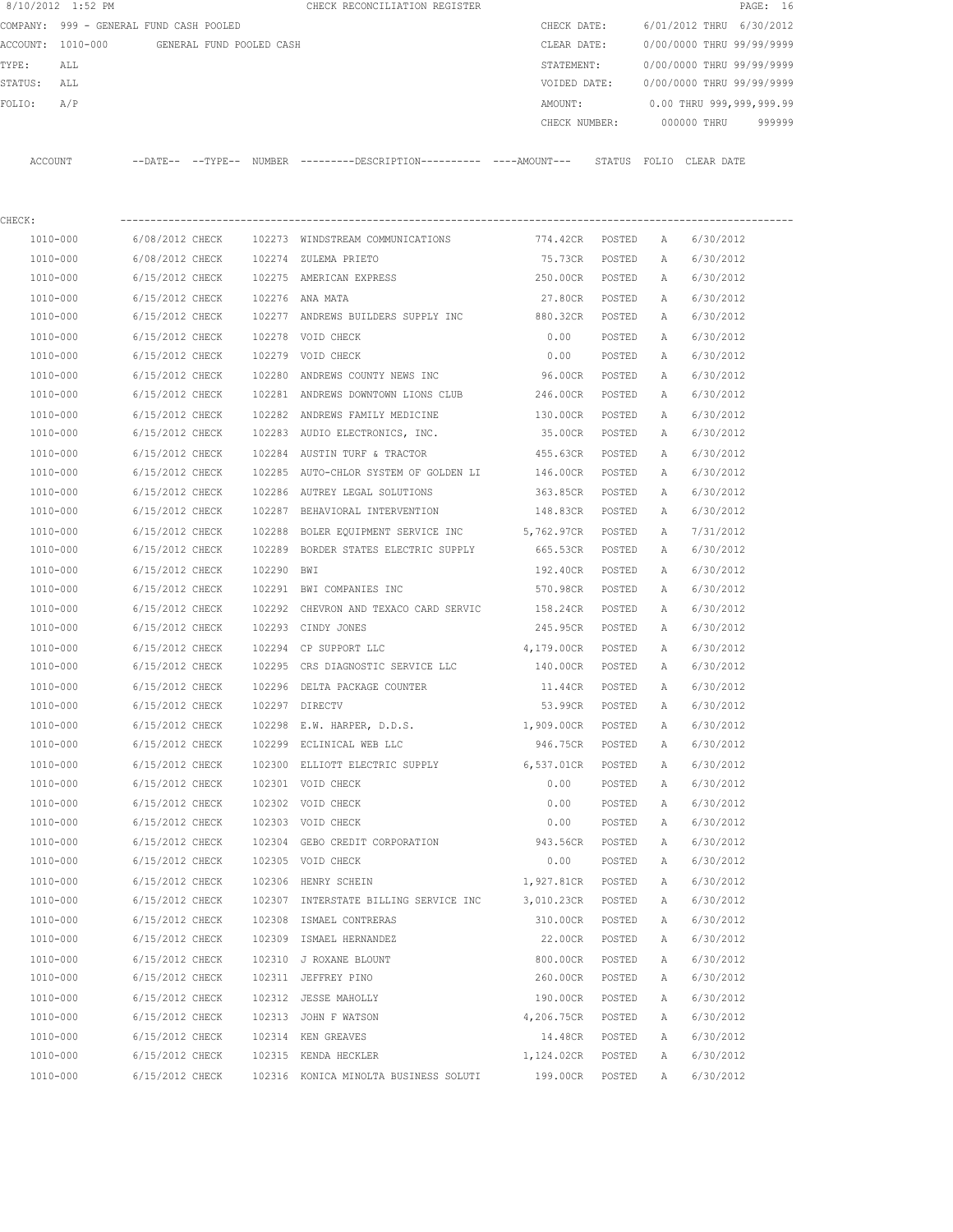| 8/10/2012 1:52 PM                       |                                    |                          |                  | CHECK RECONCILIATION REGISTER                                                                 |                        |                  |                              |                           | PAGE: 17  |
|-----------------------------------------|------------------------------------|--------------------------|------------------|-----------------------------------------------------------------------------------------------|------------------------|------------------|------------------------------|---------------------------|-----------|
| COMPANY: 999 - GENERAL FUND CASH POOLED |                                    |                          |                  |                                                                                               | CHECK DATE:            |                  |                              | 6/01/2012 THRU            | 6/30/2012 |
| ACCOUNT: 1010-000                       |                                    | GENERAL FUND POOLED CASH |                  |                                                                                               | CLEAR DATE:            |                  |                              | 0/00/0000 THRU 99/99/9999 |           |
| TYPE:<br>ALL                            |                                    |                          |                  |                                                                                               | STATEMENT:             |                  |                              | 0/00/0000 THRU 99/99/9999 |           |
| STATUS:<br>ALL                          |                                    |                          |                  |                                                                                               | VOIDED DATE:           |                  |                              | 0/00/0000 THRU 99/99/9999 |           |
| A/P<br>FOLIO:                           |                                    |                          |                  |                                                                                               | AMOUNT:                |                  |                              | 0.00 THRU 999,999,999.99  |           |
|                                         |                                    |                          |                  |                                                                                               | CHECK NUMBER:          |                  |                              | 000000 THRU               | 999999    |
| ACCOUNT                                 |                                    |                          |                  | --DATE-- --TYPE-- NUMBER ---------DESCRIPTION---------- ----AMOUNT--- STATUS FOLIO CLEAR DATE |                        |                  |                              |                           |           |
|                                         |                                    |                          |                  |                                                                                               |                        |                  |                              |                           |           |
| CHECK:                                  |                                    |                          |                  |                                                                                               |                        |                  |                              |                           |           |
| 1010-000                                | 6/15/2012 CHECK                    |                          |                  | 102317 KYOCERA MITA AMERICA, INC.                                                             | 122.12CR               | POSTED           | A                            | 6/30/2012                 |           |
| 1010-000                                | 6/15/2012 CHECK                    |                          | 102318           | MARK HOOPER ATTORNEY AT LAW                                                                   | 350.00CR               | POSTED           | $\mathbb{A}$                 | 7/31/2012                 |           |
| 1010-000                                | 6/15/2012 CHECK                    |                          | 102319           | MICROMARKETING, LLC                                                                           | 1,103.01CR             | POSTED           | $\mathbb{A}$                 | 6/30/2012                 |           |
| 1010-000                                | 6/15/2012 CHECK                    |                          |                  | 102320 MIDLAND COUNTY JUVENILE PROBAT                                                         | 550.00CR               | POSTED           | A                            | 6/30/2012                 |           |
| 1010-000                                | 6/15/2012 CHECK                    |                          |                  | 102321 MITZI PUENTES                                                                          | 685.00CR               | POSTED           | A                            | 6/30/2012                 |           |
| 1010-000                                | 6/15/2012 CHECK                    |                          | 102322           | MORRISON SUPPLY COMPANY                                                                       | 1,145.09CR             | POSTED           | A                            | 6/30/2012                 |           |
| 1010-000                                | 6/15/2012 CHECK                    |                          |                  | 102323 MUSTANG LUMBER CO                                                                      | 2,763.79CR             | POSTED           | Α                            | 6/30/2012                 |           |
| 1010-000<br>1010-000                    | 6/15/2012 CHECK                    |                          |                  | 102324 VOID CHECK                                                                             | 0.00                   | POSTED           | Α                            | 6/30/2012                 |           |
|                                         | 6/15/2012 CHECK                    |                          | 102325           | MUSTANG PRINTERS & ENGRAVERS I 300.00CR                                                       |                        | POSTED           | A                            | 6/30/2012                 |           |
| 1010-000                                | 6/15/2012 CHECK                    |                          | 102326           | NACCHO                                                                                        | 60.00CR                | POSTED           | Α                            | 6/30/2012                 |           |
| 1010-000                                | 6/15/2012 CHECK                    |                          |                  | 102327 NXTEC SALES GROUP INC. 2,489.09CR                                                      |                        | POSTED           | Α                            | 6/30/2012                 |           |
| 1010-000                                | 6/15/2012 CHECK                    |                          | 102328           | OFFICE DEPOT                                                                                  | 148.98CR               | POSTED           | Α                            | 6/30/2012                 |           |
| 1010-000                                | 6/15/2012 CHECK                    |                          |                  | 102329 OXMOOR HOUSE                                                                           | 36.91CR                | POSTED           | Α                            | 6/30/2012                 |           |
| 1010-000<br>1010-000                    | 6/15/2012 CHECK<br>6/15/2012 CHECK |                          | 102330<br>102331 | PERMIAN REGIONAL MEDICAL CENTE<br>PRMC RETAIL PHARMACY                                        | 569.71CR<br>62.17CR    | POSTED<br>POSTED | $\mathbb{A}$<br>$\mathbb{A}$ | 6/30/2012<br>7/31/2012    |           |
|                                         |                                    |                          |                  |                                                                                               | 526.73CR               |                  |                              |                           |           |
| 1010-000<br>1010-000                    | 6/15/2012 CHECK<br>6/15/2012 CHECK |                          | 102332<br>102333 | PRODUCTION SPECIALTY SERV LLC<br>PROFESSIONAL TURF PRODUCTS                                   | 432.61CR               | POSTED<br>POSTED | Α<br>Α                       | 6/30/2012<br>6/30/2012    |           |
|                                         |                                    |                          |                  |                                                                                               |                        |                  |                              |                           |           |
| 1010-000<br>1010-000                    | 6/15/2012 CHECK<br>6/15/2012 CHECK |                          | 102334           | OUILL CORPORATION                                                                             | 368.08CR<br>1,202.80CR | POSTED           | Α                            | 6/30/2012<br>6/30/2012    |           |
| 1010-000                                | 6/15/2012 CHECK                    |                          | 102336           | 102335 R.E. JANES GRAVEL CO.<br>RECOVERY HEALTHCARE CORP                                      | 310.00CR               | POSTED           | Α                            |                           |           |
| 1010-000                                | 6/15/2012 CHECK                    |                          |                  | 102337 REVIZE LLC                                                                             | 1,082.00CR             | POSTED<br>POSTED | Α<br>Α                       | 6/30/2012<br>7/31/2012    |           |
| 1010-000                                | 6/15/2012 CHECK                    |                          | 102338           | RICHARD B CULBERT MD PA                                                                       | 391.96CR               |                  |                              | 6/30/2012                 |           |
| 1010-000                                | 6/15/2012 CHECK                    |                          |                  | 102339 RICHARD H DOLGENER                                                                     | 216.40CR               | POSTED<br>POSTED | Α<br>Α                       | 7/31/2012                 |           |
| 1010-000                                |                                    |                          |                  | 102340 ROBERT EDWARD LEAHEY                                                                   |                        |                  |                              |                           |           |
| 1010-000                                | 6/15/2012 CHECK<br>6/15/2012 CHECK |                          | 102341 ROCIC     |                                                                                               | 350.00CR<br>300.00CR   | POSTED<br>POSTED | Α<br>Α                       | 6/30/2012<br>6/30/2012    |           |
| 1010-000                                | 6/15/2012 CHECK                    |                          |                  | 102342 RUBEN & BEATRICE DELCAMPO                                                              | 68.49CR                | POSTED           | Α                            | 6/30/2012                 |           |
| 1010-000                                | 6/15/2012 CHECK                    |                          |                  | 102343 SAM'S CLUB                                                                             | 427.75CR               | POSTED           | Α                            | 6/30/2012                 |           |
| 1010-000                                | 6/15/2012 CHECK                    |                          |                  | 102344 SATISH NAYAK MD                                                                        | 55.22CR                | POSTED           | Α                            | 6/30/2012                 |           |
| 1010-000                                | 6/15/2012 CHECK                    |                          |                  | 102345 SC FUELS                                                                               | 1,798.10CR             | POSTED           | Α                            | 6/30/2012                 |           |
| 1010-000                                | 6/15/2012 CHECK                    |                          |                  |                                                                                               |                        |                  |                              | 0/00/0000                 |           |
| 1010-000                                | 6/15/2012 CHECK                    |                          |                  | 102346 SERGIO OLIVAS<br>VOIDED<br>102347 SHELL FLEET PLUS                                     | 60.00CR<br>32.63CR     | VOIDED<br>POSTED | Α<br>Α                       | 0/00/0000                 |           |
|                                         |                                    |                          |                  | 102348 SIERRA SPRINGS                                                                         |                        |                  |                              |                           |           |
| 1010-000<br>1010-000                    | 6/15/2012 CHECK<br>6/15/2012 CHECK |                          |                  | 102349 SIMS PLASTICS, INC.                                                                    | 221.77CR<br>4,016.02CR | POSTED<br>POSTED | Α<br>Α                       | 6/30/2012<br>6/30/2012    |           |
|                                         |                                    |                          |                  |                                                                                               |                        |                  |                              |                           |           |
| 1010-000                                | 6/15/2012 CHECK                    |                          |                  | 102350 SMITH PUMP COMPANY, INC.                                                               | 591.26CR               | POSTED           | Α                            | 6/30/2012                 |           |

 1010-000 6/15/2012 CHECK 102351 SOUTH PLAINS IMPLEMENT LTD 124.44CR POSTED A 6/30/2012 1010-000 6/15/2012 CHECK 102352 SPRINT 558.24CR POSTED A 6/30/2012 1010-000 6/15/2012 CHECK 102353 STACEY RENE MANNING 128.41CR POSTED A 7/31/2012 1010-000 6/15/2012 CHECK 102354 STAMPEDE, INC 77.37CR POSTED A 6/30/2012 1010-000 6/15/2012 CHECK 102355 STANDARD COFFEE SERVICE CO 67.34CR POSTED A 7/31/2012 1010-000 6/15/2012 CHECK 102356 STEPHEN HARLEY 95.00CR POSTED A 6/30/2012 1010-000 6/15/2012 CHECK 102357 STERICYCLE INC 492.32CR POSTED A 6/30/2012 1010-000 6/15/2012 CHECK 102358 TASCOSA OFFICE MACHINES INC 102.76CR POSTED A 6/30/2012 1010-000 6/15/2012 CHECK 102359 TEEX-ESTI 5,900.00CR POSTED A 6/30/2012 1010-000 6/15/2012 CHECK 102360 TEXAS 4-H FOUNDATION 25.00CR POSTED A 6/30/2012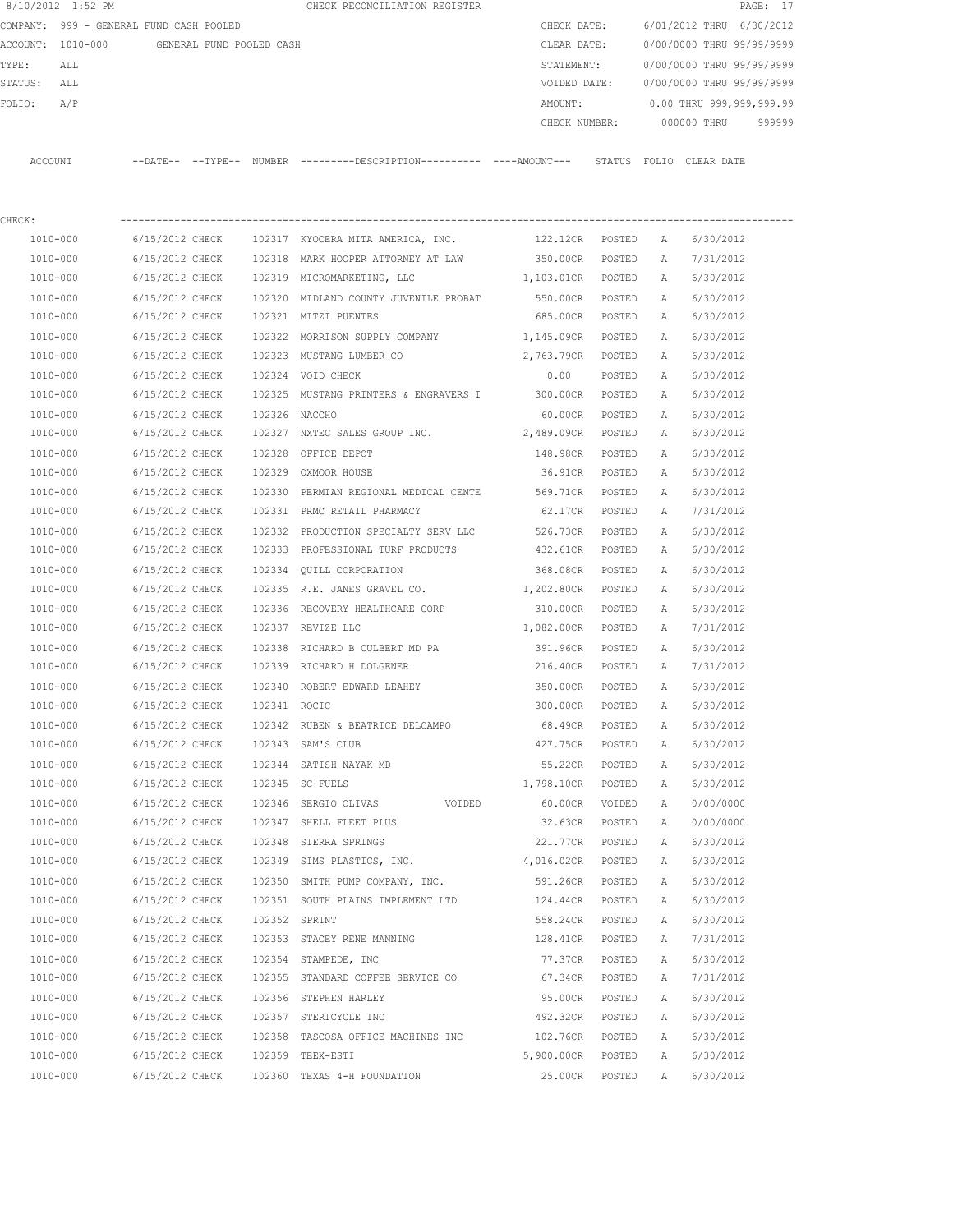|          | 8/10/2012 1:52 PM              |                            |                          | CHECK RECONCILIATION REGISTER                |               |                           |            | PAGE: 18 |  |
|----------|--------------------------------|----------------------------|--------------------------|----------------------------------------------|---------------|---------------------------|------------|----------|--|
| COMPANY: | 999 - GENERAL FUND CASH POOLED |                            |                          |                                              | CHECK DATE:   | 6/01/2012 THRU 6/30/2012  |            |          |  |
|          | ACCOUNT: 1010-000              |                            | GENERAL FUND POOLED CASH |                                              | CLEAR DATE:   | 0/00/0000 THRU 99/99/9999 |            |          |  |
| TYPE:    | ALL                            |                            |                          |                                              | STATEMENT:    | 0/00/0000 THRU 99/99/9999 |            |          |  |
| STATUS:  | ALL                            |                            |                          |                                              | VOIDED DATE:  | 0/00/0000 THRU 99/99/9999 |            |          |  |
| FOLIO:   | A/P                            |                            |                          |                                              | AMOUNT:       | 0.00 THRU 999,999,999.99  |            |          |  |
|          |                                |                            |                          |                                              | CHECK NUMBER: | 000000 THRU               |            | 999999   |  |
|          |                                |                            |                          |                                              |               |                           |            |          |  |
| ACCOUNT  |                                | $--$ DATE $- --$ TYPE $--$ | NUMBER                   | ---------DESCRIPTION---------- ----AMOUNT--- | STATUS        | FOLTO                     | CLEAR DATE |          |  |

| CHECK:   |                 |        |                                                         |                    |        |   |           |
|----------|-----------------|--------|---------------------------------------------------------|--------------------|--------|---|-----------|
| 1010-000 | 6/15/2012 CHECK |        | 102361 TEXAS GAS SERVICE CORP                           | 123.40CR POSTED    |        | A | 6/30/2012 |
| 1010-000 | 6/15/2012 CHECK |        | 102362 TEXAS JUVENILE JUSTICE DEPT 120.00CR             |                    | POSTED | A | 6/30/2012 |
| 1010-000 | 6/15/2012 CHECK |        | 102363 TRANE US INC.                                    | 2,037.00CR POSTED  |        | A | 6/30/2012 |
| 1010-000 | 6/15/2012 CHECK |        | 102364 TX EMERGENCY STAFFING SOLUTION 1,156.00CR POSTED |                    |        | Α | 6/30/2012 |
| 1010-000 | 6/15/2012 CHECK |        | 102365 TYLER TECHNOLOGIES, INC                          | 1,394.11CR POSTED  |        | Α | 6/30/2012 |
| 1010-000 | 6/15/2012 CHECK |        | 102366 UM AUTO PARTS                                    | 104.56CR POSTED    |        | Α | 6/30/2012 |
| 1010-000 | 6/15/2012 CHECK |        | 102367 UNIFIRST                                         | 28.32CR POSTED     |        | Α | 6/30/2012 |
| 1010-000 | 6/15/2012 CHECK |        | 102368 VAISALA INC                                      | 1,948.33CR POSTED  |        | A | 6/30/2012 |
| 1010-000 | 6/15/2012 CHECK |        | 102369 VERIZON WIRELESS                                 | 318.76CR POSTED    |        | Α | 6/30/2012 |
| 1010-000 | 6/15/2012 CHECK | 102370 | W-W MFG CO, INC                                         | 1,101.75CR POSTED  |        | Α | 6/30/2012 |
| 1010-000 | 6/15/2012 CHECK |        | 102371 WEST TX FIRE EXTINGUISHER INC 5,439.22CR POSTED  |                    |        | A | 6/30/2012 |
| 1010-000 | 6/15/2012 CHECK |        | 102372 VOID CHECK                                       | 0.00               | POSTED | Α | 6/30/2012 |
| 1010-000 | 6/15/2012 CHECK |        | 102373 VOID CHECK                                       | 0.00               | POSTED | A | 6/30/2012 |
| 1010-000 | 6/15/2012 CHECK |        | 102374 WINDSTREAM COMMUNICATIONS                        | 98.99CR            | POSTED | Α | 6/30/2012 |
| 1010-000 | 6/15/2012 CHECK |        | 102375 WINFIELD SOLUTIONS LLC 2,475.10CR POSTED         |                    |        | Α | 6/30/2012 |
| 1010-000 | 6/15/2012 CHECK |        | 102376 WINZER CORPORATION                               | 1,753.81CR POSTED  |        | Α | 6/30/2012 |
| 1010-000 | 6/22/2012 CHECK |        | 102377 AMERICAN STEWARDS OF LIBERTY                     | 479.22CR POSTED    |        | Α | 6/30/2012 |
| 1010-000 | 6/22/2012 CHECK |        | 102378 AMERICAN TIRE DISTRIBUTERS                       | 1,283.52CR POSTED  |        | Α | 7/31/2012 |
| 1010-000 | 6/22/2012 CHECK |        | 102379 ANDREWS FAMILY MEDICINE                          | 130.00CR POSTED    |        | Α | 6/30/2012 |
| 1010-000 | 6/22/2012 CHECK |        | 102380 ANDREWS IRON & SUPPLY                            | 1,040.89CR POSTED  |        | Α | 6/30/2012 |
| 1010-000 | 6/22/2012 CHECK |        | 102381 ANDREWS PEST CONTROL                             | 55.00CR POSTED     |        | A | 7/31/2012 |
| 1010-000 | 6/22/2012 CHECK |        | 102382 ANDREWS SENIOR CENTER                            | 57,884.00CR POSTED |        | Α | 6/30/2012 |
| 1010-000 | 6/22/2012 CHECK |        | 102383 ANDREWS TIRE SERVICE INC                         | 835.12CR           | POSTED | Α | 6/30/2012 |
| 1010-000 | 6/22/2012 CHECK |        | 102384 ANDREWS VETERINARY CLINIC CORP                   | 104.00CR           | POSTED | Α | 6/30/2012 |
| 1010-000 | 6/22/2012 CHECK |        | 102385 AUTOZONE COMMERCIAL                              | 450.57CR           | POSTED | Α | 6/30/2012 |
| 1010-000 | 6/22/2012 CHECK |        | 102386 BLAINE INDUSTRIAL SUPPLY                         | 521.78CR           | POSTED | A | 6/30/2012 |
| 1010-000 | 6/22/2012 CHECK |        | 102387 BORDER STATES ELECTRIC SUPPLY                    | 985.90CR           | POSTED | Α | 6/30/2012 |
| 1010-000 | 6/22/2012 CHECK | 102388 | CDCAT TREASURER                                         | 80.00CR            | POSTED | Α | 7/31/2012 |
| 1010-000 | 6/22/2012 CHECK | 102389 | CENTER POINT LARGE PRINT                                | 77.88CR            | POSTED | Α | 7/31/2012 |
| 1010-000 | 6/22/2012 CHECK |        | 102390 CMC BUSINESS SYSTEMS INC                         | 261.64CR           | POSTED | Α | 7/31/2012 |
| 1010-000 | 6/22/2012 CHECK |        | 102391 CMC BUSINESS SYSTEMS INC                         | 180.00CR POSTED    |        | Α | 6/30/2012 |
| 1010-000 | 6/22/2012 CHECK |        | 102392 CRS DIAGNOSTIC SERVICE LLC                       | 80.00CR            | POSTED | A | 6/30/2012 |
| 1010-000 | 6/22/2012 CHECK |        | 102393 CYNTHIA JONES                                    | 12.21CR POSTED     |        | Α | 7/31/2012 |
| 1010-000 | 6/22/2012 CHECK | 102394 | DAVID PETERS                                            | 16,800.00CR        | POSTED | Α | 6/30/2012 |
| 1010-000 | 6/22/2012 CHECK |        | 102395 DEE ANN COLLINSWORTH                             | 47.18CR            | POSTED | Α | 6/30/2012 |
| 1010-000 | 6/22/2012 CHECK |        | 102396 DISH NETWORK                                     | 91.99CR            | POSTED | А | 7/31/2012 |
| 1010-000 | 6/22/2012 CHECK |        | 102397 E.W. HARPER, D.D.S.                              | 38.00CR            | POSTED | Α | 6/30/2012 |
| 1010-000 | 6/22/2012 CHECK |        | 102398 ERIN ELLIOT                                      | 250.00CR           | POSTED | Α | 6/30/2012 |
| 1010-000 | 6/22/2012 CHECK |        | 102399 EXXON/MOBIL                                      | 95.96CR            | POSTED | Α | 6/30/2012 |
| 1010-000 | 6/22/2012 CHECK |        | 102400 EXXON/MOBIL                                      | 85.67CR            | POSTED | Α | 6/30/2012 |
| 1010-000 | 6/22/2012 CHECK |        | 102401 FAR WEST TEXAS COUNTY JUDGE &                    | 50.00CR            | POSTED | Α | 7/31/2012 |
| 1010-000 | 6/22/2012 CHECK |        | 102402 FIRE PROGRAMS                                    | 1,680.00CR         | POSTED | Α | 7/31/2012 |
| 1010-000 | 6/22/2012 CHECK |        | 102403 GALLS, AN ARAMARK COMPANY                        | 139.95CR           | POSTED | Α | 7/31/2012 |
| 1010-000 | 6/22/2012 CHECK |        | 102404 GEBO CREDIT CORPORATION                          | 942.50CR           | POSTED | Α | 6/30/2012 |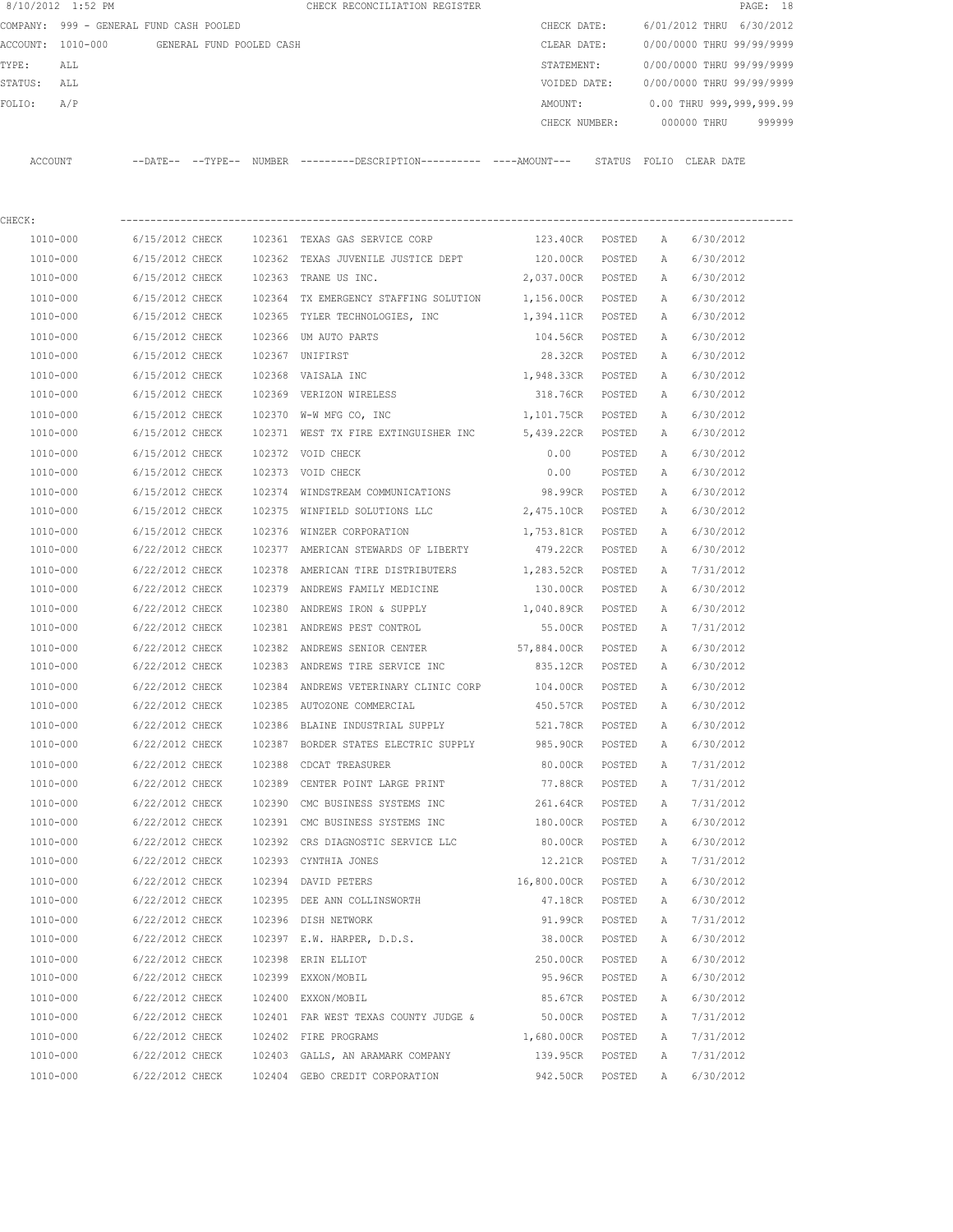| 8/10/2012 1:52 PM |                                            |              | CHECK RECONCILIATION REGISTER                                                                       |                   |                  |   | PAGE: 19                               |  |
|-------------------|--------------------------------------------|--------------|-----------------------------------------------------------------------------------------------------|-------------------|------------------|---|----------------------------------------|--|
|                   | COMPANY: 999 - GENERAL FUND CASH POOLED    |              |                                                                                                     | CHECK DATE:       |                  |   | 6/01/2012 THRU 6/30/2012               |  |
|                   | ACCOUNT: 1010-000 GENERAL FUND POOLED CASH |              |                                                                                                     | CLEAR DATE:       |                  |   | 0/00/0000 THRU 99/99/9999              |  |
| TYPE:<br>ALL      |                                            |              |                                                                                                     | STATEMENT:        |                  |   | 0/00/0000 THRU 99/99/9999              |  |
| STATUS: ALL       |                                            |              |                                                                                                     |                   |                  |   | VOIDED DATE: 0/00/0000 THRU 99/99/9999 |  |
| A/P<br>FOLIO:     |                                            |              |                                                                                                     | AMOUNT:           |                  |   | 0.00 THRU 999,999,999.99               |  |
|                   |                                            |              |                                                                                                     |                   |                  |   | CHECK NUMBER: 000000 THRU 999999       |  |
|                   |                                            |              | ACCOUNT --DATE-- --TYPE-- NUMBER --------DESCRIPTION--------- ----AMOUNT--- STATUS FOLIO CLEAR DATE |                   |                  |   |                                        |  |
|                   |                                            |              |                                                                                                     |                   |                  |   |                                        |  |
| CHECK:            |                                            |              |                                                                                                     |                   |                  |   |                                        |  |
| 1010-000          |                                            |              | 6/22/2012 CHECK 102405 HIGH PLAINS RADIOLOGICAL AS                                                  | 33.00CR POSTED A  |                  |   | 7/31/2012                              |  |
| 1010-000          |                                            |              | 6/22/2012 CHECK 102406 HUNTER EMFINGER DBA                                                          | 294.00CR POSTED A |                  |   | 6/30/2012                              |  |
| 1010-000          | 6/22/2012 CHECK                            |              | 102407 JOANNA PACK                                                                                  | 244.76CR POSTED A |                  |   | 6/30/2012                              |  |
| 1010-000          | 6/22/2012 CHECK                            |              | 102408 JOSE L LUNA                                                                                  | 5,616.00CR POSTED |                  | A | 7/31/2012                              |  |
| 1010-000          | 6/22/2012 CHECK                            | 102409 KAPCO |                                                                                                     | 70.29CR POSTED    |                  | A | 7/31/2012                              |  |
| 1010-000          | 6/22/2012 CHECK                            |              | 102410 KENDA HECKLER                                                                                | 766.56CR POSTED   |                  | A | 6/30/2012                              |  |
| 1010-000          |                                            |              | 6/22/2012 CHECK 102411 KIM RANSOM                                                                   | 38.85CR POSTED    |                  | A | 7/31/2012                              |  |
| 1010-000          |                                            |              | 6/22/2012 CHECK 102412 KYOCERA MITA AMERICA, INC. 132.25CR POSTED                                   |                   |                  | A | 7/31/2012                              |  |
| 1010-000          |                                            |              | 6/22/2012 CHECK 102413 LEXISNEXIS                                                                   | 348.59CR POSTED   |                  | A | 7/31/2012                              |  |
| 1010-000          |                                            |              | 6/22/2012 CHECK 102414 MARK'S PLUMBING PARTS                                                        | 97.16CR POSTED    |                  | A | 7/31/2012                              |  |
| 1010-000          |                                            |              | 6/22/2012 CHECK 102415 MARY JANE BAEZA                                                              | 39.46CR POSTED    |                  | A | 7/31/2012                              |  |
| 1010-000          | 6/22/2012 CHECK                            |              | 102416 MICROMARKETING, LLC                                                                          | 2,183.88CR POSTED |                  | A | 6/30/2012                              |  |
| 1010-000          | 6/22/2012 CHECK                            |              | 102417 VOID CHECK                                                                                   | 0.00              | POSTED           | A | 6/30/2012                              |  |
| 1010-000          | 6/22/2012 CHECK                            |              | 102418 MIDLAND RAPE CRISIS AND CHILDR 12,500.00CR POSTED                                            |                   |                  | A | 7/31/2012                              |  |
| 1010-000          | 6/22/2012 CHECK                            |              | 102419 MUSTANG PRINTERS & ENGRAVERS I                                                               | 210.00CR POSTED   |                  | A | 6/30/2012                              |  |
| 1010-000          | 6/22/2012 CHECK                            |              | 102420 NAVICURE, INC                                                                                | 39.50CR           | POSTED           | A | 6/30/2012                              |  |
| 1010-000          | 6/22/2012 CHECK                            |              | 102421 OAKS DISTRIBUTING                                                                            | 67.00CR           | POSTED           | A | 7/31/2012                              |  |
| 1010-000          | 6/22/2012 CHECK                            |              | 102422 OFFICE DEPOT                                                                                 | 162.64CR POSTED   |                  | A | 7/31/2012                              |  |
| 1010-000          | 6/22/2012 CHECK                            |              | 102423 OXMOOR HOUSE                                                                                 | 73.82CR POSTED    |                  | A | 7/31/2012                              |  |
| 1010-000          | 6/22/2012 CHECK                            |              | 102424 QUILL CORPORATION 2,021.14CR POSTED                                                          |                   |                  | A | 7/31/2012                              |  |
| 1010-000          | 6/22/2012 CHECK 102425 SC FUELS            |              |                                                                                                     | 4,849.68CR POSTED |                  | A | 7/31/2012                              |  |
| 1010-000          | 6/22/2012 CHECK                            |              | 102426 SC FUELS                                                                                     | 6,989.82CR        | POSTED           | A | 6/30/2012                              |  |
| 1010-000          |                                            |              | 6/22/2012 CHECK 102427 SERGIO AXEL OLIVAS                                                           | 60.00CR           | OUTSTND          | A | 0/00/0000                              |  |
| 1010-000          | 6/22/2012 CHECK                            |              | 102428 SHELL FLEET PLUS                                                                             | 908.05CR          | POSTED           | A | 6/30/2012                              |  |
| 1010-000          | 6/22/2012 CHECK                            |              | 102429 SIERRA SPRINGS                                                                               | 175.45CR          | POSTED           | Α | 6/30/2012                              |  |
| 1010-000          | 6/22/2012 CHECK                            |              | 102430 STANDARD COFFEE SERVICE CO                                                                   | 205.70CR          | POSTED           | Α | 7/31/2012                              |  |
| 1010-000          | 6/22/2012 CHECK                            |              | 102431 SYNETRA INC                                                                                  | 272.00CR          | POSTED           | Α | 7/31/2012                              |  |
| 1010-000          | 6/22/2012 CHECK                            |              | 102432 TASCOSA OFFICE MACHINES INC                                                                  | 229.47CR          | POSTED           | Α | 7/31/2012                              |  |
| 1010-000          | 6/22/2012 CHECK                            |              | 102433 TEXAS ASSOCIATION OF COUNTIES                                                                | 4,172.16CR        | POSTED           | Α | 7/31/2012                              |  |
| 1010-000          | 6/22/2012 CHECK                            |              | 102434 TEXAS ASSOCIATION OF COUNTIES                                                                | 37,587.44CR       | POSTED           | Α | 7/31/2012                              |  |
| 1010-000          | 6/22/2012 CHECK                            |              | 102435 TEXAS DISTRICT COURT ALLIANCE                                                                | 30.00CR           | POSTED           | Α | 7/31/2012                              |  |
| 1010-000          | 6/22/2012 CHECK                            |              | 102436 TEXAS JAIL ASSOCIATION                                                                       | 175.00CR          | POSTED           | Α | 6/30/2012                              |  |
| 1010-000          | 6/22/2012 CHECK                            |              | 102437 TEXAS JUVENILE JUSTICE DEPT                                                                  | 120.00CR          | POSTED           | Α | 7/31/2012                              |  |
| 1010-000          | 6/22/2012 CHECK                            |              | 102438 TURNER SIGN PAINTING                                                                         | 1,365.00CR        | POSTED           | Α | 7/31/2012                              |  |
| 1010-000          | 6/22/2012 CHECK                            |              | 102439 UNITED STATES POSTAL SERVICE                                                                 | 100.00CR          | POSTED           | Α | 7/31/2012                              |  |
| 1010-000          | 6/22/2012 CHECK                            |              | 102440 VERIZON WIRELESS                                                                             | 573.60CR          | POSTED           | Α | 6/30/2012                              |  |
| 1010-000          | 6/22/2012 CHECK                            |              | 102441 WEST PAYMENT CENTER                                                                          | 276.50CR          | POSTED           | Α | 7/31/2012                              |  |
| 1010-000          | 6/22/2012 CHECK                            |              | 102442 WEST TEXAS CONSULTANTS INC                                                                   | 12,658.65CR       | POSTED           | Α | 6/30/2012                              |  |
| 1010-000          | 6/22/2012 CHECK                            |              | 102443 WINDSTREAM COMMUNICATIONS                                                                    | 1,984.12CR POSTED |                  | Α | 7/31/2012                              |  |
| 1010-000          | 6/22/2012 CHECK                            |              | 102444 WTG FUELS, INC                                                                               | 52.35CR           | POSTED           | Α | 6/30/2012                              |  |
| 1010-000          | 6/29/2012 CHECK                            |              | 102445 AFFIRMED FIRST AID & SAFETY                                                                  | 48.32CR           | POSTED           | Α | 7/31/2012                              |  |
| 1010-000          | 6/29/2012 CHECK                            |              | 102446 AMC INDUSTRIES                                                                               | 331.82CR          |                  | Α | 7/31/2012                              |  |
| 1010-000          | 6/29/2012 CHECK                            |              | 102447 ANDREWS COUNTY ATTORNEY                                                                      | 434.00CR          | POSTED<br>POSTED | Α | 7/31/2012                              |  |
|                   |                                            |              |                                                                                                     |                   |                  |   |                                        |  |
| 1010-000          | 6/29/2012 CHECK                            |              | 102448 ANDREWS COUNTY NEWS INC                                                                      | 350.00CR          | POSTED           | Α | 7/31/2012                              |  |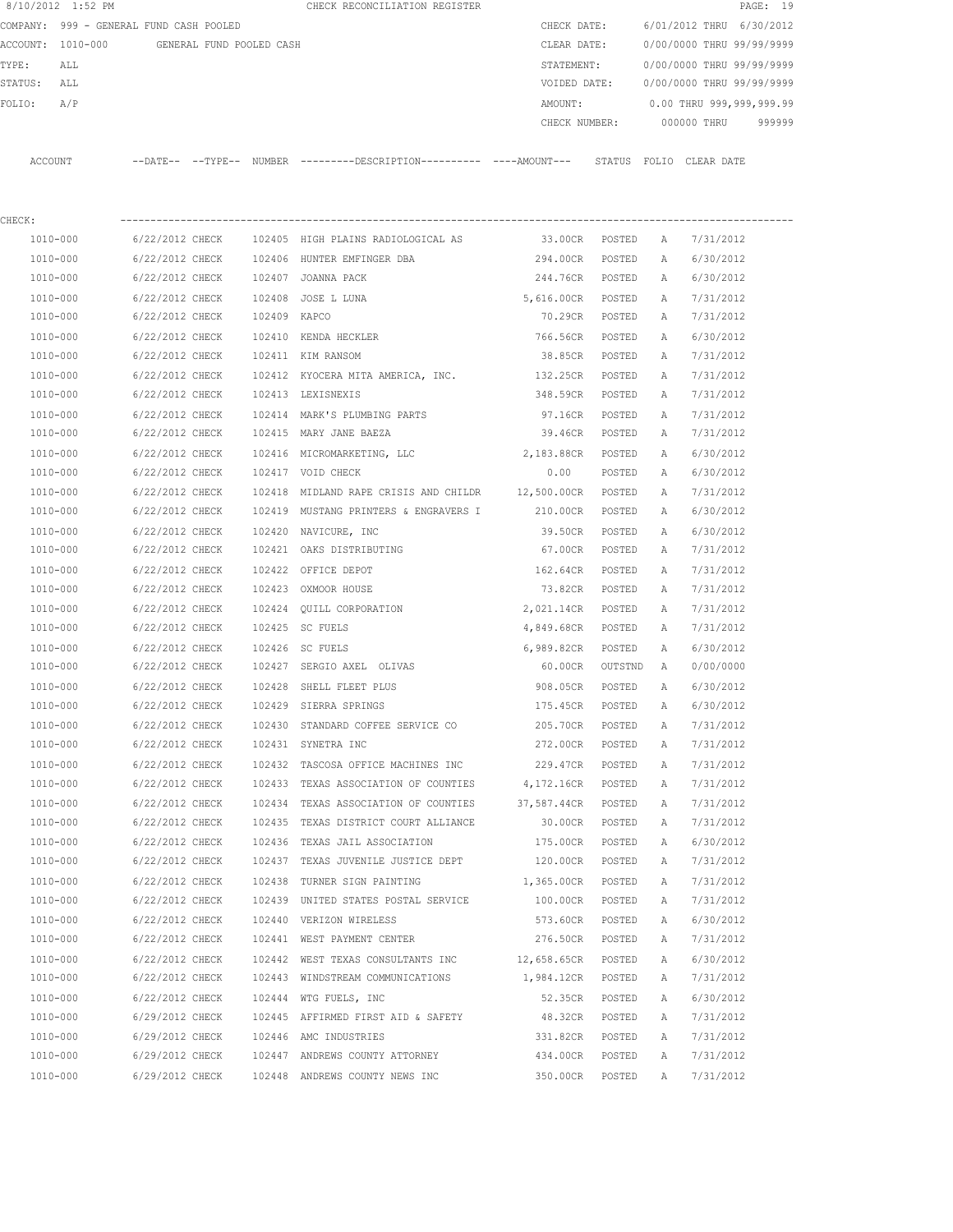|             | 8/10/2012 1:52 PM                          |                 |              | CHECK RECONCILIATION REGISTER                                                                |                    |        |              |                           | PAGE: 20 |
|-------------|--------------------------------------------|-----------------|--------------|----------------------------------------------------------------------------------------------|--------------------|--------|--------------|---------------------------|----------|
|             | COMPANY: 999 - GENERAL FUND CASH POOLED    |                 |              |                                                                                              | CHECK DATE:        |        |              | 6/01/2012 THRU 6/30/2012  |          |
|             | ACCOUNT: 1010-000 GENERAL FUND POOLED CASH |                 |              |                                                                                              | CLEAR DATE:        |        |              | 0/00/0000 THRU 99/99/9999 |          |
| TYPE:       | ALL                                        |                 |              |                                                                                              | STATEMENT:         |        |              | 0/00/0000 THRU 99/99/9999 |          |
| STATUS: ALL |                                            |                 |              |                                                                                              | VOIDED DATE:       |        |              | 0/00/0000 THRU 99/99/9999 |          |
| FOLIO:      | A/P                                        |                 |              |                                                                                              | AMOUNT:            |        |              | 0.00 THRU 999,999,999.99  |          |
|             |                                            |                 |              |                                                                                              |                    |        |              | CHECK NUMBER: 000000 THRU | 999999   |
|             | ACCOUNT                                    |                 |              | --DATE-- --TYPE-- NUMBER ---------DESCRIPTION---------- ----AMOUNT--- STATUS FOLIO CLEARDATE |                    |        |              |                           |          |
|             |                                            |                 |              |                                                                                              |                    |        |              |                           |          |
| CHECK:      |                                            |                 |              |                                                                                              |                    |        |              |                           |          |
|             | 1010-000                                   | 6/29/2012 CHECK |              | 102449 ANDREWS TIRE SERVICE INC                                                              | 12.00CR POSTED     |        | A            | 7/31/2012                 |          |
|             | 1010-000                                   | 6/29/2012 CHECK |              | 102450 AUTO-CHLOR SYSTEM OF GOLDEN LI                                                        | 146.00CR           | POSTED | Α            | 7/31/2012                 |          |
|             | 1010-000                                   | 6/29/2012 CHECK |              | 102451 BATTERY SOLUTIONS INC                                                                 | 195.98CR           | POSTED | A            | 7/31/2012                 |          |
|             | 1010-000                                   | 6/29/2012 CHECK |              | 102452 BORDER STATES ELECTRIC SUPPLY 201.22CR                                                |                    | POSTED | A            | 7/31/2012                 |          |
|             | 1010-000                                   | 6/29/2012 CHECK | 102453 BWI   |                                                                                              | 99.57CR            | POSTED | A            | 7/31/2012                 |          |
|             | 1010-000                                   | 6/29/2012 CHECK |              | 102454 CDCAT TREASURER                                                                       | 80.00CR            | POSTED | Α            | 7/31/2012                 |          |
|             | 1010-000                                   | 6/29/2012 CHECK |              | 102455 CHEVRON AND TEXACO CARD SERVIC 37.04CR                                                |                    | POSTED | Α            | 7/31/2012                 |          |
|             | 1010-000                                   | 6/29/2012 CHECK |              | 102456 CHEVRON AND TEXACO CARD SERVIC                                                        | 100.22CR           | POSTED | $\mathbb{A}$ | 7/31/2012                 |          |
|             | 1010-000                                   | 6/29/2012 CHECK |              | 102457 COMPLETE EXTERIORS                                                                    | 38,800.02CR POSTED |        | Α            | 7/31/2012                 |          |
|             | 1010-000                                   | 6/29/2012 CHECK |              | 102458 CRS DIAGNOSTIC SERVICE LLC                                                            | 305.00CR           | POSTED | A            | 7/31/2012                 |          |
|             | 1010-000                                   | 6/29/2012 CHECK |              | 102459 DEBRA D GUTHRIE                                                                       | 338.85CR POSTED    |        | A            | 7/31/2012                 |          |
|             | 1010-000                                   | 6/29/2012 CHECK |              | 102460 DEECO RUBBER COMPANY INC.                                                             | 56.97CR            | POSTED | A            | 7/31/2012                 |          |
|             | 1010-000                                   | 6/29/2012 CHECK |              | 102461 DPC INDUSTRIES, INC.                                                                  | 315.00CR           | POSTED | A            | 7/31/2012                 |          |
|             | 1010-000                                   | 6/29/2012 CHECK |              | 102462 EAN HOLDINGS LLC                                                                      | 49.12CR            | POSTED | A            | 7/31/2012                 |          |
|             | 1010-000                                   | 6/29/2012 CHECK |              | 102463 ENTENMANN ROVIN CO                                                                    | 117.86CR           | POSTED | A            | 7/31/2012                 |          |
|             | 1010-000                                   | 6/29/2012 CHECK | 102464 FEDEX |                                                                                              | 127.96CR           | POSTED | Α            | 7/31/2012                 |          |
|             | 1010-000                                   | 6/29/2012 CHECK | 102465 GALE  |                                                                                              | 169.13CR           | POSTED | A            | 7/31/2012                 |          |
|             | 1010-000                                   | 6/29/2012 CHECK |              | 102466 GLOBAL GOV/ED SOLUTIONS INC.                                                          | 190.76CR           | POSTED | Α            | 7/31/2012                 |          |
|             | 1010-000                                   | 6/29/2012 CHECK |              | 102467 INGRAM LIBRARY SERVICES                                                               | 13.78CR            | POSTED | Α            | 7/31/2012                 |          |
|             | 1010-000                                   | 6/29/2012 CHECK |              | 102468 J M RUSSELL DBA                                                                       | 194.98CR           | POSTED | A            | 7/31/2012                 |          |
|             | 1010-000                                   | 6/29/2012 CHECK |              | 102469 J ROXANE BLOUNT                                                                       | 900.00CR POSTED    |        | Α            | 7/31/2012                 |          |
|             | 1010-000                                   | 6/29/2012 CHECK |              | 102470 JOANNA PACK                                                                           | 48.84CR POSTED     |        | A            | 7/31/2012                 |          |
|             | 1010-000                                   | 6/29/2012 CHECK |              | 102471 JUVENILE JUSTICE ASSOC OF TEXA                                                        | 160.00CR POSTED    |        | A            | 7/31/2012                 |          |
|             | 1010-000                                   | 6/29/2012 CHECK |              | 102472 KEN GREAVES                                                                           | 449.25CR POSTED    |        | Α            | 7/31/2012                 |          |
|             | 1010-000                                   | 6/29/2012 CHECK |              | 102473 KIM RANSOM                                                                            | 38.85CR            | POSTED | A            | 7/31/2012                 |          |
|             | 1010-000                                   | 6/29/2012 CHECK |              | 102474 KYOCERA MITA AMERICA, INC.                                                            | 333.06CR           | POSTED | Α            | 7/31/2012                 |          |
|             | 1010-000                                   | 6/29/2012 CHECK |              | 102475 LEGAL DIRECTORIES PUBLISHING C 14.50CR                                                |                    | POSTED | Α            | 7/31/2012                 |          |
|             | 1010-000                                   | 6/29/2012 CHECK |              | 102476 MARIA HEREDIA                                                                         | 22.00CR            | POSTED | Α            | 7/31/2012                 |          |
|             | 1010-000                                   | 6/29/2012 CHECK |              | 102477 MARY LOU CORNEJO                                                                      | 38.85CR            | POSTED | Α            | 7/31/2012                 |          |
|             | 1010-000                                   | 6/29/2012 CHECK |              | 102478 MIDLAND MEMORIAL HOSP                                                                 | 256.00CR           | POSTED | Α            | 7/31/2012                 |          |
|             | 1010-000                                   | 6/29/2012 CHECK |              | 102479 MIDLAND RAPE CRISIS AND CHILDR                                                        | 381.00CR           | POSTED | Α            | 7/31/2012                 |          |
|             | 1010-000                                   | 6/29/2012 CHECK |              | 102480 MUSTANG PRINTERS & ENGRAVERS I                                                        | 381.00CR           | POSTED | Α            | 7/31/2012                 |          |
|             | 1010-000                                   | 6/29/2012 CHECK |              | 102481 NADA APPRAISAL GUIDES                                                                 | 120.40CR           | POSTED | Α            | 7/31/2012                 |          |
|             |                                            |                 |              |                                                                                              |                    |        |              |                           |          |
|             | 1010-000                                   | 6/29/2012 CHECK |              | 102482 NATIONAL 4-H COUNCIL                                                                  | 102.30CR           | POSTED | Α            | 7/31/2012                 |          |
|             | 1010-000                                   | 6/29/2012 CHECK |              | 102483 PERDUE, BRANDON, ET AL                                                                | 673.79CR           | POSTED | Α            | 7/31/2012                 |          |
|             | 1010-000                                   | 6/29/2012 CHECK |              | 102484 PERSONEL CONCEPTS                                                                     | 26.85CR            | POSTED | Α            | 7/31/2012                 |          |
|             | 1010-000                                   | 6/29/2012 CHECK |              | 102485 QUILL CORPORATION                                                                     | 1,473.92CR         | POSTED | Α            | 7/31/2012                 |          |
|             | 1010-000                                   | 6/29/2012 CHECK |              | 102486 RECORDED BOOKS, LLC                                                                   | 138.18CR           | POSTED | Α            | 7/31/2012                 |          |

 1010-000 6/29/2012 CHECK 102487 RELIANT 31,047.40CR POSTED A 7/31/2012 1010-000 6/29/2012 CHECK 102488 RICK GONZALES 154.00CR POSTED A 7/31/2012 1010-000 6/29/2012 CHECK 102489 ROBERT EDWARD LEAHEY 800.00CR POSTED A 7/31/2012 1010-000 6/29/2012 CHECK 102490 ROGERS SPRAYERS INC 20.97CR POSTED A 7/31/2012 1010-000 6/29/2012 CHECK 102491 SALEM PRESS INC 316.00CR POSTED A 7/31/2012 1010-000 6/29/2012 CHECK 102492 SAM'S CLUB DIRECT 145.00CR POSTED A 7/31/2012